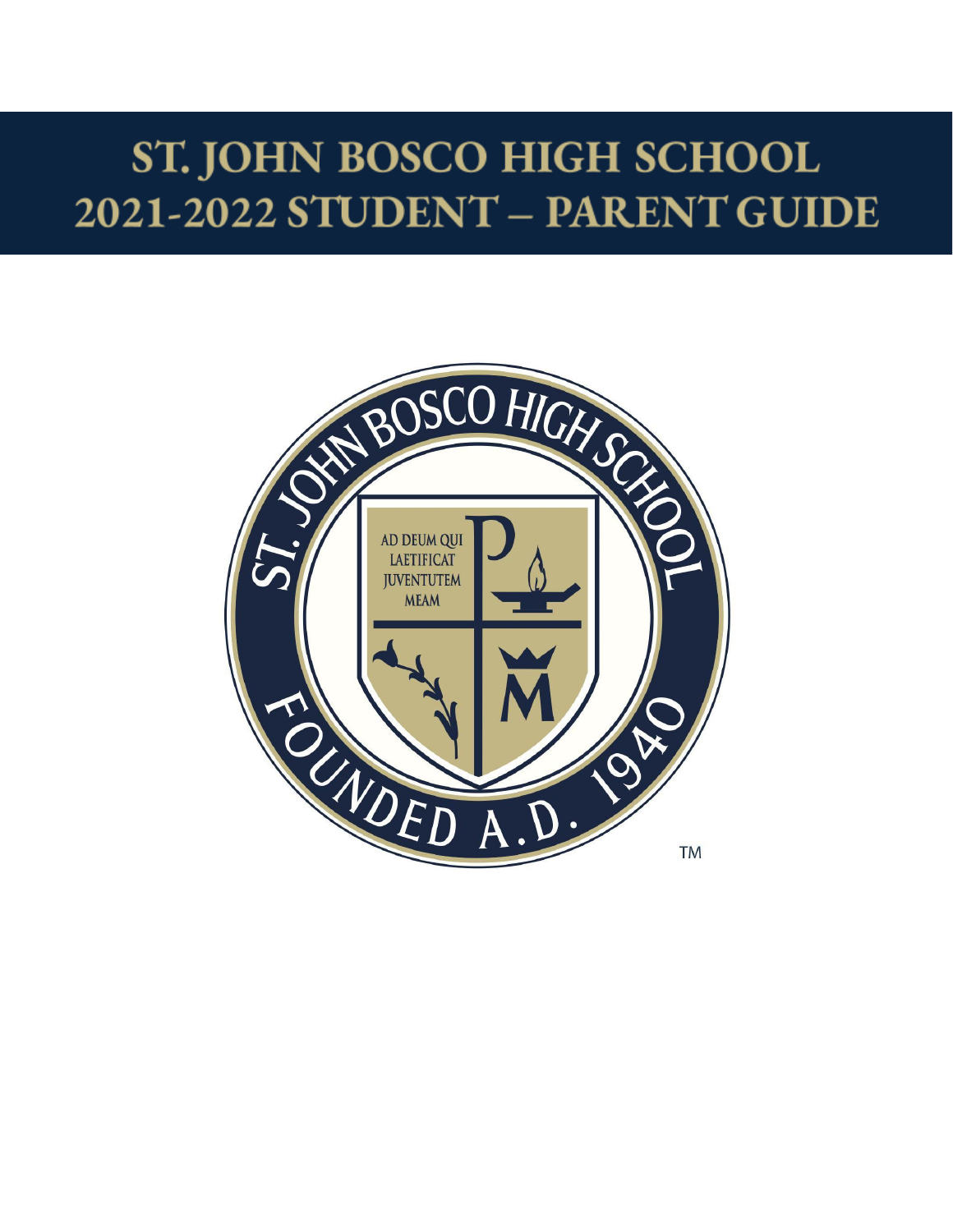

# **TABLE of CONTENTS**

# **INTRODUCTION**

- Overview 2
- General School Policies 6

#### **ACADEMIC AFFAIRS**

Academic Program & Policies 14

- Academic Expectations 20
- Assessment 22
- Grading Purpose 27
- Academic Standing 28
- Academic Awards 30
- Student Records 33

# **[STUDENT](#page-35-0) AFFAIRS**

#### ● Student Services 35

- **Expectations for Student Decorum 36**
- Attendance Policies 38
- Personal Appearance/Dress Code 40
- Disciplinary Policies 41
- Academic Integrity 47

#### **STUDENTLIFE & CAMPUS MINISTRY**

● SJBHS & SJHS Joint Statement 49 ● Co-Curricular Activities 50 ● Student Leadership 52 ● Campus Ministry/Christian Service 52 **[INTERSCHOLASTIC](#page-55-0) ATHLETICS** ● Mission 55 ● Student-Athletes 55 ● Conduct & Expectations 58 ● Transportation 64

#### **[PARENTINFORMATION](#page-67-0)**

- SJBHS Parent Association 67
- SJBHS Margherita Guild 68
- Frequently Asked Questions 69
- Reflection 70

#### **REFER TO OUR WEBSITE ([www.bosco.org\)](http://www.bosco.org):**

- Bell Schedule
	- Tuition & Fees
	- Campus Map
	- Dean Counselors Leads
- Course Catalog
- Faculty and Support Staff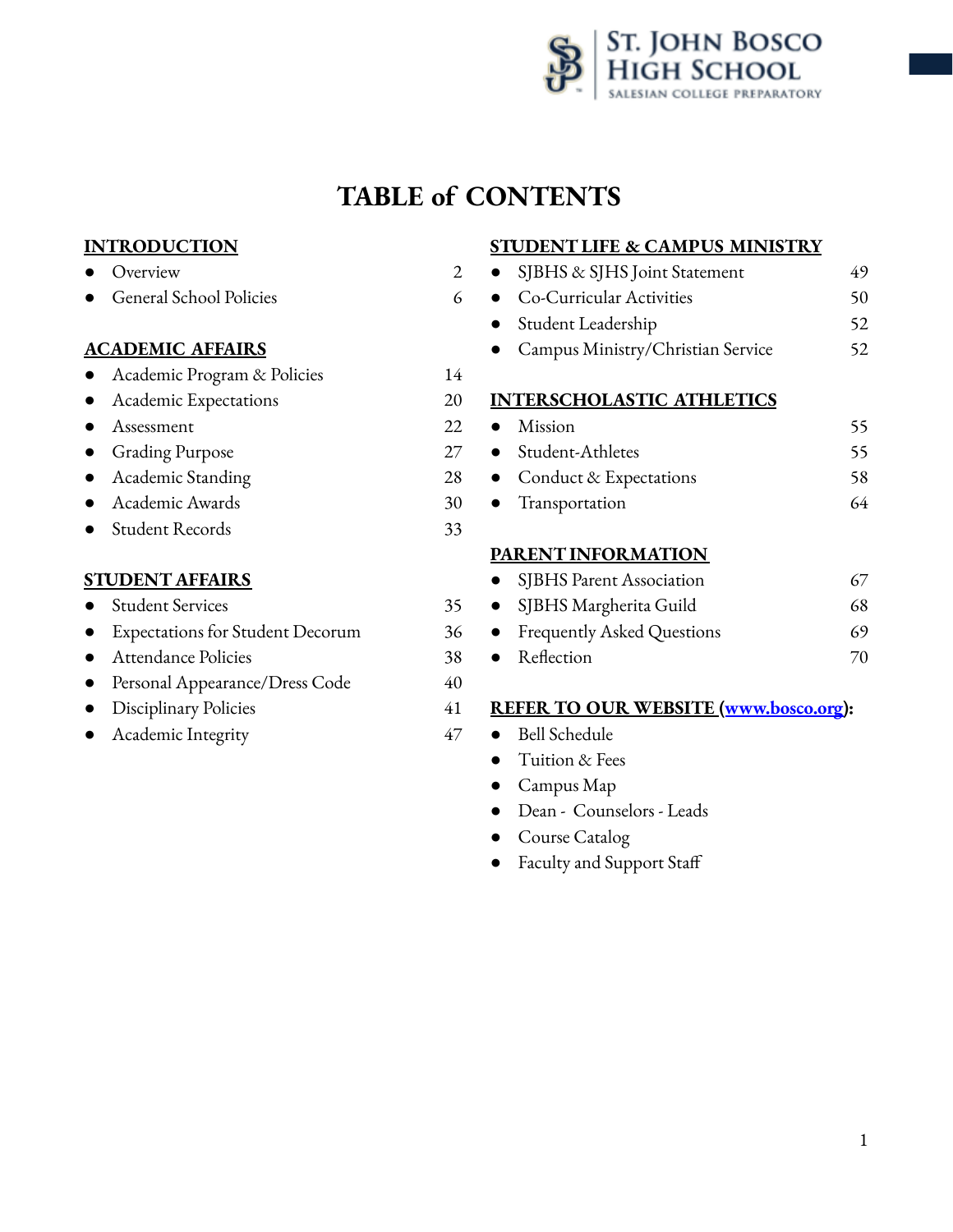

# **OVERVIEW**

#### **Mission & Vision**

St. John Bosco High School (SJBHS) is a distinctive Catholic college preparatory community in the Salesian tradition educating young men with reason, religion and loving kindness to become men of purpose. We are committed to the formation of good Christians and honest citizens characterized by faith, intellect, leadership, and citizenship in the image of Jesus Christ. We strive for excellence in Catholic male formation through intellectual, artistic, spiritual, and physical advancement, becoming the school of choice for young men in Southern California.

#### **Characteristics of a Salesian Education**

St. John Bosco was an exceptional educator. His acute intelligence, common sense, and profound spirituality led him to create a system of education that develops the whole person - body, heart, mind, and spirit. It enhances growth and freedom while putting the young person at the center.

This unique educational model embraces the concept of creating a caring, loving and nurturing environment where the young can learn (school), grow in faith (church), feel comfortable (home), and ultimately be happy (playground). This type of school environment will enable any young person to thrive academically, spiritually, and personally. At the heart of this Oratorian environment is our Salesian spirit, embodied in "the Preventive System," defined as educative love, common sense, and Christian humanism (Reason, Religion and Loving Kindness). Inspired by the style of the Good Shepherd as lived out by St. John Bosco, it is the hallmark of our spirituality and our educational and pastoral way of accompanying the young.

At the heart of this oratorian environment is our Salesian spirit. Inspired by the style of the Good Shepherd as lived out by St. John Bosco, it is the hallmark of our spirituality and our educational and pastoral way of accompanying the young. This Salesian spirit can be observed and experienced in each of our schools:

- In our way of being a **eucharistic community.** We recognize that at the heart of the educational and pastoral community is God's love in the person of Jesus Christ. We experience his presence through loving the young and one another, and through the celebration of the sacraments. In this way, we ourselves become Christ's compassionate Good News in the world.
- In the way we place the good of **the young at the center,** especially in all of our plans and actions. We recognize God's gift found in each young person. They are encouraged and empowered to become protagonists and participate actively in their own education; therefore, grow in personal and social responsibility as "good Christians and honest citizens".
- In the way we embody **a family spirit** by building a culture of trust and mutual respect. We see value in partnering with one another in sharing the mission of educating the young and leading them to encounter Christ.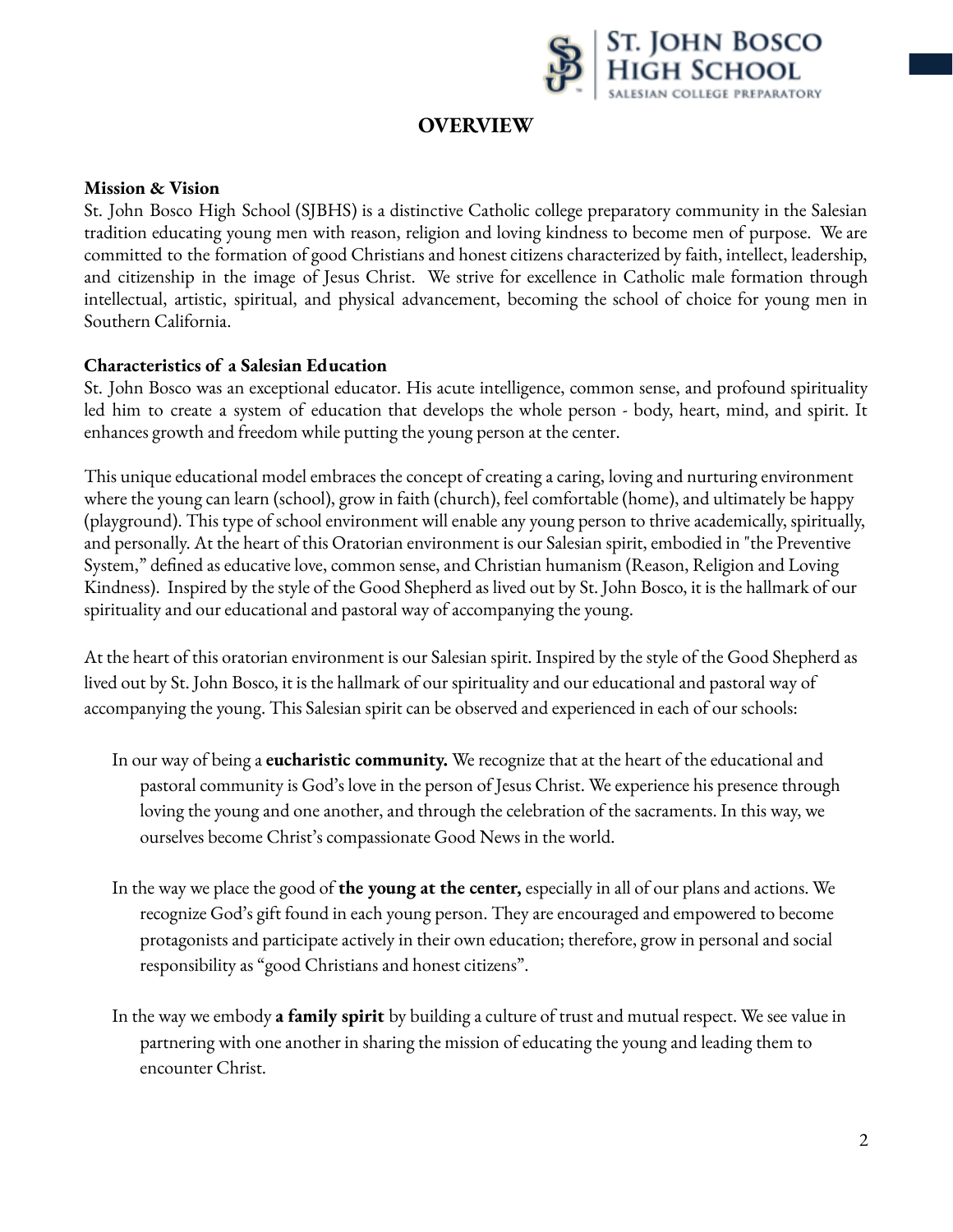

In the way we **educate for transformation**. We commit to forming the whole person to grow spiritually, intellectually, physically, emotionally, socially, morally, and religiously. We accompany the young and their families to become missionary-disciples. We create opportunities to practice social justice through service and love in action.

*"This system is based entirely on reason, religion and above all on loving-kindness"* (Don Bosco)

# **Standards and Benchmarks for Mission and Identity of Salesian Schools**

# **STANDARD 1**

A Salesian Catholic school is guided by St. John Bosco's mission based on the oratory experience of home, church, *school and playground.*

#### **Benchmarks:**

- 1. All constituents live the oratory experience that reflects a home that welcomes, a school that educates, a church that evangelizes, and a playground where life is joyful.
- 2. The school's mission statement is informed by the mission statement of the Salesian province and is reviewed on an on-going basis.
- 3. The school's mission statement is clearly visible and community members know of its location in public places, official documents and in all student, parent, faculty and staff handbooks.
- 4. All community members know, understand, live, and model the school's mission statement.
- 5. All planning, decision-making, and operations done by governing bodies and school leaders are guided by the school's mission statement.
- 6. There is an on-going Salesian vocational formation and educational program for faculty and staff, administration and governing bodies, students and families that cultivates an understanding of Don Bosco's mission.

# **STANDARD 2**

*A Salesian Catholic School educates the young through the Preventive System, which is characterized by reason, religion and loving kindness.*

#### **Benchmarks**

- 1. Salesian educators are visibly present and actively engaged in the classroom and wherever students are gathered in any place and for any activity.
- 2. The school's academic curriculum and instruction is based on the needs of the young and integrates faith and culture.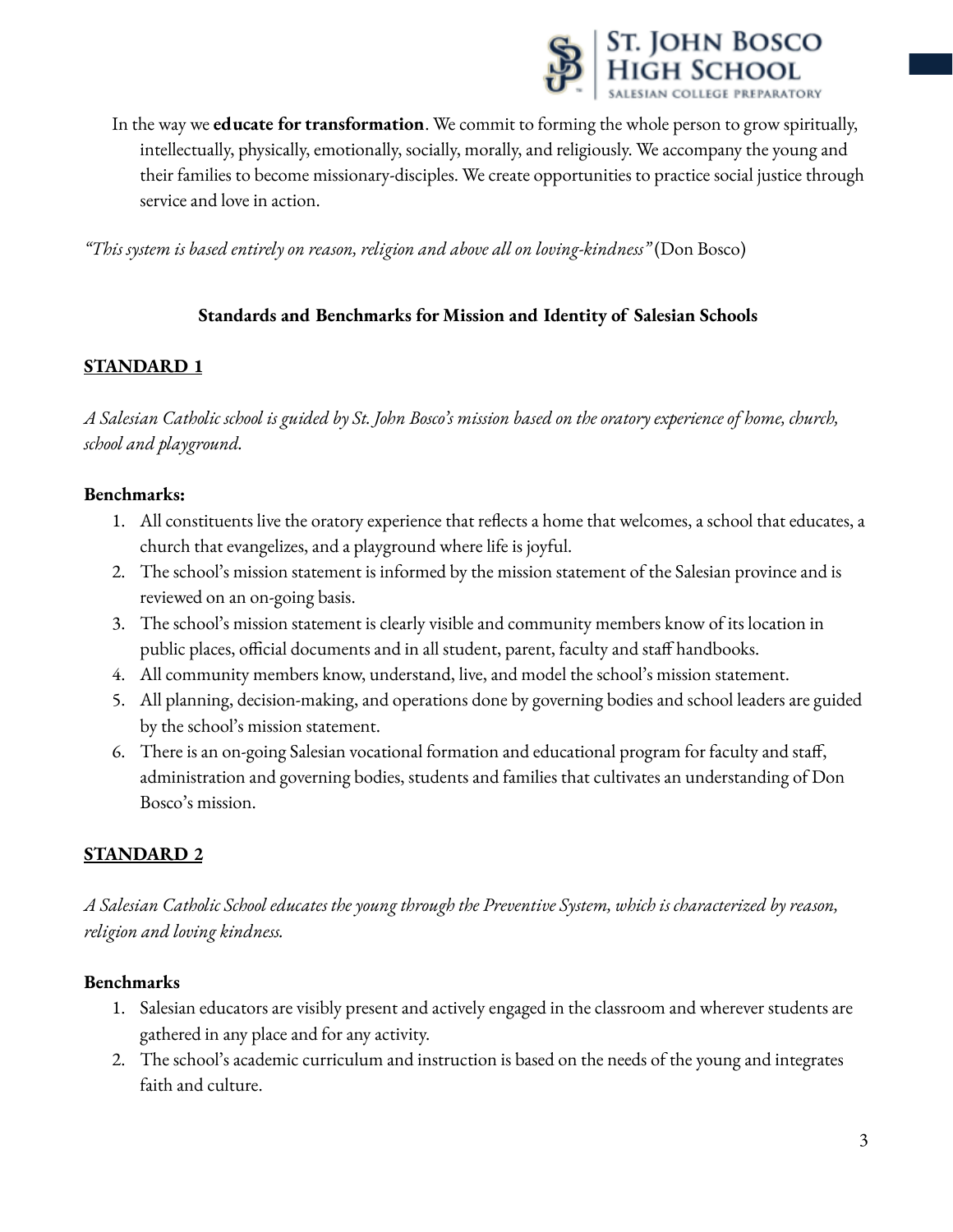

- 3. The school community's student support services promote the use of the Preventive System through counseling, academic support/intervention, and social/emotional outreach or concern that creates effective opportunities for growth, learning, and collaboration.
- 4. The school's disciplinary system promotes fairness, due process, and self-discipline based on Don Bosco's principles of treating the young with reason, religion and kindness.

# **STANDARD 3:**

*A Salesian Catholic school is a community of faith that is rooted in Don Bosco's spirituality*

# **Benchmarks**

- 1. The spiritual formation of the young is integrated into the academic and co-curricular programs.
- 2. The school community provides regular opportunities to celebrate the sacraments of Eucharist and Reconciliation.
- 3. The school community maintains a visible spiritual environment reflective of Don Bosco's educational system.
- 4. The school community engages students in timely, regular, and age-appropriate opportunities to reflect on their life experiences and faith through retreats, service learning, and other activities.
- 5. The school community begins each school day and each class with a prayer.
- 6. The school's religious education curriculum and instruction is based on the needs of the young and meets the standards of the (arch)diocese as delineated by the United States Conference of Catholic Bishops (USCCB).
- 7. The school implements a 4 year curriculum on the life, mission and spirituality of Don Bosco.

# **STANDARD 4**

# A Salesian Catholic school animates the young to be honest and upright citizens for the local and global *communities.*

#### **Benchmarks**

- 1. The school community reflects the gospel values of openness, trust, service, courtesy, thoughtfulness, and the dignity of each person.
- 2. The school promotes and celebrates respect for diversity through an environment of support, respect, care, and acceptance.
- 3. Students experience role models of faith and service for social justice among the administrators, faculty and staff, families, and their peers.
- 4. Aligned with Catholic Social teaching, students develop an understanding of their vocation through participation in and reflection on service-learning.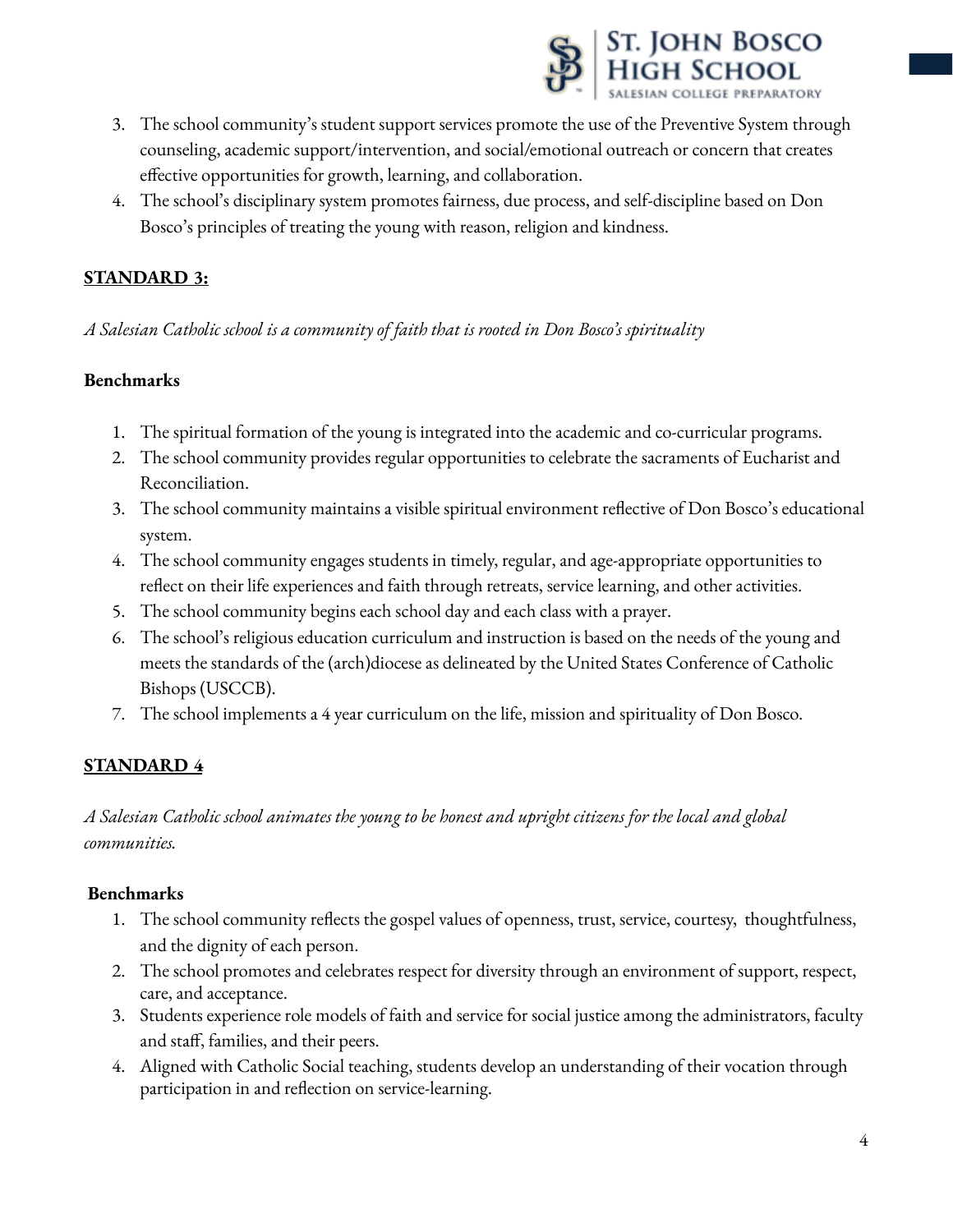

5. The students actively participate in their own education and formation to care for the environment; moreover, they are engaged in creating a more just society and building a better future.

# **STANDARD 5**

# *A Salesian Catholic school cultivates a family spirit celebrated through the oratory experience.*

#### **Benchmarks**

- 1. Salesian educators SDB and lay faculty and staff are formed together to visibly support the faith life of the school community.
- 2. A Council of the Educative-Pastoral Community (CEPC) gathers on a regular basis to assess the needs of the young in order to create and implement an annual pastoral plan to address those needs.
- 3. The school nurtures a relationship and partnership with parents, who are the primary educators of their children.
- 4. The school community provides regular opportunities to build life-long relationships in an atmosphere of shared joy.
- 5. The school fosters a sense of belonging by helping all discover, develop, and celebrate their unique culture, gifts, and abilities.

#### **Integral Student Outcomes (ISOs)**

Don Bosco's vision established that the virtues of faith, knowledge, leadership and citizenship create the conditions for success among the young. St. John Bosco High School is committed to forming young men of purpose – good Christians and honest citizens. To form our students, we seek to foster the skills, strength, values and faith to meet the challenges of our times. Students will be prepared for the academic rigors of college and the demands of a professional career. In addition, students will be formed into faith-driven leaders of service for their families and their communities. The following summarize the core values of the Bosco Man. He is able to:

*Faith:* Articulate the essential elements of the Catholic Faith and Salesian Philosophy, and actively participates in prayer, sacramental life, and service to the school and greater community.

*Intellect:* Demonstrate and apply learning in a range of contexts.

*Leadership:* Understand, articulate, and model principled decision-making.

*Citizenship:* Engage in the life of the school and greater community in order to foster a more just world.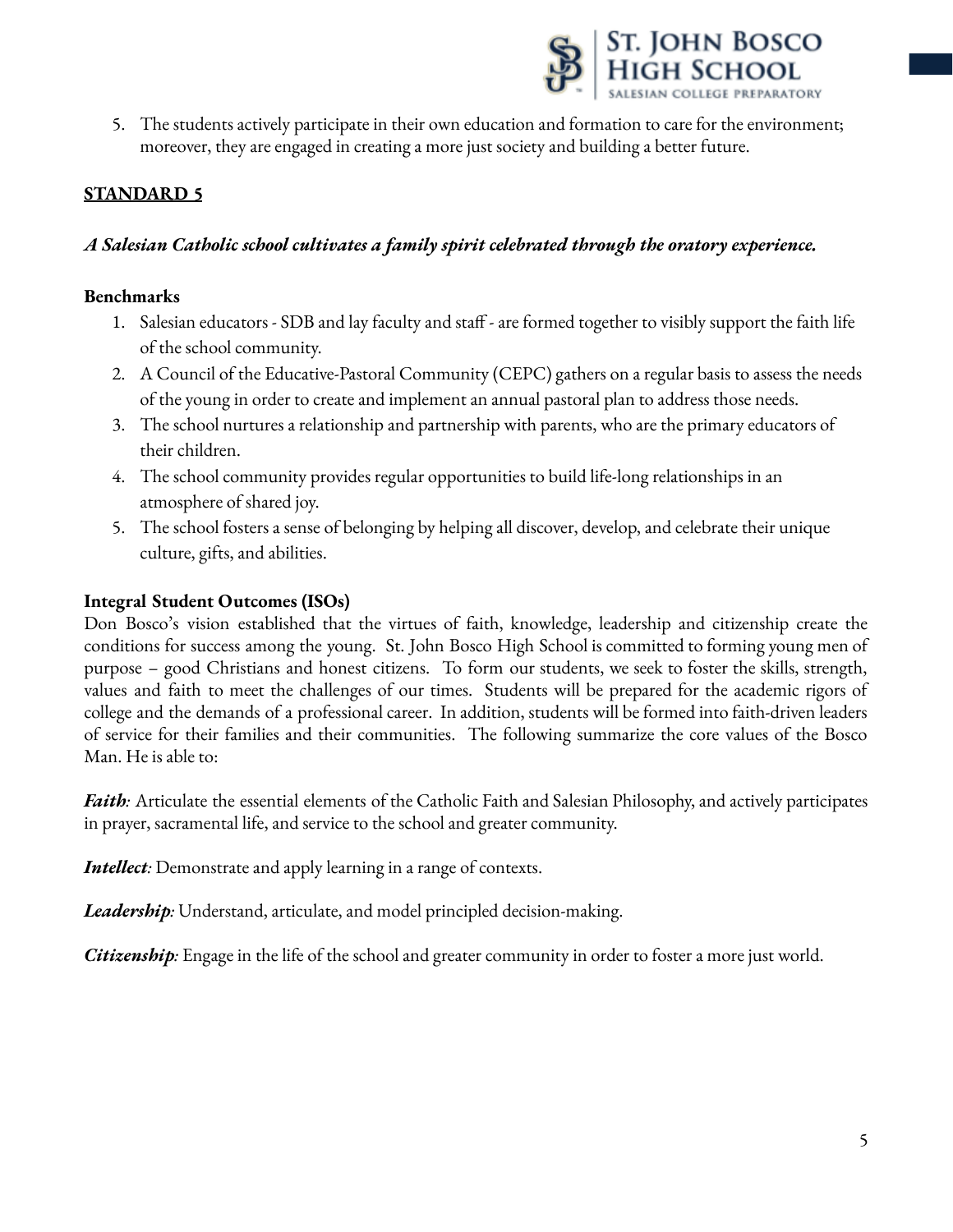

#### **GENERAL SCHOOL POLICIES**

#### **Nondiscrimination**

SJBHS admits students of any race, color, racial and ethnic origin to all the rights, privileges, programs and activities generally accorded or made available to students at this school. SJBHS does not discriminate on the basis of race, color, racial or ethnic origin in the administration of its educational policies, admission policies, grant programs, and athletic and other school-administered programs. SJBHS adheres to the educational codes of the State of California as they pertain to private school education within this state.

#### **Safe Child Policy**

"SJBHS must speak out and take action against child abuse. Young people place a profound moral and sacred trust in their religious and educational leaders. That trust must never be violated by any person associated with SJBHS. Betrayal of that trust must be dealt with legally and in a swift and compassionate manner for all concerned. Concern for the reputation of a suspected individual or the institution is secondary to the child's well-being; our primary concern is the welfare of the child."

SJBHS, together with the Province of Saint Andrew the Apostle, was found to be in compliance with the highest current national standards for protecting children by an independent team of specialists to meet or exceed all standards for accreditation by Praesidium Inc. *(More information on Province Certification can be found on [www.donboscowest.org/childsafety\)](http://www.donboscowest.org/childsafety)*

#### **Admission**

SJBHS is a Catholic, all-boys high school whose philosophy and mission is based on the call of the United States Catholic Bishops, "To Teach as Jesus Did." Admission to SJBHS is open to all boys who have successfully completed the eighth grade in good standing. Ninth grade applicants must:

- 1. Take the High School Placement Test (HSPT) examination in the year applying.
- 2. Submit a transcript of work completed in the seventh and eighth grades.
- 3. Submit a recommendation form completed by the present principal and eighth grade teacher(s).

Transfer students\*: SJBHS has established enrollment policies in concert with the California Interscholastic Federation (CIF) with the following conditions:

- 1. Accepts students on a space available basis.
- 2. Charges tuition for its educational services.
- 3. Has admissions requirements pertaining to academic standards, behavior, and potential for success in a Catholic college preparatory environment.

\*Applications are available on the school website.

A student with any learning disability must have the appropriate documentation on file with the Counseling Department. The school's curriculum and program of studies does not include special education.

As per the CIF Blue Book, "undue influence is any act, gesture or communication (including accepting material or financial inducement to attend a CIF member school for the purpose of engaging in CIF competition regardless of the source) which is performed personally, or through another, which may be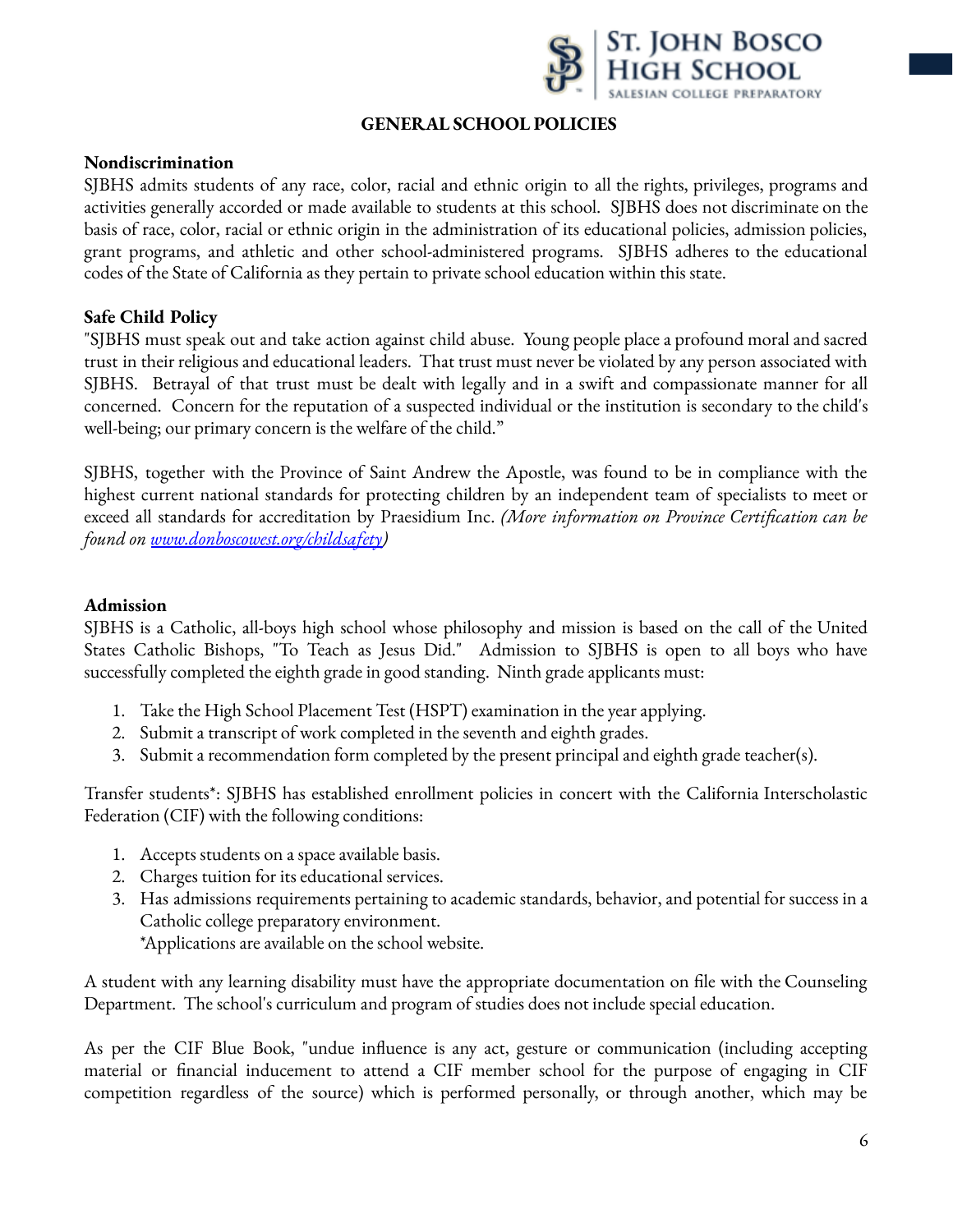

objectively seen as an inducement, or part of a process of inducing a student, or his/her parent or guardian, by or on behalf of, a member school, to enroll in, transfer to, or remain in, a particular school for athletic purposes." Violation of this policy may jeopardize the eligibility of the student. (Reference: CIF Blue Book)

# **Custody of Student(s)**

Divorced or separated parents of a student(s) must file a court-certified copy of the custody section of the divorce or separation decree with the principal's office. The school will not be held responsible for failing to honor arrangements that have not been made known.

#### **Emancipated Student**

The school reserves the right to accept or deny emancipated students continuing enrollment at SJBHS. All school regulations apply to students who are emancipated as long as they are enrolled in the school. An emancipated youth is one who is either over 18 and who has declared himself emancipated. Students who are eighteen years of age and who declare their emancipation must do so in writing and present verification from a parent or guardian. A student not living in the home of a parent or legal guardian might not be allowed to attend SJBHS.

#### **Abortion**

The teaching of the Catholic Church is clear regarding the inviolable right to life of all human beings, the reverence and respect owed to each person including those conceived and not yet born, and the morally indefensible procurement of abortion. The involvement of any student in procuring or assisting in the procurement of an abortion is cause for such student to be dismissed from school.

#### **Married Student**

Central to the philosophy of SJBHS is the belief that parents are the primary educators of their children. In support of this, the school and the parents work in close collaboration in all aspects of their student's educational process. Since a married student is in effect no longer accountable to a parent or guardian, the relationship between the school and the parent is compromised. Therefore, any student who marries or is known to have married may not be allowed to attend SJBHS.

#### **Skateboards, Bicycles, Etc.**

For the safety of our students, school community and school property, riding skateboards, roller blades, scooters, bicycles, etc. will not be permitted on campus at any time. Any one of these items will be confiscated if used on campus at any time. Retrieval of these items can only take place at the end of the regular school day.

#### **Closed Campus**

SJBHS is a closed campus. Parent permission to leave the campus must be provided to the Attendance Clerk. Students from other schools may not enter the school grounds during school hours without proper authorization. Likewise, SJBHS students may not visit another school unless permission is granted by the Principal of that school. Students are reminded to stay away from other private or public schools when SJBHS is not in session.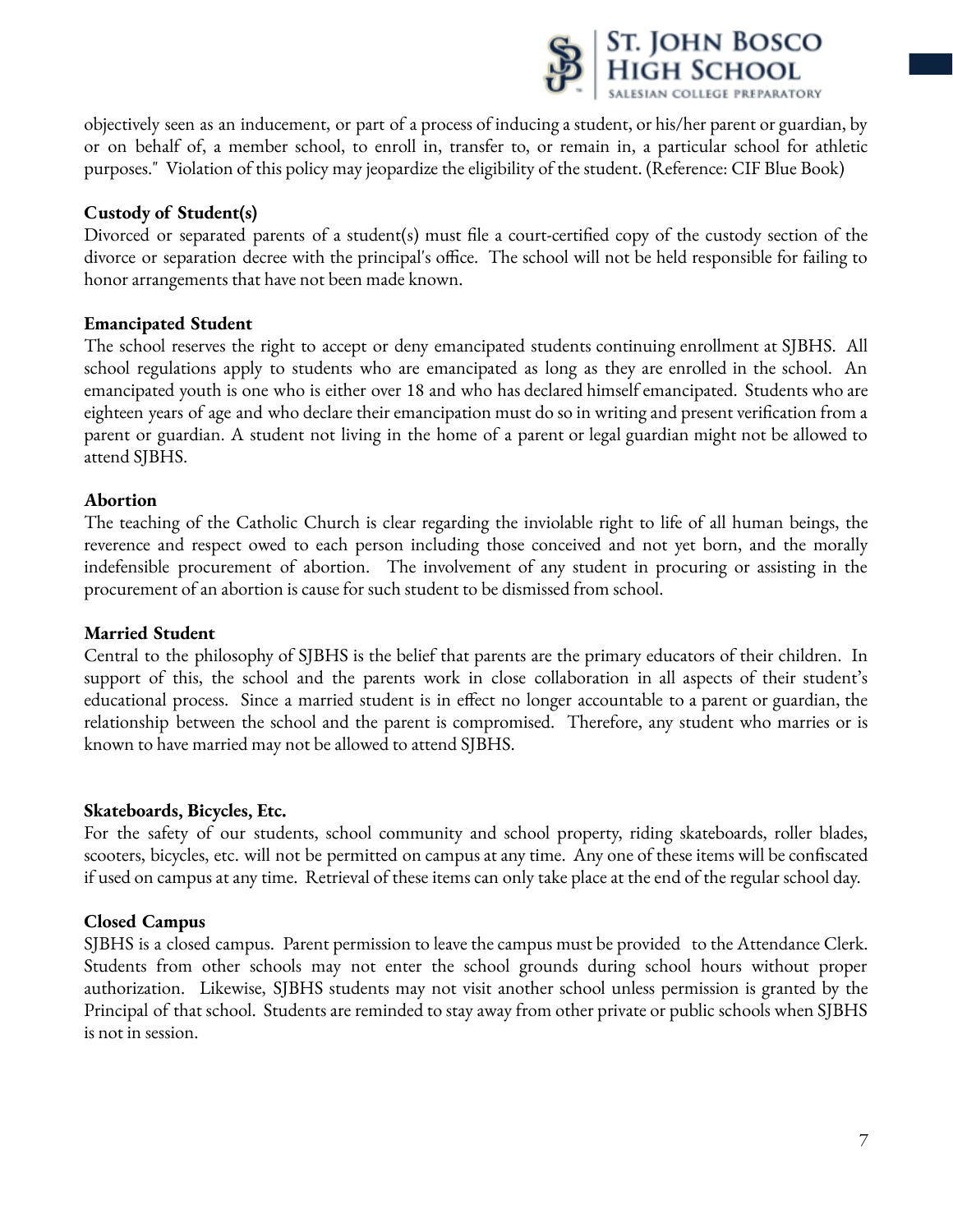

# **School Buildings**

Access to school buildings is permitted during the hours of operation published in the [Student/Parent](https://calendar.google.com/calendar?cid=Ym9zY28ub3JnXzMycm11ZGRoa29uMW1oMGw2bDQ1cmcydjZjQGdyb3VwLmNhbGVuZGFyLmdvb2dsZS5jb20) Brave [Calendar](https://calendar.google.com/calendar?cid=Ym9zY28ub3JnXzMycm11ZGRoa29uMW1oMGw2bDQ1cmcydjZjQGdyb3VwLmNhbGVuZGFyLmdvb2dsZS5jb20).

- **● Oratory**
	- **○** Through the ministry of Don Bosco, the importance of bringing youth together helped support prayer, organized recreation and family unity. In an effort to extend this family concept, the Oratory is open before and after school. Students may use the Oratory for recreation or use table space for group-study sessions and assignment completion.
- **● Main Office**
	- **○** The Main Office is open from 7:30 a.m. to 3:30 p.m. on school days (See school calendar for any changes to daily office hours.). Students who have business in the office are permitted to use the office before and after school, as well as during the break and lunch period. Permission must be obtained to use the office at other times.
- **● Learning Commons**
	- **○** The Learning Commons (LC) is open before and after school Monday through Thursday . The LC is open during break and lunch periods, and teachers may reserve the LC for class sessions. A current student ID card is required to check out a study room.

# **School Property**

All damage done to school property shall be repaired at the expense of the person committing the offense.

# **Automobiles on Campus**

SJBHS is not responsible for and assumes no liability arising from fire, theft, damage to or loss of the vehicle or any belonging left therein.

- *Arrival and Departure*: Upon arrival on campus, students are not to remain in their cars, and must move immediately onto the school grounds. There is to be no loitering in the parking areas or in cars. After school, the same rules are to be followed.
- *Operation of Autos*: Students should note that the campus speed limit is 5 miles per hour. There is to be no exhibition of speed or noise making with an automobile including high volume of stereos. Any demonstration of this or excessive speed on the campus, out of the driveways, or on Bellflower Blvd. in front of the school will be considered a violation. If these policies are violated, appropriate disciplinary action and/or driving restrictions will be imposed.
- *Parking*: All students must park their cars on campus and only in designated parking areas while providing appropriate space to other cars. There is no parking in the fire lanes at either end of the parking lots.
- *Parking Lot Safety*: Saturday School or suspension may be issued to any student who is driving or is an occupant in any car that is not following directions, is driving above the designated speed limits, or is driving recklessly*.*
- *Searching of Vehicles*: Since the SJBHS campus is private property, the school reserves the right to search automobiles with the driver present as a preventive measure to ensure the safety and security for all.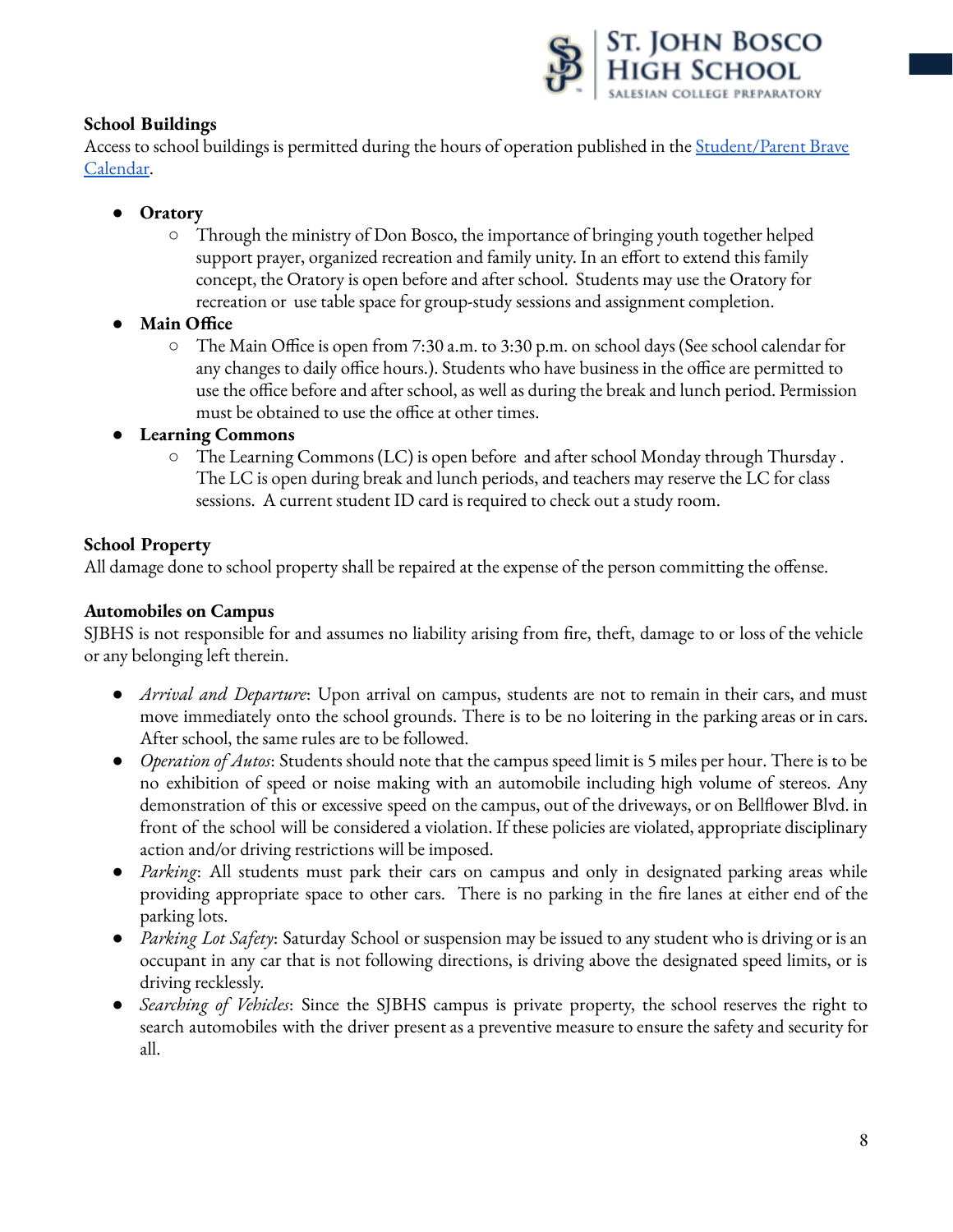

● *Trips to Your Car:* Since the parking areas are off limits during the school day, there should be no visits to parked autos in the lot unless permission is obtained. All school items, lunches, athletic clothing/equipment, etc., must be brought with you or to your locker at the time of arrival.

### **Campus Cleanliness**

SJBHS students are obligated to keep their campus clean and neat at all times, especially during the lunch period, to maintain collective school pride.

### **Student Property**

Students are required to mark their own personal items with their name and student identification number clearly so that they may be identified if they are misplaced. Belongings should not be left unattended. Each student can be provided a locker where belongings can be stored. All missing items should be reported immediately to the Dean of Students.

Students are responsible for securing all belongings. Students are able to secure their belongings in their assigned locker (if requested) or designated areas.

If an item is lost or stolen, it is the student and parent's responsibility to report the loss or theft to the Dean of Students. *The school assumes no liability for lost or stolen items.*

# **Lost and Found**

Lost and Found has locations in the office of Dean of Students and the PE/Athletic locker room. Wallets, watches, cell phones, and other valuables can be turned in to the Main Office if prior locations are closed. Both locations will accept found items and release reclaimed items. All unclaimed articles will be held for five (5) school days. At the end of the school year, unclaimed items will be donated to charity.

#### **Community Time**

Community Time supports achievement of the school's co-curricular ISOs and promotes community. Community Time consists of, but is not limited to: assemblies, school masses, class meetings, and faith family or tribe meetings.

Community Time is also a source of communication for school procedures and activities such as course registration, class elections, standardized-testing administration, and college application procedures.

#### **Parent-Teacher Conference Procedures**

Students and parents should consult with the teacher or coach before conferring with an administrator. Conferences with an administrator will be by appointment only.

- 1. If the concern involves any school personnel (Teacher, Coach, Staff, etc.) the student or parent should first contact the individual to discuss the situation. A meeting may be arranged if the situation warrants it.
- 2. If there is no resolution to Step 1, the student or parent should contact the school personnel's immediate supervisor (Department Lead, Lead Counselor, Vice Principal of Academic Affairs, Vice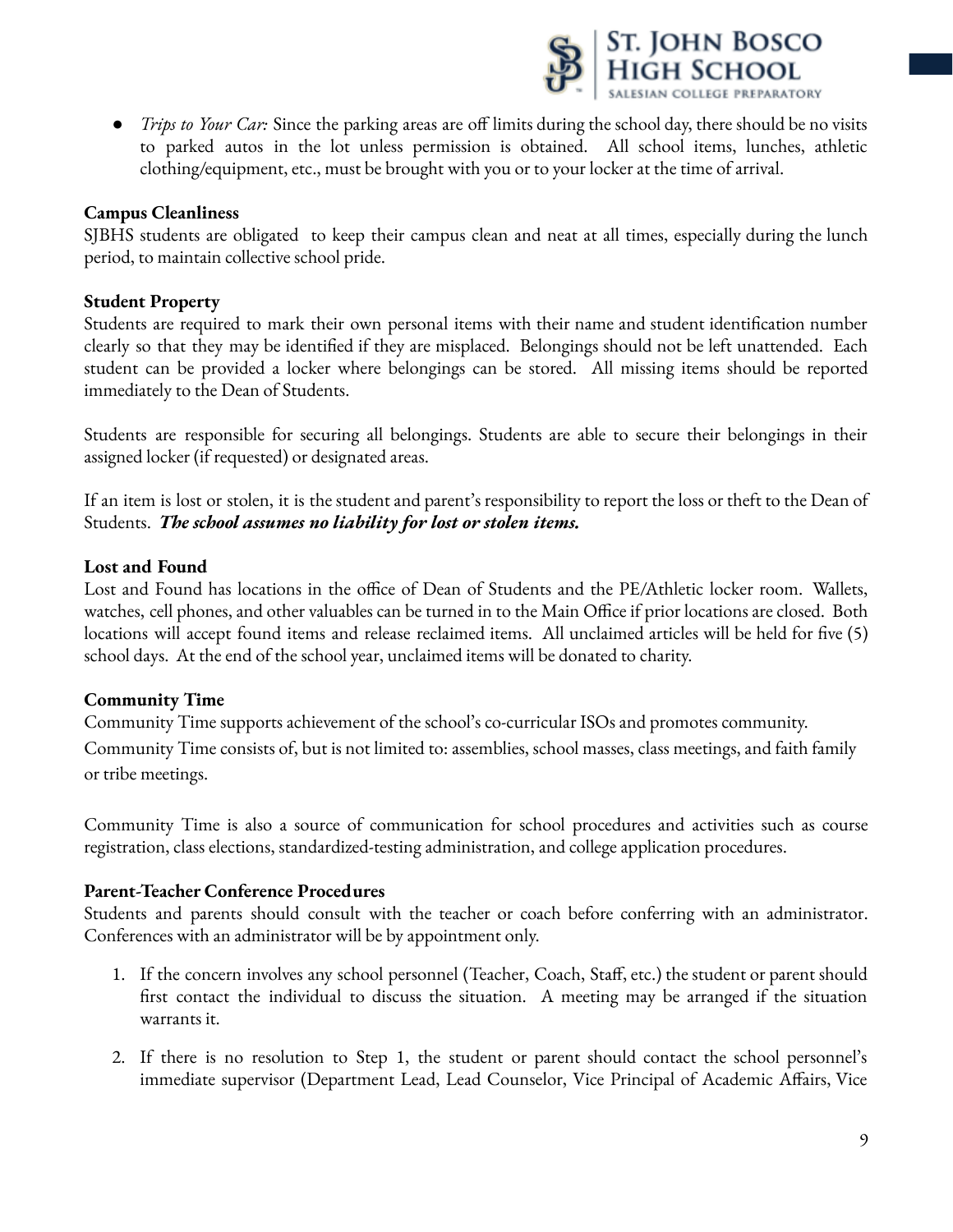

Principal of Student Affairs, Athletic Director) and arrange a meeting with the school personnel in attendance. The purpose of the meeting is to bring about an appropriate solution to the situation.

3. If an appropriate solution is not reached, the student or parent may contact the Principal and arrange a meeting. The purpose of the meeting is to bring about an appropriate solution to the situation.

By following these procedures, the problem can be identified early and addressed before the situation moves beyond a conflict resolution stage. This process encourages good communication between student or parent and school personnel.

# **Cell Phones & Electronic Devices**

Electronic devices are defined as a laptop, tablet with a keyboard, and/or hybrid laptop/tablet that are used for the expressed purpose of classroom learning. Cell phones are not considered an acceptable electronic device for classroom use and should be stored away during class time, but students may have their cell phone with them during school hours. Listening devices and amplified sound (such as headphones, earphones, and/or speakers, etc.) are to be used only at the discretion of the teacher/school official, and not used outside of instructional time or on campus. Such devices are subject to confiscation if not used in an appropriate manner by any school official.

Electronic equipment/devices may be confiscated from the student should it be used during class time for purposes *other than* classroom learning. These items will then be held in the Main Office. Any confiscated device will result in disciplinary action and a parent/guardian may be asked to retrieve the item upon conferencing with a school official. Retrieval of item(s) can only take place at the end of the regular school day.

Access to the SJB network and electronic communications platforms is a privilege. All users shall be required to acknowledge receipt and understanding of all administrative regulations governing the use of the system and shall agree in writing to comply with guidelines addressed herein and inclusive of the school's Technology Acceptable Use Policy. The policies set forth in this Acceptable Use Policy for Computers pertain to all devices used on the SJBHS campus. Students and parents must understand that device and/or Internet privileges at SJBHS may be restricted or taken away if the user violates any policy. Finally, SJB is not liable for the use of electronic devices or for materials distributed to or acquired from the school's electronic devices.

Noncompliance may result in disciplinary action consistent with school policies, which include but are not limited to:

- 1. Each device must be registered with the IT Department. All non-registered devices will be prohibited access to the SJB wireless network.
- 2. All devices must run standard operating systems and may not be "rooted" or "jailbroken".
- 3. Autonomous programs including peer-to-peer, bittorrent and other file sharing programs are prohibited.
- 4. Use of proxies to bypass on campus filters is not permitted.
- 5. Devices that meet minimum specifications (see *BYOD Program Device Specifications*) must work with SJB's learning management system, school email, and online storage accounts.
- 6. St. John Bosco students are expected to be responsible "Digital Citizens."
	- a. It is unacceptable to use the SJBHS's name, initials, logo, or pictures of students, staff, the school or school activities with any image or message that is degrading, lewd, threatening, or inappropriate. Deliberate publication on the Internet or in any other venue may result in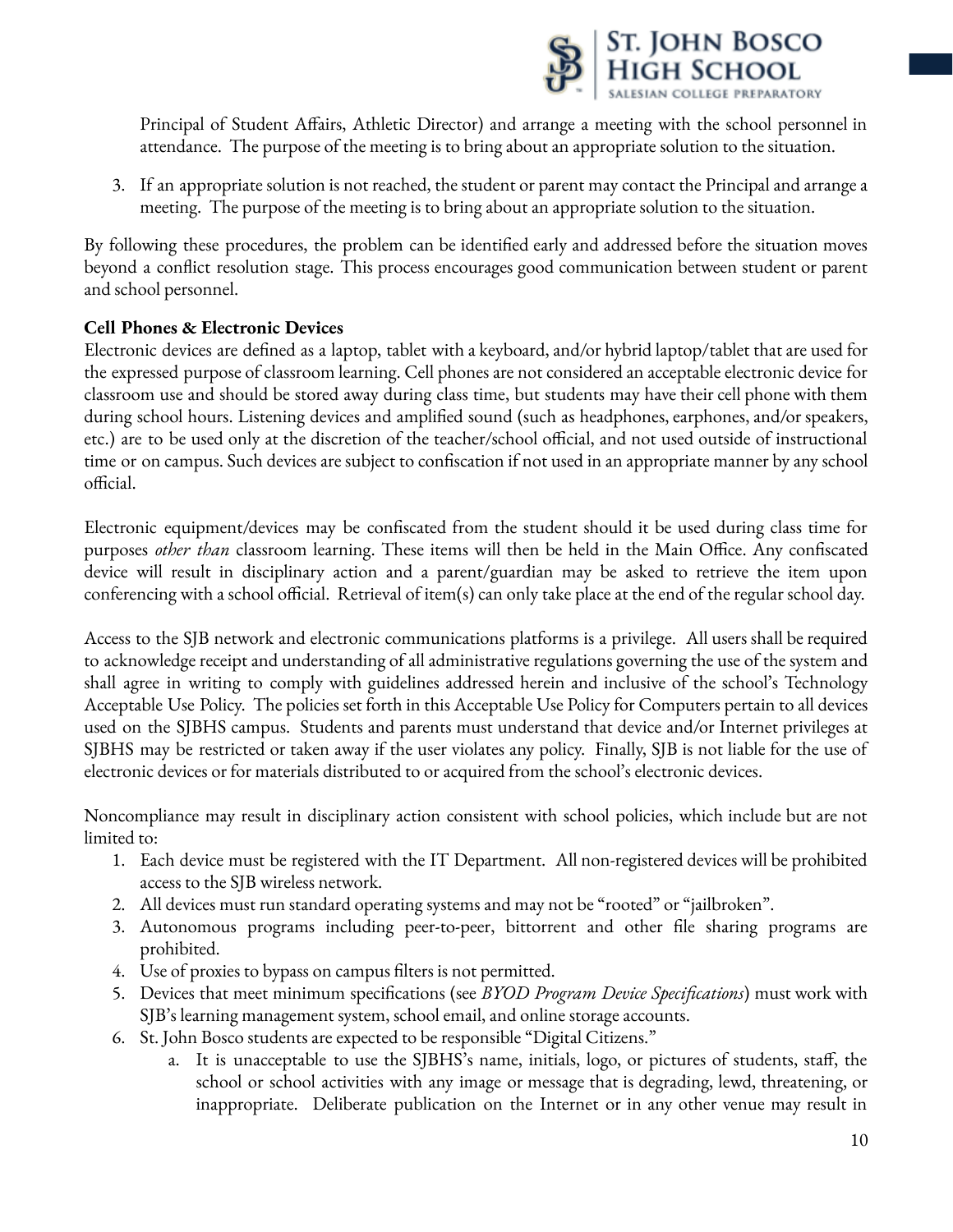

serious disciplinary action, including expulsion. This policy includes, but is not limited to participation on social media sites.

- b. Any person accessing the SJBHS Network has no expectation of privacy. This means that anything done using a school device or while using the school network - e-mail sent or received, anything composed whether saved or not, anything recorded or posted publicly, *any keystroke made -* can be observed at the time it's happening or reviewed at a later time.
- c. Students are not allowed to use their personal cellular technology to access the internet, personal WiFi or Hot-Spot without first registering the device.
- d. Attempting to bypass or alter computer network security, to impair the functionality of any computer or network, or to bypass restrictions regarding technology use is prohibited and may result in suspension or dismissal. Assisting others in violating these rules by sharing information or passwords is also unacceptable.
- e. Accessing and/or improper use of file(s) and accounts of others is prohibited. (i.e, accounts on social media, personal drives, and/or technology resources
- f. Improper use or distribution of information is prohibited. This includes, but is not limited to copyright violations, software piracy and plagiarism.
- g. Ignorance is not an excuse for the misuse of hardware or software. The fact that a user "can" perform a particular action does not imply that they "should take that action.'' When in doubt, ask for assistance.
- 7. Students are responsible to inquire with school administrators and/or teachers when they are unsure of the permissibility of a particular use of technology prior to engaging in the use.
- 8. Students should keep their web browsers updated. Mozilla Firefox and Google Chrome are recommended.
- 9. Students are responsible to bring their device(s) charged for a running time of no less than 6 hours.
- 10. Access to the school's wireless network, including the Internet, shall be made available in accordance with the Technology Acceptable Use Policy.
- 11. SJBHS assumes no responsibility for the ability of devices to be accessed by others. Usage is done at the user's own risk.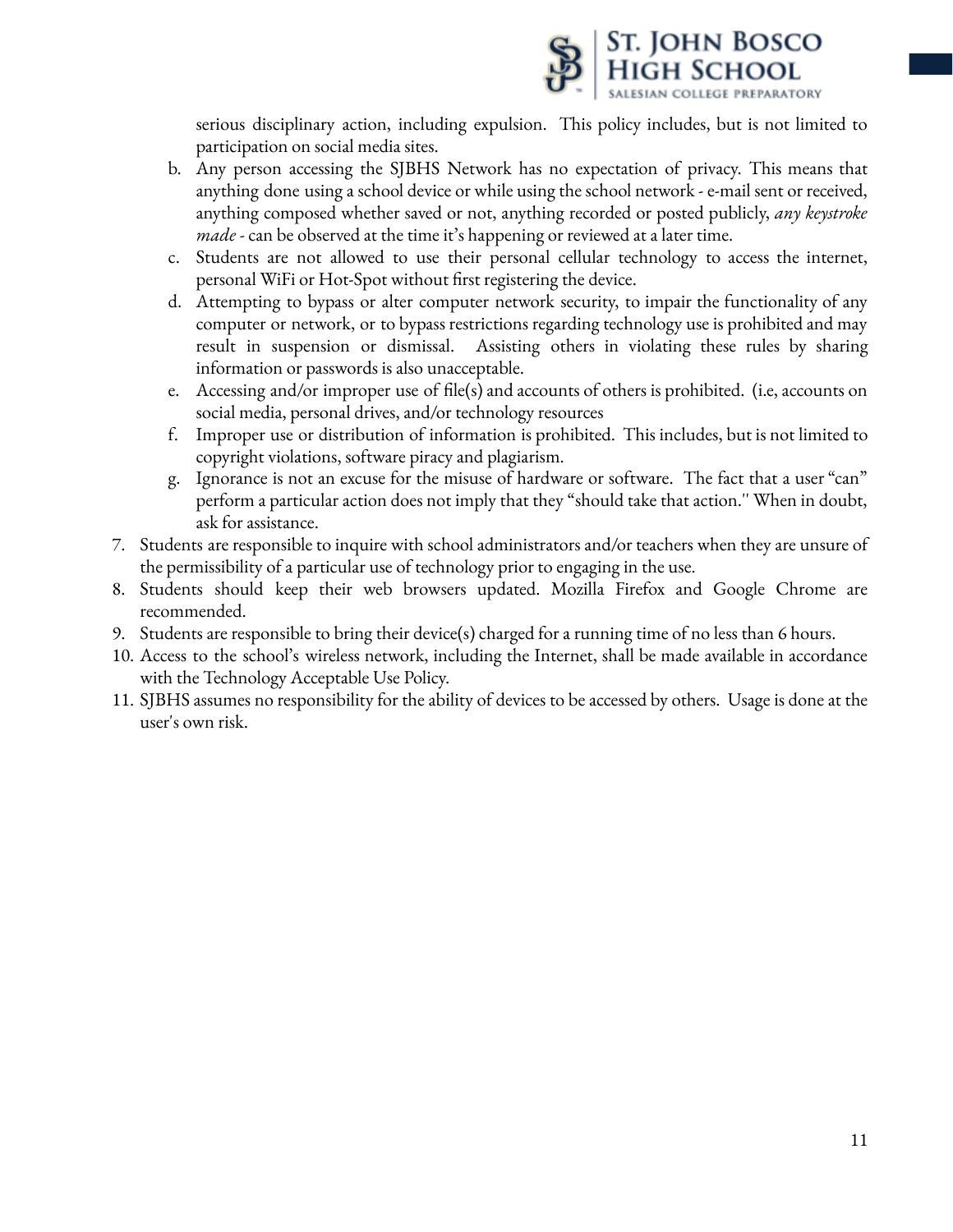

# **Bring Your Own Device (BYOD) Program**

The BYOD Program will allow students and staff to access our wireless network with their personal devices (laptops, netbooks, tablets, etc.) during the school day. Students may use their own devices, excluding cell phones, to access the Internet and collaborate with other students for educational purposes.

|                                                  | Windows<br>Laptop/<br><b>Netbook</b> | Apple<br><b>MacBook</b>                 | 10" Android<br>Tablet                                   | iPad or iPad<br>Mini                                    | 10" Windows<br>Tablet                                   |
|--------------------------------------------------|--------------------------------------|-----------------------------------------|---------------------------------------------------------|---------------------------------------------------------|---------------------------------------------------------|
| <b>Minimum Storage</b><br><b>Capacity</b>        | 500 GB hard<br>drive                 | 500 GB hard<br>drive                    | 32 GB                                                   | 32 GB                                                   | 64 GB                                                   |
| <b>Recommended</b><br><b>Operating</b><br>System | Windows 7 or<br>higher               | macOS<br>$10.14+$<br>$\alpha$<br>higher | Android 5.1 or<br>higher                                | $iOS 12.0+$                                             | Windows 8.0                                             |
| Minimum<br><b>Battery Life</b>                   | 6 hours                              | 6 hours                                 | 6 hours                                                 | 6 hours                                                 | 6 hours                                                 |
| Recommended<br>Accessories                       | Protective<br>case/cover             | Protective<br>case/cover                | External<br>keyboard<br>and<br>protective<br>case/cover | External<br>keyboard<br>and<br>protective<br>case/cover | External<br>keyboard<br>and<br>protective<br>case/cover |

# **BYOD Device and Application Specifications**

There are specific calculator requirements for certain Math and Science classes. Please refer to the class documentation for those specifications.

There are specific Laptop requirements for the PLTW engineering coursework, computer science coursework and the computer Animation course. Please refer to the class documentation for those specifications.

#### **Applications and Requirements**

The availability of needed software as web browser applications negates the need to have required programs loaded onto every student computer. In general, students will need the following types of applications (*other applications for use in specific classes may be required by the instructor*):

- Word Processing (i.e., Google Docs or Microsoft Word)
- Presentation (i.e., Google Slides or Microsoft Powerpoint)
- Spreadsheet (i.e., Google Sheets or Microsoft Excel)
- Web Browser
- *Note that all St. John Bosco High School students have access to Microsoft Office and Google Apps for Education.*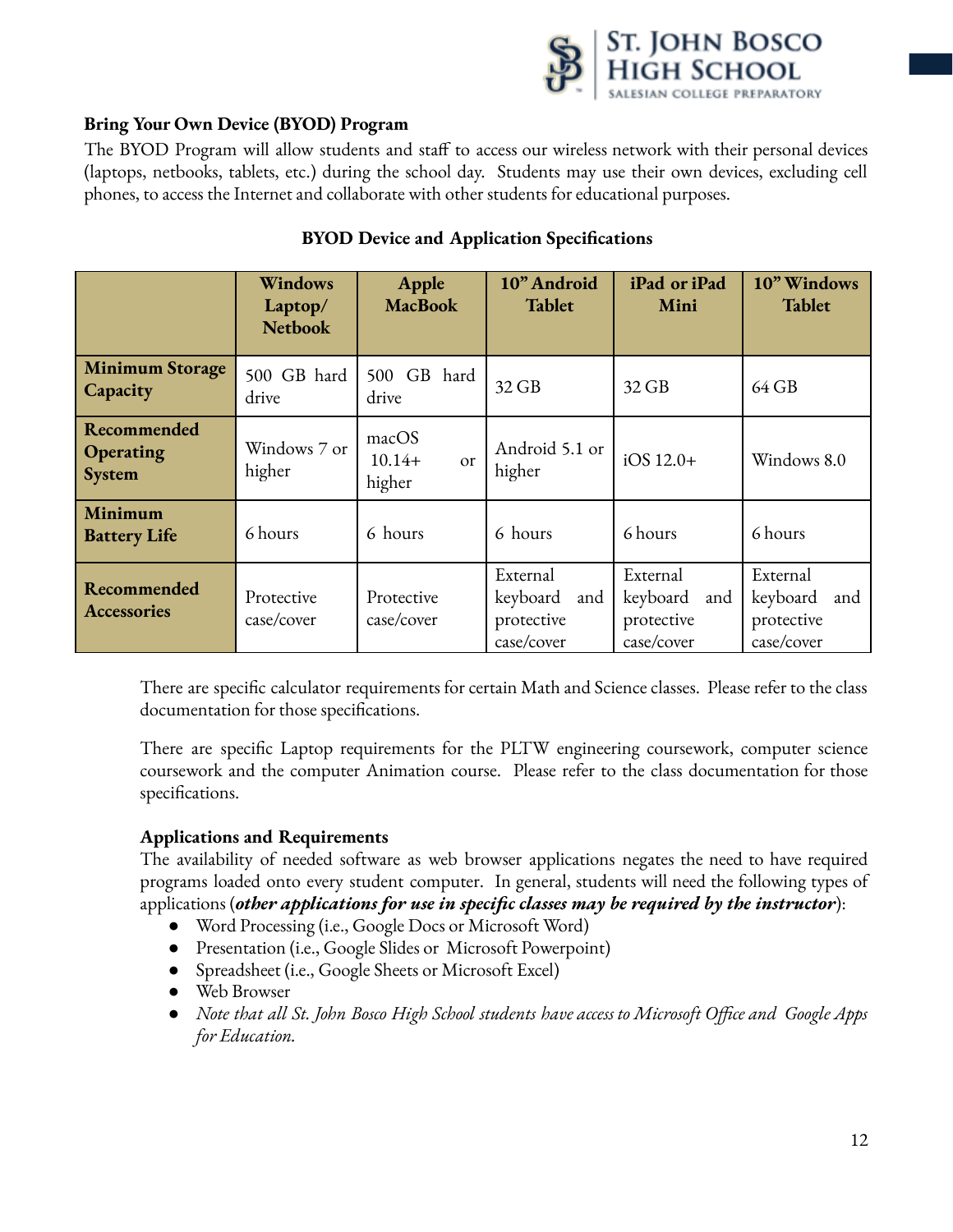

Students are required to:

- Bring their devices to school daily.
- Fully charge the device each night to ensure sufficient battery power to last throughout the school day.
- Install updates as they become available to keep the device's software and applications up-to-date.
- It is the student's responsibility to keep his devices safe at all times. St. John Bosco High School is not responsible for damaged or stolen devices.
- Students are required to have all apps and textbooks required by their teachers for each of their classes. A list of apps and textbooks for each class will be made available at the beginning of the school year and will be posted on teachers' course expectations documents.
- Students are required to hand over their devices for inspection at the request of any St. John Bosco High School teacher or staff member.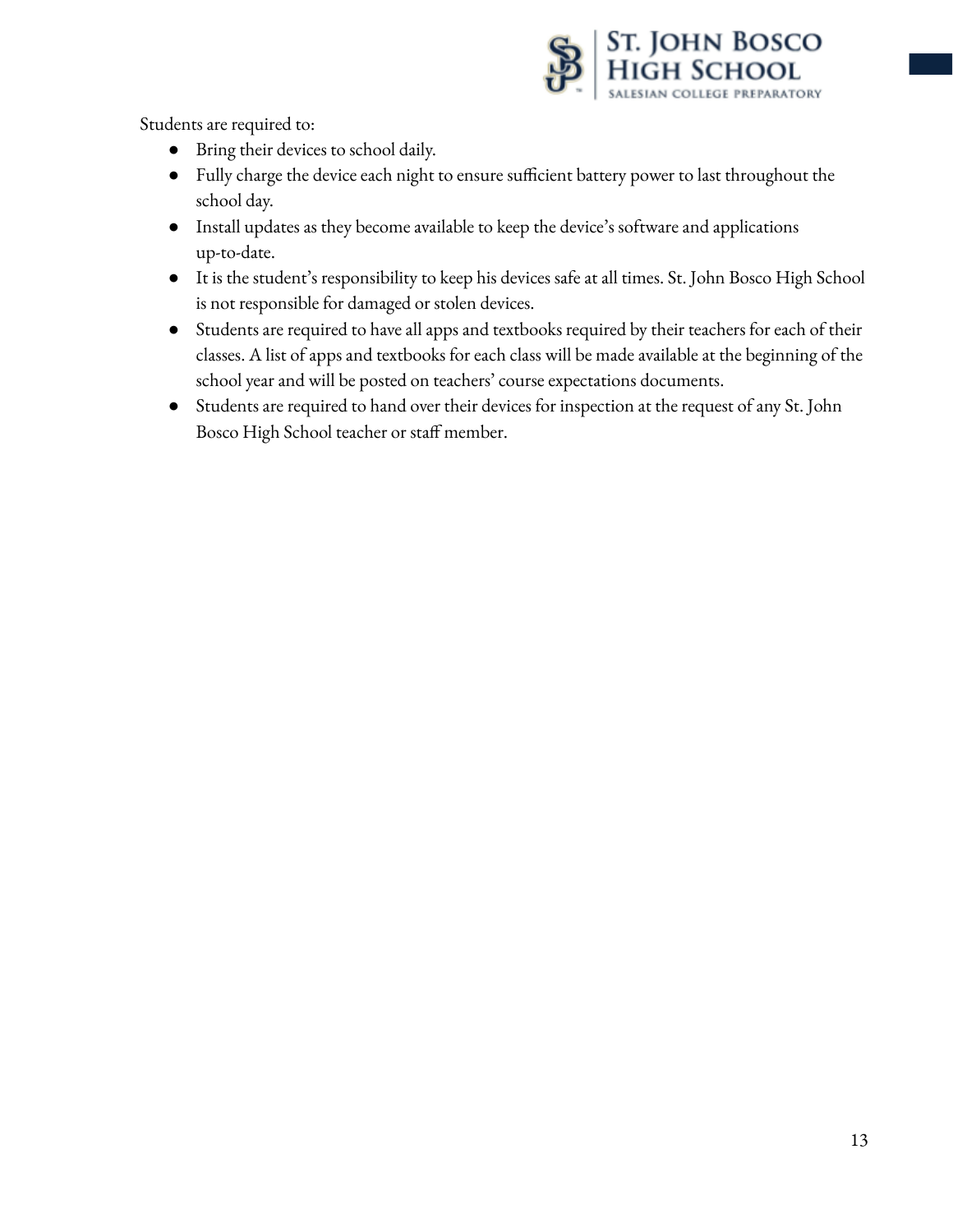

# **ACADEMIC AFFAIRS**

#### **Section 1: Academic Programs and Policies**

The Course Catalog, published annually, provides a complete list of all courses offered and their prerequisites.

#### **1.1 The Semester Schedule**

St. John Bosco High School's academic program operates on a semester system. Comprising two, eighteen-week semesters, the schedule allows students to earn at least 35 credits per semester, totalling in 70 credits per year, and 280 credits over four years. Each class generally meets three days a week.

#### **1.2 Graduation Requirements**

St. John Bosco High School's vital and comprehensive educational program has been developed in light of the school's mission and philosophy, student needs, state educational requirements, and college entrance requirements. Each spring, as a part of the registration process, the school guides each student in selecting their courses for the next school year. Before selecting coursework for the upcoming academic year, students should review St. John Bosco High School's Course Catalog for graduation and college entrance requirements.

Listed below are the course credit requirements for graduation from St. John Bosco High School. These requirements will not be altered or waived because of other college or university requirements.

#### **Graduation Requirements - Class of 2023 and Beyond**

 Credits Religion Credits English Credits Mathematics Credits Science Credits Social Science

#### **Total: 260 credits Graduation Requirements - Class of 2022**

 Credits Religion Credits English Credits Mathematics Credits Science Credits Social Science

#### **Total: 260 credits**

- 20 Credits World Languages 10 Credits Visual and Performing Arts 10 Credits Physical Education 5 Credits Health 45 Credits Electives
- 20 Credits World Languages 10 Credits Visual and Performing Arts 15 Credits Physical Education 5 Credits Health 40 Credits Electives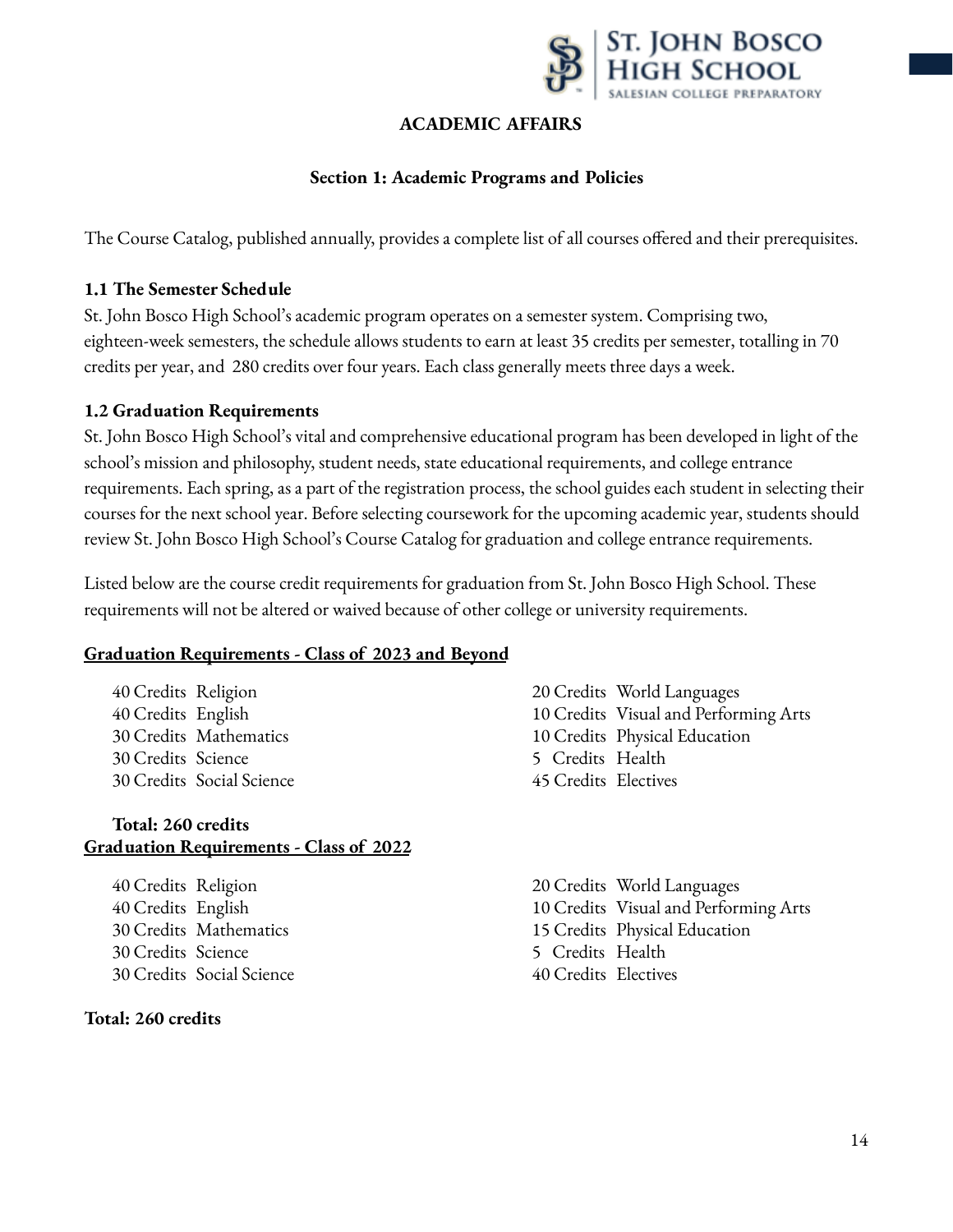

Additional graduation requirements include:

- 1. A history of good character and citizenship
- 2. Participation in a grade level retreat during each year of attendance at SJBHS
- 3. Successful completion of required Christian Service
- 4. Successful completion of Senior Exit Interview

# **1.2.1 Senior Exit Interview**

The Senior Exit Interview ("SEI") experience provides members of the graduating class with an opportunity to reflect on and share the experience of their four years of learning and personal growth in the presence of a panel, consisting of school stakeholders. The quality of the interview is assessed by the panel members using a common rubric, and the senior must achieve a passing mark. If a senior does not achieve a passing mark, they will be scheduled for a second interview with a panel named by the Principal.

# **1.3 College Entrance Requirements**

College entrance requirements for the University of California (UC) and California State University (CSU) systems are known as A-G requirements, and are listed below. SJBHS requires all A-G subject areas to be met through our graduation requirements. See <https://hs-articulation.ucop.edu/agcourselist/institution/2849> for a list of SJBHS approved coures.

A- History- 2 years

Must include one year of world/European history and one year of US History OR one half-year of US History and one half-year of Government

- B- English- 4 years
- C- Mathematics- 3 years, 4 recommended

Must reach Algebra 2, at a minimum, and Geometry must be included

Middle school courses in Algebra 1 and Geometry may count toward this

D- Science- 2 years, 3 recommended

Must include 2 of these 3 subjects: Biology, Chemistry, Physics

E- Language other than English- 2 years, 3 recommended

Must be at least 2 years of the same language

- F- Visual and Performing Arts- 1 year
- G- College-Preparatory Elective- 1 year

This can be satisfied by designated courses, or additional courses taken in the above subject areas

Students may obtain information about entrance requirements for other colleges and universities from their counselor.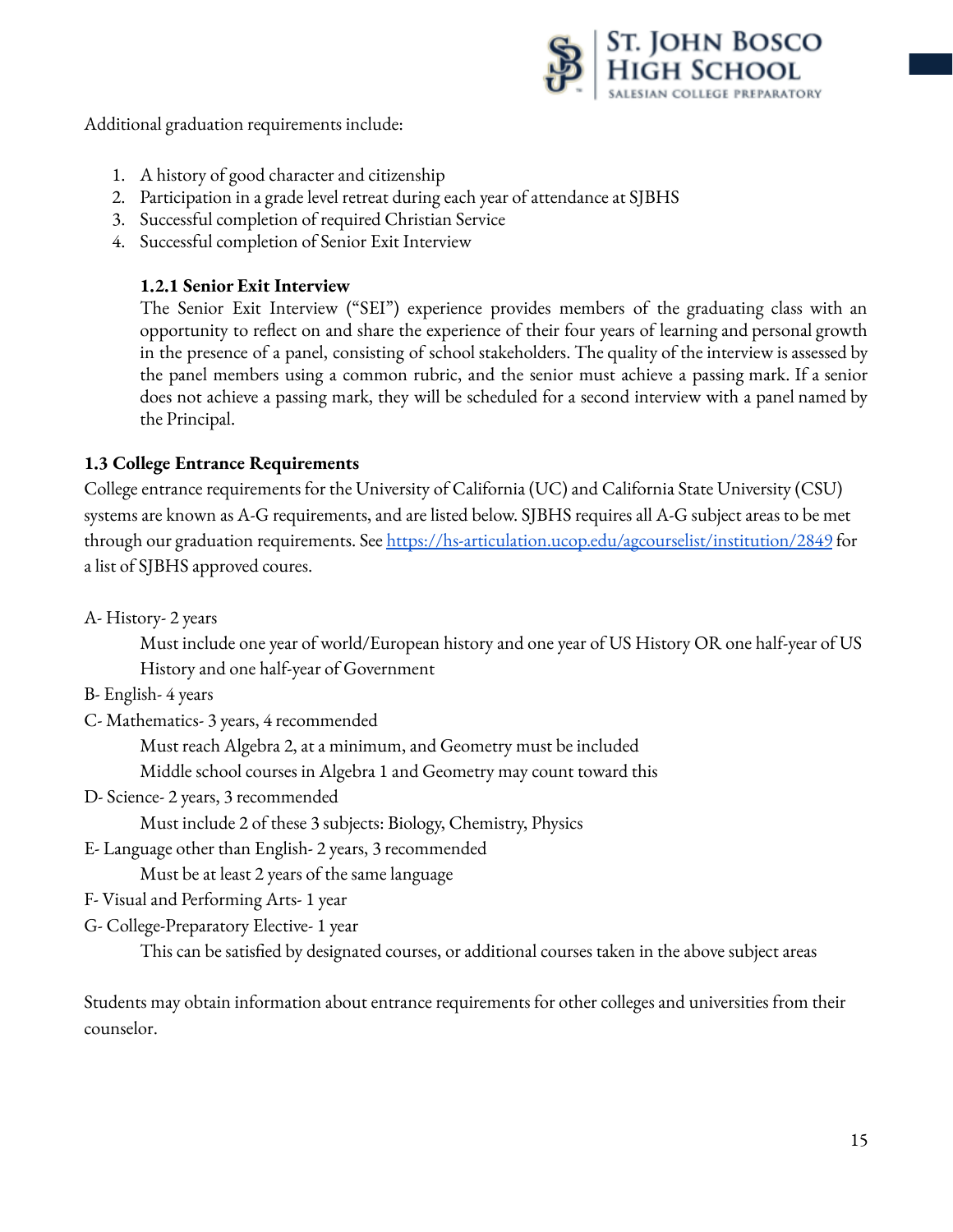

# **1.4 Course of Study**

Detailed course descriptions, as well as a schedule of the number of meetings, are contained in the annual Course Catalog. Other policies, such as those regarding Advanced Placement (AP) courses and overall course selection, are found in section 1 and in the Course Catalog.

The program of study for individual students can vary depending upon many factors, including the individual student's academic and co-curricular talents, interests, attitudes, goals, as well as the time available to the student beyond the regular school day.

# **1.5 Add/Drop/Withdraw Procedures**

Changes or adjustments in a student's class schedule are handled through the student's counselor. All course change requests must be made by the end of the second week of the Fall Semester. Changes cannot be made based on teacher preference or period preference, and are subject to space and availability. Please see section for the Advanced Placement (AP) drop policy.

Should a student request to drop a course after the two-week period in the fall semester, the following process will occur:

- 1. Formal request by parent and student to change courses
- 2. A deliberation by the administration (and department lead/teacher, if necessary) regarding the request
- 3. A review of the student's schedule to determine if such a request can be accommodated

Please be advised that if the late drop is approved:

- A Withdraw (W) will be posted on the student's official transcript, if it occurs before the mid-semester progress report
- An F will be posted on the student's official transcript, if it occurs after the mid-semester progress report

Students who have not completed any major assessments by the middle of a semester will be asked to withdraw from the course.

# **1.6 Academic Support Period**

The Academic Support period prepares students for "Office Hours" at the collegiate level by giving students the opportunity to seek extra help and make up assignments. Students who earn below a 2.0 GPA during a progress report/grading period may be required to attend the entire Academic Support period until the next progress report/grading period in order to ensure their success in a course. Any student earning a grade of D or F at any time during the academic term is strongly recommended to attend Academic Support Period.

All teachers are available for students, and no practices or meetings will take place during this period.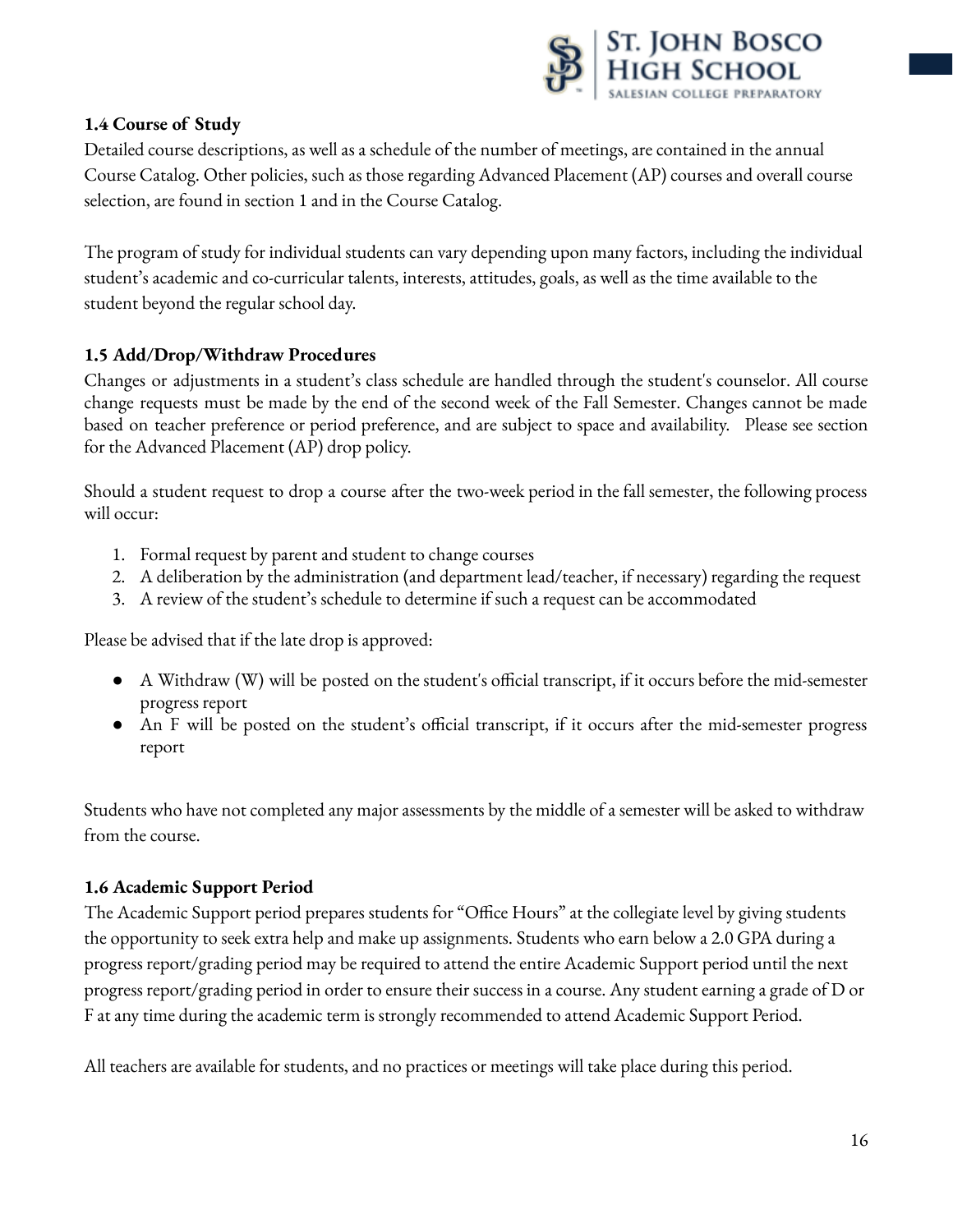

# **1.7 Advanced Placement (AP) Program**

An established, nationally recognized program through College Board, Advanced Placement (AP) courses are available to students who are willing to undertake more complex, challenging coursework for potential college credit. The foundation for the skills and knowledge a student must master to succeed in an AP course is laid in the college-preparatory program beginning in the freshman year and built upon during each succeeding year. In general, superior performance in appropriate college-preparatory courses suggests readiness for AP work. While AP courses often emphasize a broad range of topics to study, St. John Bosco High School's AP teachers may emphasize additional topics and skills deemed necessary for students to succeed at the college level.

# **1.7.1 Expectations and Challenges of St. John Bosco High School Students Enrolled in AP Courses**

AP courses are very rigorous, and they accelerate a student's preparation for college. Each AP course poses its own distinct challenges, and as a result, departments have identified specific guidelines and indicators to assist faculty, administrators, students, and parents in determining whether a student is prepared for the challenges of an AP course. Refer to the Honors/AP Guide for information on the expectations for each AP course.

While St. John Bosco High School encourages students to challenge themselves academically, we also counsel prudence in course selection so that academic challenges are beneficial and not detrimental to student development, and allow for a well-balanced life. Once admitted into an AP course, a St. John Bosco High School student must be committed to completing the course and any preparatory summer work. Students will not be dropped from an AP course once courses have been finalized in the spring of the preceding year. Students who earn a D or lower in the first semester of an AP course may be asked to move to the college-preparatory equivalent course.

St. John Bosco High School expects that students enrolled in an AP course must take the culminating AP exam for that course. There is a College Board fee associated with each AP exam that a student will take. Registration for AP exams begins in the fall; each family will be billed through their FACTS account before the AP exams begin in May. Seniors who have already committed to a college that will not award credit for their exam score, and therefore, elect not to take the exam, will not receive a refund for any fees incurred by the AP Program. Freshmen, sophomores, and juniors who elect not to take the exam will be prohibited from taking future AP courses. Students who miss their exam for a valid reason (e.g., conflicts with another exam or school event, emergencies) are expected to take the late-testing exams and will incur an additional fee.

Students who are late to their AP exam without a College Board-approved excuse miss their opportunity to take their exam, do not receive any refunds for fees incurred by the AP program, and are not allowed to take the late testing exam(s).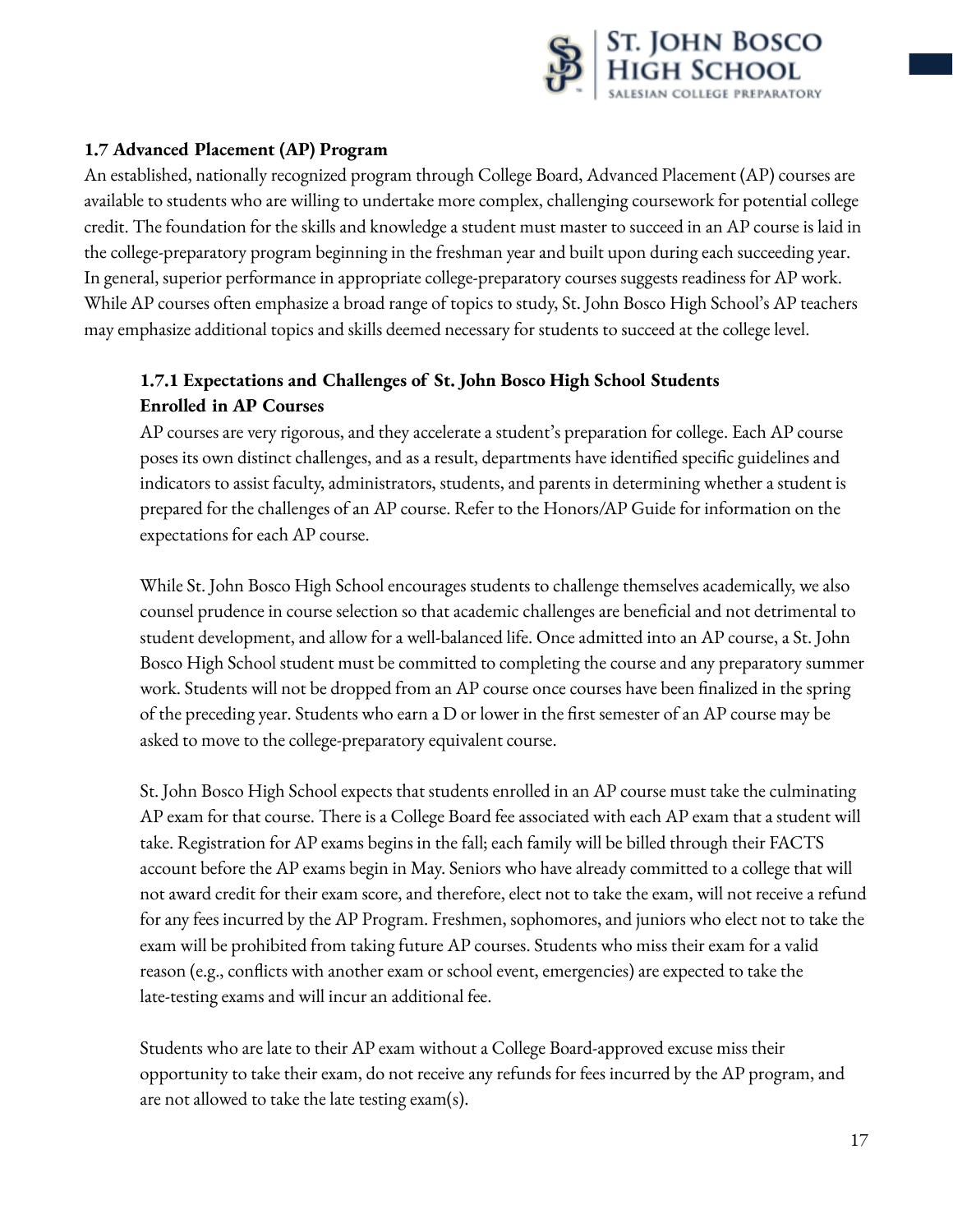

A signed contract is required of all students who wish to take an Honors or AP course.

### **1.7.2 Interpretation of Individual and School-Wide AP Exam Performance**

In addition to achieving the St. John Bosco High School learning outcomes (ISOs), a key goal for Advanced Placement students is performing successfully on the AP exam(s). St. John Bosco High School recognizes that students who successfully complete AP courses and the subsequent AP exams may derive a benefit in gaining admission to the colleges and universities of their choice. While St. John Bosco High School is proud of the success of its students on AP exams, "pass rates" alone do not indicate instructional excellence. More significant is the high number of St. John Bosco High School students qualified and willing and able to take on the educational challenge of AP courses.

# **1.7.3 AP Courses and Weighted GPAs**

Students enrolled in Advanced Placement (and Honors) courses are awarded grade points as follows:  $A = 5.0$ ;  $B = 4.0$ ;  $C = 3.0$ ;  $D = 1.0$ ;  $F = 0.0$ .

In addition to the GPA increase, students who pass the AP exam of the AP course that they have taken have the opportunity to increase the letter grade earned in class. Because passing of the AP exam demonstrates mastery of the course learning targets, an AP course grade will be adjusted accordingly. The passing exam score earned and the subsequent grade changes are listed in the table below.

| Original Grade | AP Exam Score     | Grade Changed To | Semester        |
|----------------|-------------------|------------------|-----------------|
| B              | $4$ or 5          | А                | Either or Both  |
| В              |                   | А                | Semester 1 or 2 |
|                | $4$ or 5          | B                | Either or Both  |
|                |                   | B                | Semester 1 or 2 |
|                | any passing score |                  | Semester 1 or 2 |

#### **1.8 Summer Advancement**

The St. John Bosco High School Summer Program provides opportunities for students to advance. Refer to the Course Catalog and/or Summer Programs website for courses offered for advancement. Upon department and counselor approval and a minimum of an A in the prerequisite college-preparatory course or B or A in the prerequisite Honors course, yearlong courses for advancement can be taken during the summer.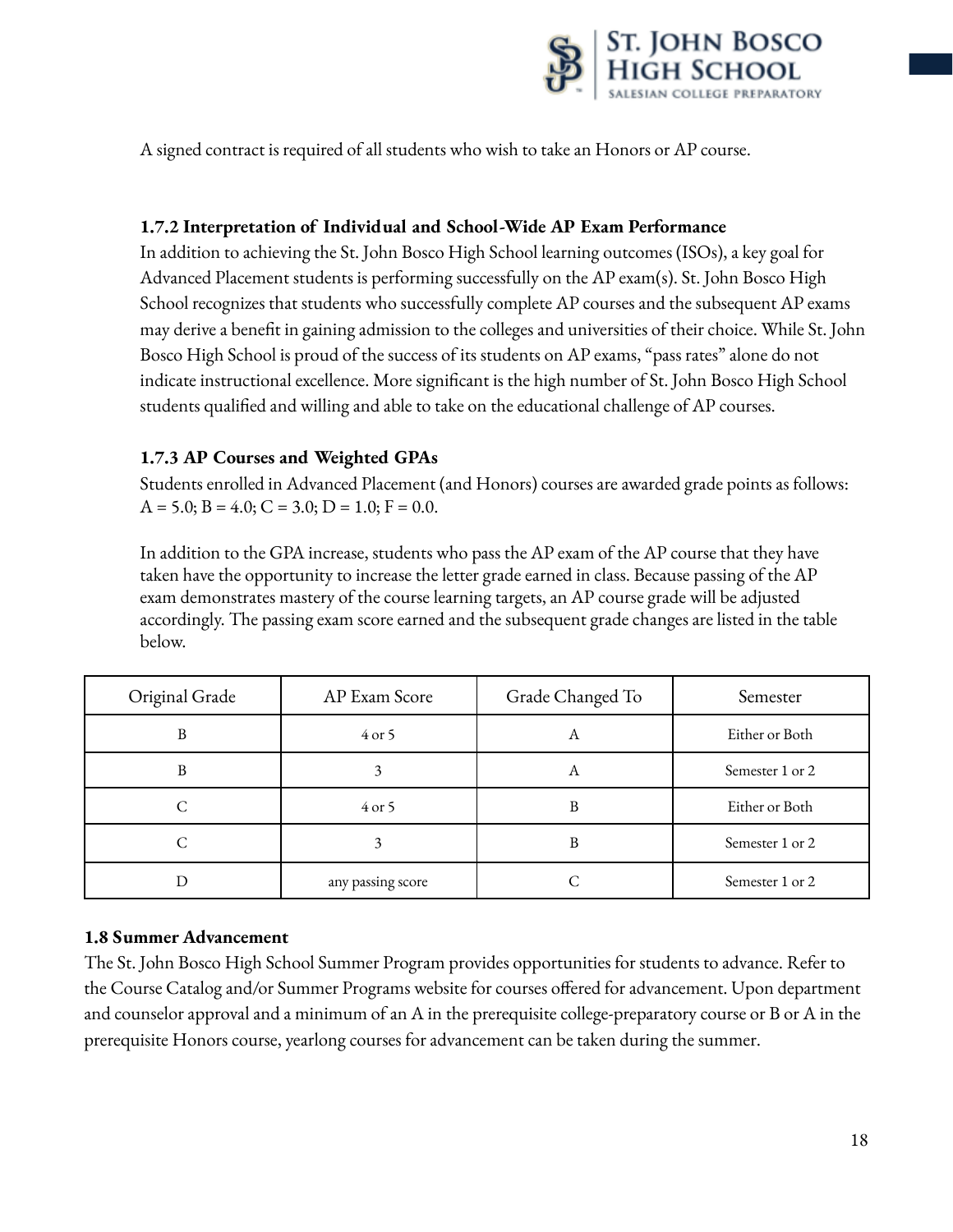

# **1.9 College Concurrent Enrollment Programs**

St. John Bosco High School students may enroll in community college courses in order to enrich their academic profile or to explore an area not available to them at St. John Bosco High School. Colleges require that the parent or guardian and the high school give written authorization to the college for the student to enroll.

Courses required by St. John Bosco High School are to be taken during the school year on campus, unless otherwise authorized. In general, students may not take more than one course per term off campus while taking courses at St. John Bosco High School.

Students who opt to take a course off campus must do so outside the St. John Bosco High School school day. With the approval of the administration, students may take a course for remediation. Students enrolled in off-campus programs must remain fully enrolled in St. John Bosco High School courses, in keeping with the school's academic and graduation requirements.

Students will not be allowed to drop courses at St. John Bosco High School in the middle of a semester in order to enter an off-campus program conducted on a quarterly basis. St. John Bosco High School will not grant any reduction in tuition and fees to students who enroll in concurrent off-campus programs. Families are fully responsible for any tuition, fees, book purchases and any other charges associated with off-campus programs.

#### **1.9.1 Credit for Community College Courses**

A student will receive 5.0 credits for a one-semester high school course taken at a community college. Courses that are at least 3 units will earn 10 high school credits. An official transcript must be sent to the Main Office of SJBHS upon completion of the course. All courses taken at a community college for advancement that are passed with a grade of "C" or better will earn an extra grade point for purposes of calculating GPA.

#### **1.10 On-Campus Dual Enrollment Courses**

St. John Bosco High School students have the opportunity to take college courses on campus and receive "dual-credit," meaning that the student receives high school and college credits. Students in these courses are required to register at the applicable college before beginning the course. Upon completion, students will also receive a transcript from an accredited college. A list of the dual enrollment courses offered is included in the Course Catalog.

#### **1.11 Naviance**

Naviance is an online program for students and parents that promotes college and career exploration.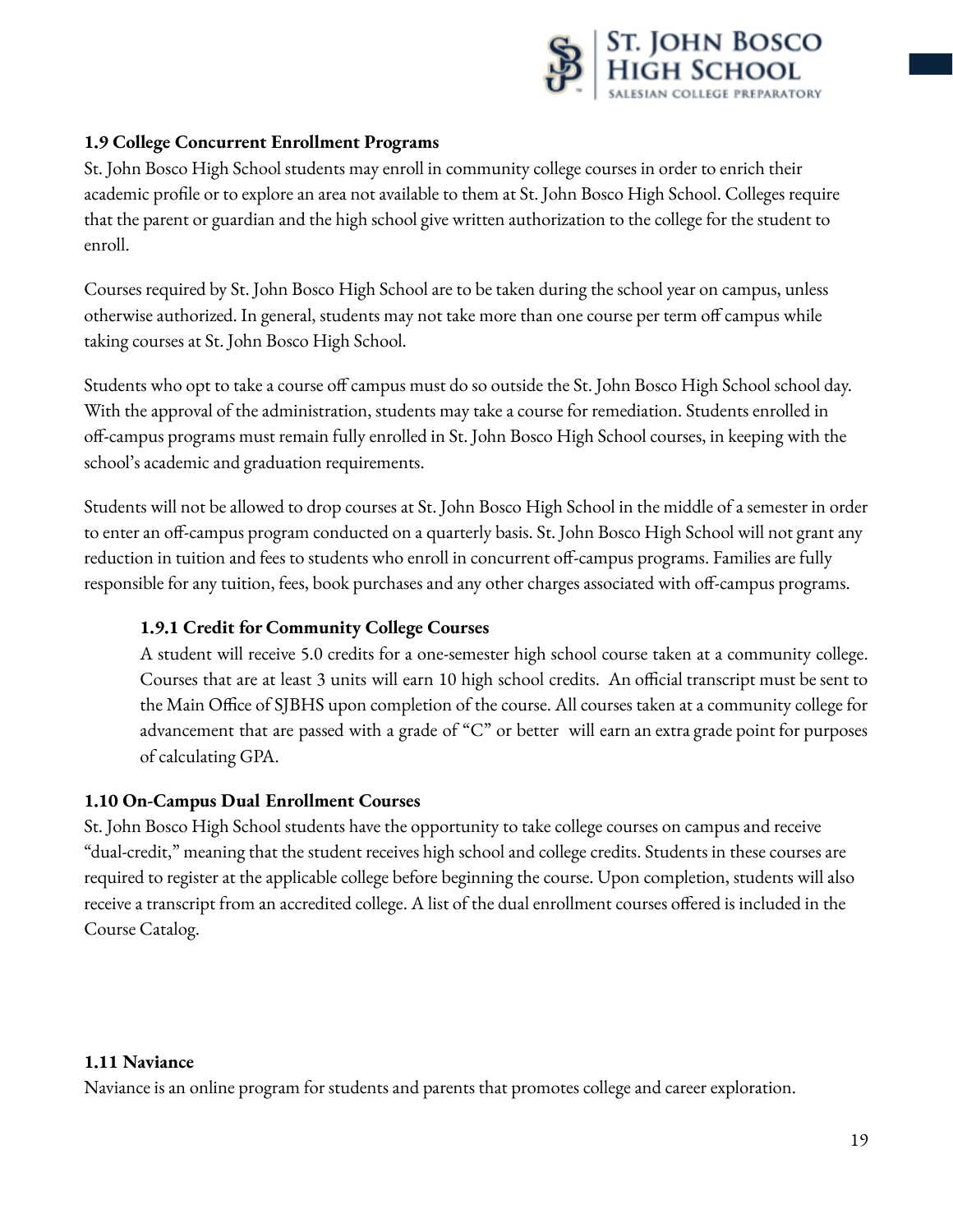

Naviance is used by the Counseling Department to guide students in searching for colleges that are a good fit, identifying their strengths and weaknesses, and exploring college majors and career choices, as well as submitting documentation to colleges in the senior year during college application season.

#### **Section 2: Academic Expectations**

#### **2.1 Course Syllabi**

At the beginning of each term, each teacher will distribute a course syllabus that explains the expectations of the course, including how the student's learning will be assessed, the grading policy, and other class procedures. The syllabus also includes descriptions of the types of learning experiences and assessments that will be expected of students during the semester.

# **2.2 Course Materials and Resources**

Textbooks for each course are determined by the Academic Department and approved by the administration. Every effort is made to balance the need for textbooks that meet a high academic standard while doing so at a reasonable cost. Since many of the textbooks are in digital format, students are required to bring a digital device (a laptop or tablet) in order to access digital content. The textbook list is accessible on the SJBHS website.

# **2.3 Study and Class Preparation**

Students are expected to dedicate time outside of school hours to study, read, and complete practice work for content already covered in class. Time needed to complete homework will vary by student and assignment.

Studying, reading, and practice work for Honors and Advanced Placement courses will require more time than college-preparatory courses.

# **2.4 Interdisciplinary Writing**

As a method of self-formulation of one's own ideas, writing greatly facilitates learning. Writing also affords the opportunity for students to demonstrate their learning and for authentic assessment and feedback from their instructors. St. John Bosco High School students are taught that good writing is the product of a deliberate and careful process, and courses in all subject areas offer students the opportunity to practice process-based writing. All students are expected to generate ideas, engage in writing-to-learn activities, write outlines, create drafts, seek peer editing, revise their writing, and submit accurate, correct copy in all subject areas.

#### **2.5 Benchmark Assessments**

Teachers post summative assessments and projects and their deadlines on the school's Learning Management System (LMS), Schoology. To help students organize their time in preparation for major assessments, three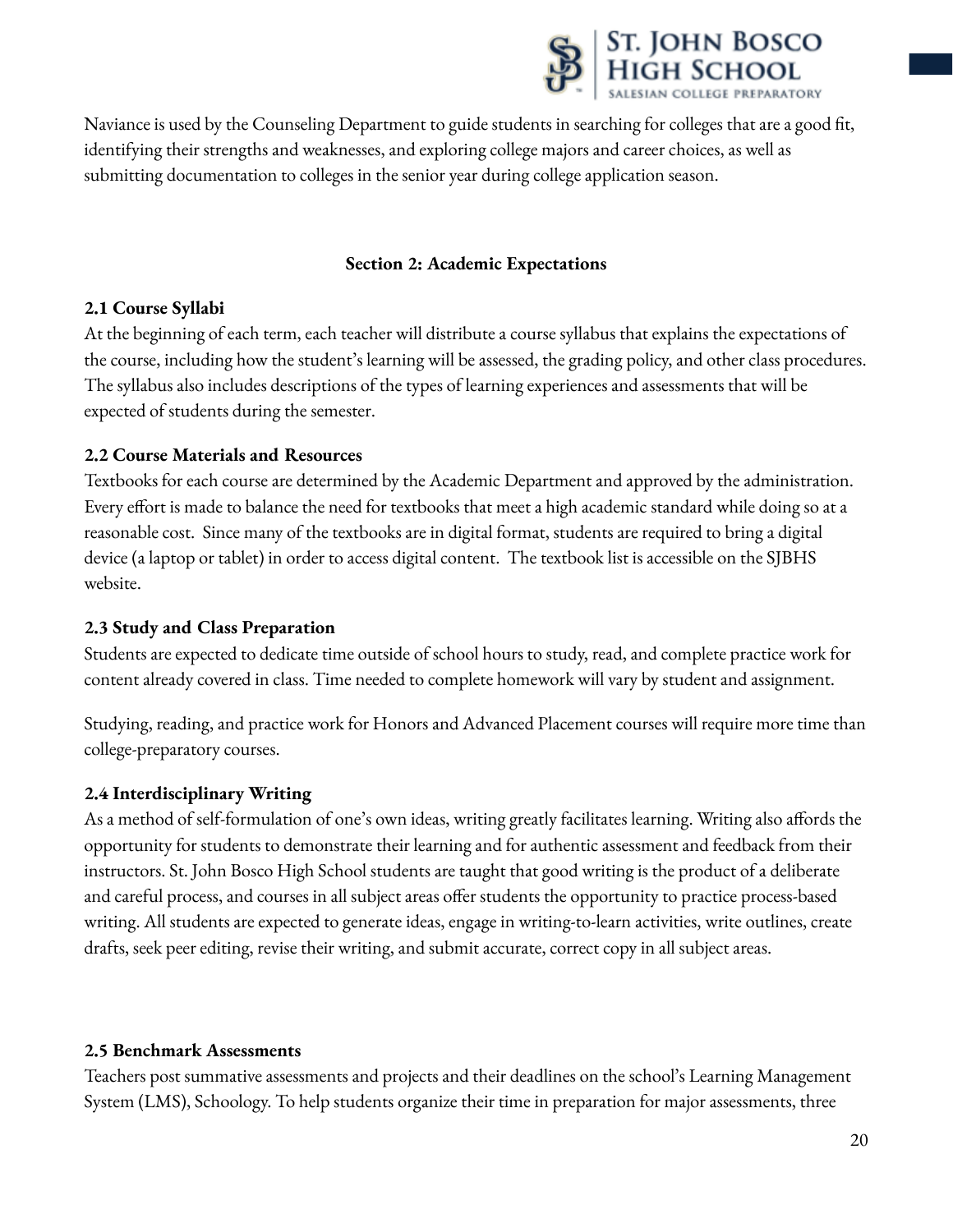

time periods each semester will be dedicated to "Benchmark Assessments." Students and families should expect that each college-preparatory class will have an assessment during that time period. Assessments include, but are not limited to: essays, presentations, quizzes, tests, and projects. Failure to complete a benchmark assessment will result in an "Incomplete" (I) mark, which will be treated as an F in computing a student's Grade Point Average (GPA) on progress reports.

Feedback from these assessments will be given to families in the middle of each month on PowerSchool in the form of "Progress Reports." These grades are for progress reporting only and will not be recorded on the student's official records and transcripts.

# **2.5.1 Processing of Assessments**

Semester assessments will not be processed if the student has not been cleared financially, if there is a 'hold' due to athletics, and/or for disciplinary reasons.

# **2.6 Culminating Assessments and Final Exams**

In the final weeks of each semester, teachers of all academic courses administer final culminating assessments. These assessments may take various forms, including essays, projects, presentations, performances, or examinations. Students must complete final exams and culminating assessments on the days in which they are administered. Students will only be allowed to make-up final exams due to verifiable emergencies, serious illness, or other unavoidable circumstances, and only with the approval of the Vice Principal for Academic Affairs.

Students in AP classes will take final examinations prior to the AP exam and may not have an additional final exam afterward. However, depending on the course and the date of the AP exam, students may still have additional content and assessments after the AP exam.

# **2.7 Learning Disability Policies and Procedures**

The main focus of our Support Team Education Plan (STEP) program is to assist students with documented learning needs by empowering each student to advocate for their needs within a supportive environment. Students who recognize their learning strengths and embrace their learning challenges have better success throughout their academic career.

St. John Bosco High School follows all guidelines provided by the College Board regarding accommodations for PSAT, SAT, and AP exams, in order to best serve our students with learning disabilities.

In an effort to educate the whole person by addressing the needs of all types of learners, St. John Bosco High School provides support for students with documented needs ranging from Learning Disabilities to medical/mental health conditions. To the degree possible, students who have a mild to moderate documented learning disability may receive support from designated school staff. The support made by the school is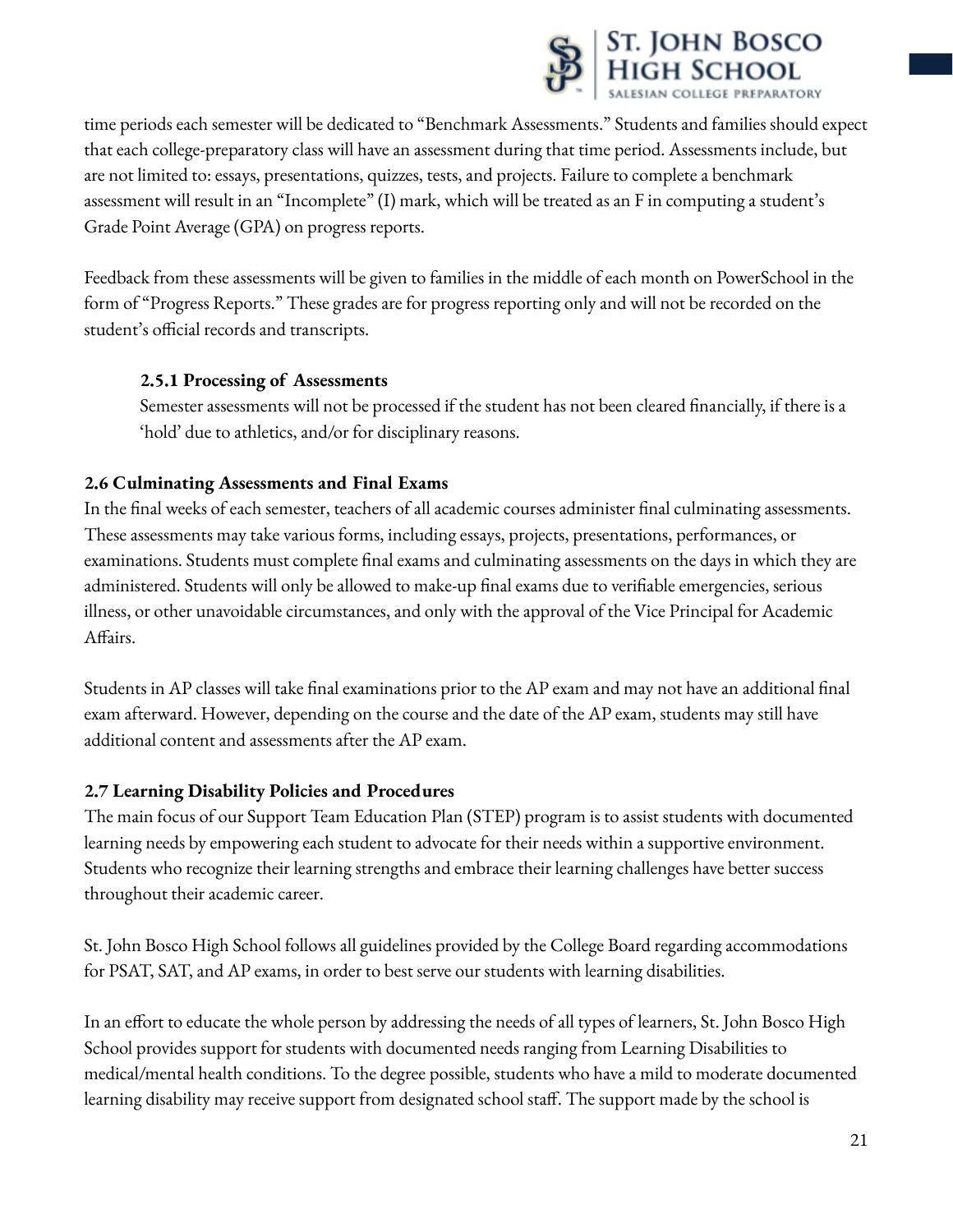

informed by the recommendations provided in previous educational assessments, completed by a licensed evaluator and through the STEP Plan process.

All documentation should be dated within the past three years, and the school reserves the right to request an updated assessment. This confidential assessment will become part of the student's file and should include the following: (1) a clearly stated diagnosis, (2) relevant educational, developmental, and medical history, (3) test results from both cognitive testing and achievement testing, (4) a description of the functional limitations resulting from the disability, and (5) recommended support/adjustments and a rationale explaining the need for such support.

Documentation (including medical notes) needs to be submitted to the school prior to planning accommodations for the student. Upon a thorough review of the documentation, the student's counselor will make arrangements to meet with each incoming student and their parent/guardian to create a STEP Plan. Families will also meet with all teachers each year to discuss progress and necessary adjustments. These meetings take place at the beginning of the school year (or as new information becomes available).

# **Section 3: Assessment**

The primary purpose of assessments at St. John Bosco High School is to measure student learning of course standards. Student learning is objectively measured and is communicated in the form of a letter grade (A, B, C, D, F, I, P, CR) to describe the level of learning in a course. Letter grades do not communicate a student's level of effort, behavioral conduct, potential, or any non-academic learning criteria. While diligent study and effort are expected from each student, it is the quality of the student's performance on assessments that determines the grades the student achieves. Teachers develop their own grading practices within the parameters of the school's grading policies to make the most accurate professional evaluations of student learning. These grades are included on official transcripts and are reported to colleges and universities.

#### **3.1 The Academic Grading System**

The academic grading system at St. John Bosco High School is as follows:

| Grade           | <b>Achievement Level</b>                                                                                    | Regular<br>Unweighted<br><b>GPA</b> | Weighted<br>GPA (for<br><b>Honors</b><br>and AP<br>courses) |
|-----------------|-------------------------------------------------------------------------------------------------------------|-------------------------------------|-------------------------------------------------------------|
| A<br>90% - 100% | Indicates a student has demonstrated advanced<br>mastery of the learning standards at the deepest<br>level. | 4.0                                 | 5.0                                                         |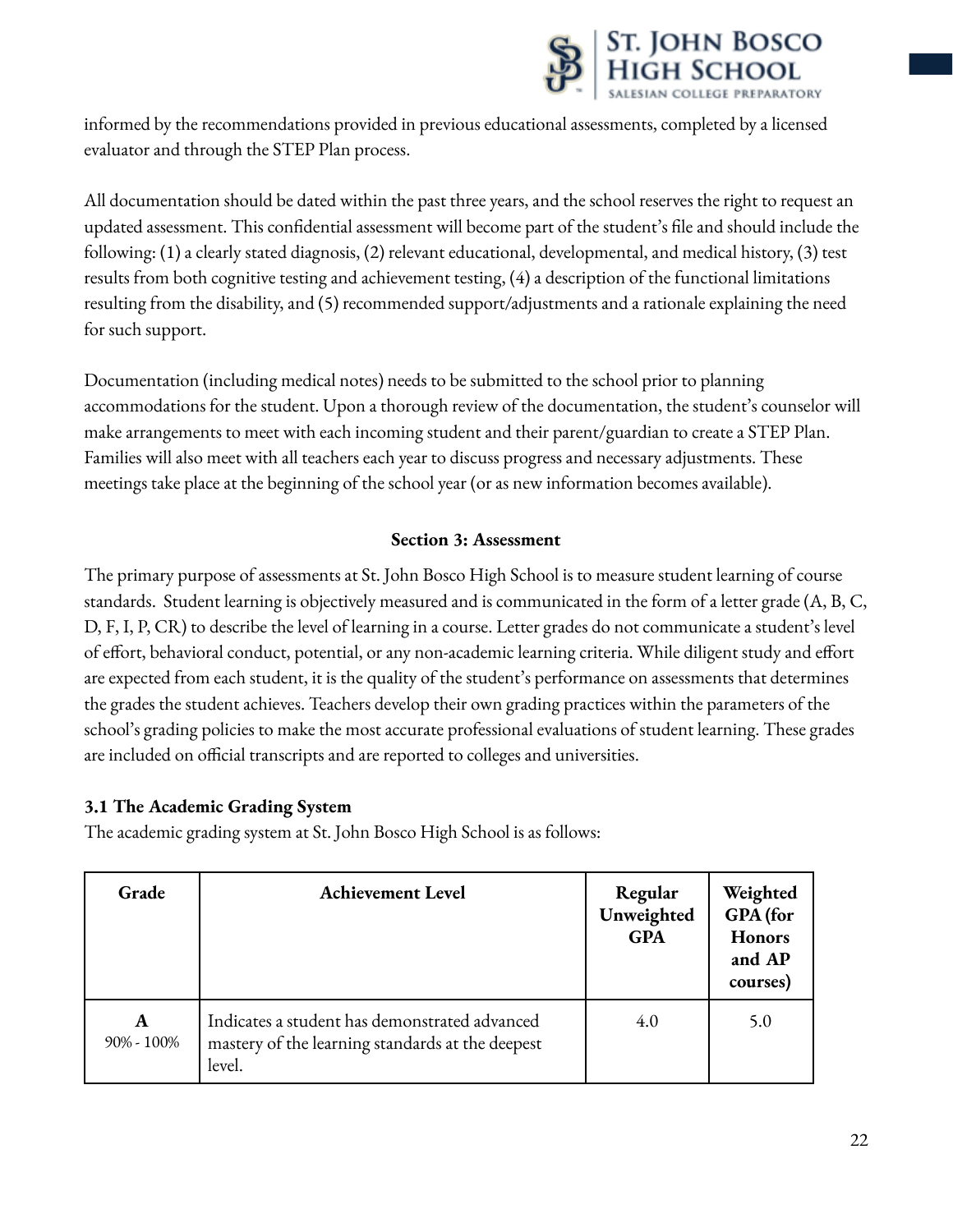|                                                  |                                                                                                    |     | SALESIAN COLLEGE PREPARATOR |
|--------------------------------------------------|----------------------------------------------------------------------------------------------------|-----|-----------------------------|
| B<br>80% - 89%                                   | Indicates a student has demonstrated mastery of the<br>learning standards.                         | 3.0 | 4.0                         |
| $\mathbf C$<br>70% - 79%                         | Indicates a student has demonstrated basic mastery<br>of the learning standards.                   | 2.0 | 3.0                         |
| Grades below this level are not college-approved |                                                                                                    |     |                             |
| D<br>$60\% - 69\%$                               | Indicates a student is approaching mastery of the<br>learning standards.                           | 1.0 | 1.0                         |
| F<br>$50\% - 59\%$                               | Indicates a student has not yet demonstrated<br>mastery of the learning standards                  | 0.0 | 0.0                         |
| I                                                | Indicates that the student has not provided enough<br>evidence of learning to earn a final grade.  | 0.0 | 0.0                         |
| P or CR                                          | Indicates that the students achieved at least basic<br>mastery of the course's learning standards. | 0.0 | 0.0                         |

St. John Bosco<br>High School

\* Grades of "C" or better in courses designated "Honors," including AP courses, are according to the internal weighted grade column in the table above. Weighted grades are given extra weight internally to distinguish school honors and awards. Colleges and universities use their own internal formulas for GPAs for admission.

# **3.2 Academic Grading Criteria**

Grading calculations and the weighting of grading criteria (not including the Habits of Scholarship) that assess student progress will be communicated at the beginning of each semester in each course. The following criteria provide a schoolwide framework for grading practices:

#### **3.2.1 Practice of Standards Assessments/Formative Assessments**

Student experiences or assignments presented during coursework that facilitate understanding and practice of the learning objectives. Practice of Standards Assessments evaluate process-based learning criteria such as student effort, class preparedness, and completion of assignments. These assessments are important, as they allow students to process content, but may not directly measure a student's skill level of learning the content. Consequently, practice of Standards Assessments are weighted as a minimal part of the student's final grade. For example, taking notes on a lecture would qualify for this category.

#### **3.2.2 Mastery of Standards Assessments/Summative Assessments**

Student experiences or assignments presented during coursework that objectively measure a student's level of mastery of the learning objectives. Mastery of Standards Assessments evaluate product-based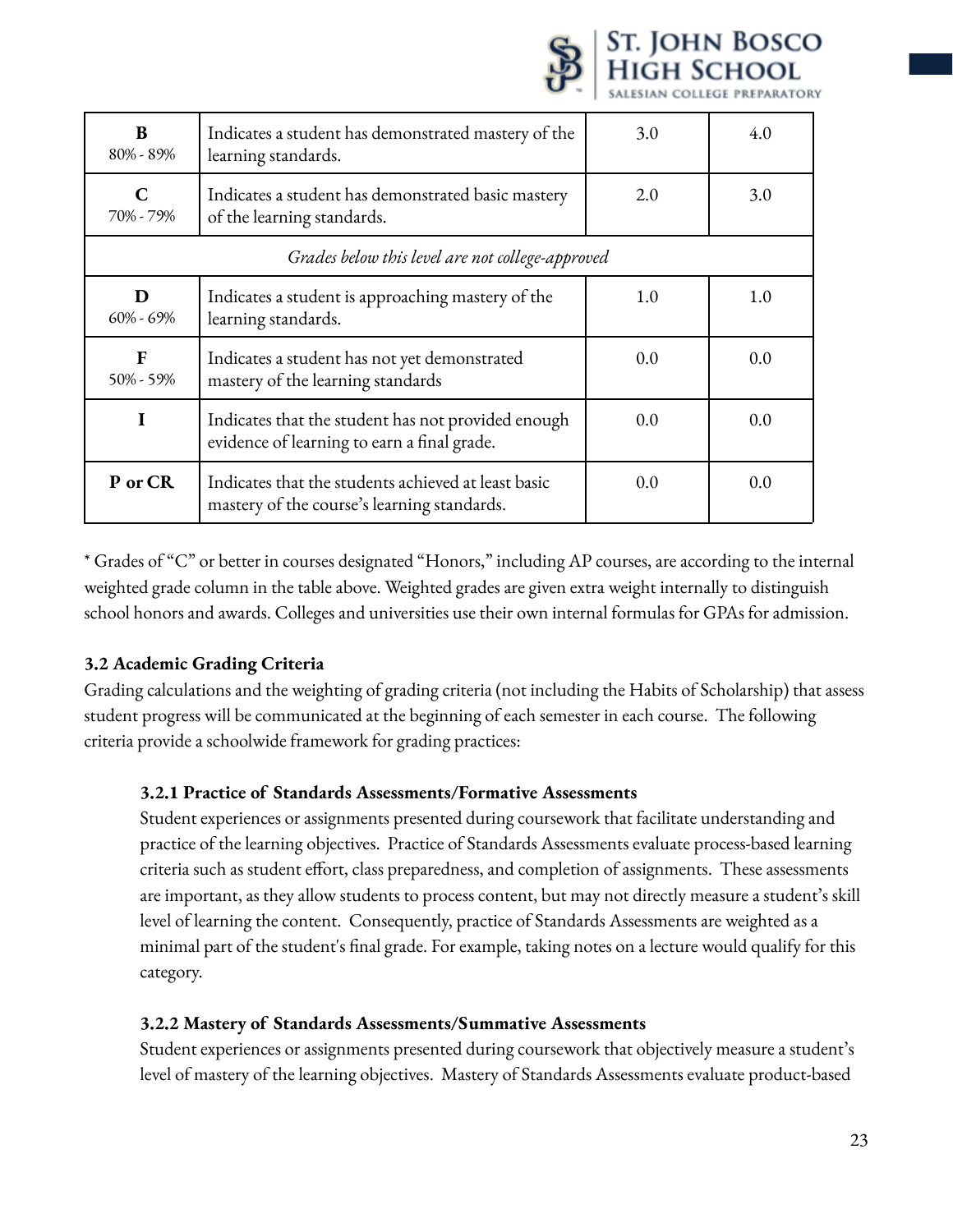

learning criteria such as essay writing, playing a musical instrument, or performance on final assessments. Mastery of Standards Assessments are usually weighted as 100% of a student's final grade.

# **3.3 Habits of Scholarship Marks**

Academic grades demonstrate the students' mastery of the academic learning standards in each course. These are determined largely by objectively measured assessments throughout the course. Our educational approach also values the process of learning and aims to form students to build habits that lead to mastery. Every student receives a separate "Habits of Scholarship" mark ( $E = E$ xceeds Expectations, M = Meets Expectations, N = Does Not Meet Expectations) for each class, which is a report of academic behaviors and orientations that contribute to but are not products of academic achievement (i.e., Process- and Progress-oriented Criteria). Habits of Scholarship marks are not included on transcripts; they provide important information regarding the processes by which students learn, giving students, parents, and school officials more specific, discrete data to support student learning. Students earning Ns for their Habits of Scholarship can affect their future course placements.

Criteria Considered in Reporting Habits of Scholarship Marks:

- **Effort** -- Does the student exhibit consistent, adequate effort in pursuit of academic achievement?
- **Attendance/ Punctuality** Is the student on time and in class when he should be (independent of factors like illness or emergency)?
- **Responsibility** Does the student submit schoolwork and other assessments on time? Does the student communicate with the teacher when issues arise? Does the student come to see the teacher when he needs help?
- **Engagement** Is the student attentive in class and an active participant in class learning activities?
- **Improvement** Has the student shown improvement\* over time (independent of his academic achievement)? \*This means an "A" student could show little improvement, or a struggling student could show significant improvement.
- **Behavior** Is the student's conduct in class good? Is he respectful of teachers and peers? Does he follow instructions? Is he distracted by electronic devices? Is the student distracting others?

Students will earn an N (Does Not Meet Expectations) mark in a grading period for the following behaviors:

- Any form of cheating
- Repeated failure to submit work (formative or summative)
- Failure to submit any major assessment
- Repeated instances of submitting work late
- Repeated failure to bring materials (iPad, notes, reading material, etc.) to class
- Excessive absences for reasons other than verified health issues
- Repeated off-task behavior or misbehavior requiring teacher intervention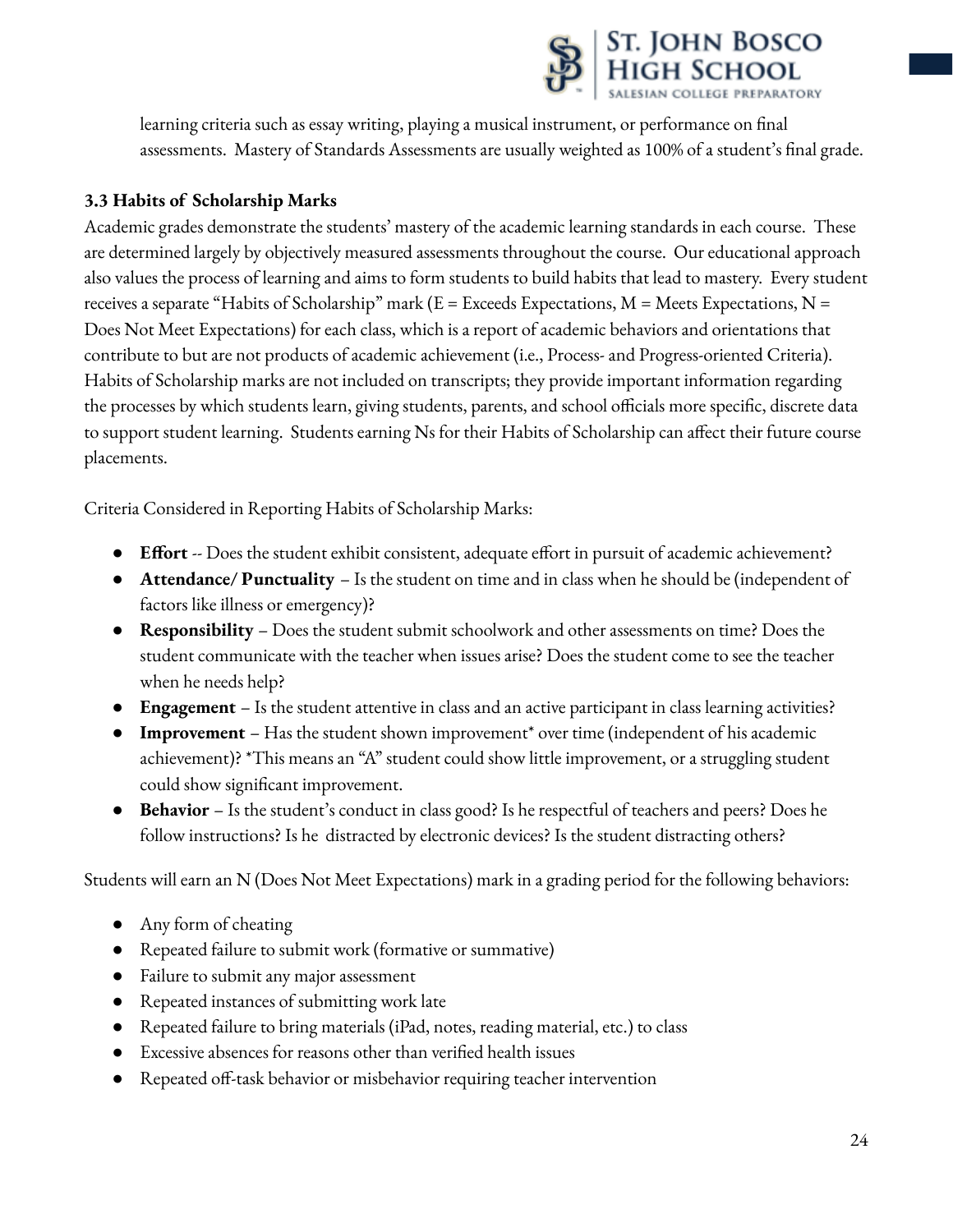

● Disengagement from class activities

# **3.4 Department Grading Policies**

Each department, based on its discipline, will have different assignments and assessments to demonstrate mastery. Consequently, each department has its own grading and assessments policy. Families can refer to the course expectations of each class or the tables below for the department policies.

# **3.4.1 Make-Up Policy**

Students absent on a previously announced full-period test day may be required to make-up the test on the day they return to class.

After an absence, a student is allowed a minimum make-up time, in school days, equivalent to the number of school days missed during the absence, to complete any assignments missing (i.e., If a student is absent from class on Thursday and Friday, and returns to class on Monday his assignments are due on Wednesday).

#### **3.5 Extra Credit**

Because grades are based upon mastery of course objectives, no extra credit opportunities are given in courses. Requests for extra credit opportunities during or at the end of a semester will not be honored.

### **3.6 Grade Remediation**

# **3.6.1 Grades of "D" and "F"**

A graduation requirement course in which a final grade of "F" was earned must be remediated. . While a grade of "D" is considered passing, students will not be able to move on to the next level of a math or world language course until they have received a "C" or higher. It is important to note that while students may graduate with a grade of "D", many colleges will only accept grades of "C" or higher. Students who plan to remediate any courses must do so during the summer directly following that school year, before the fall semester begins.

Other considerations concerning a "D" or "F" grade are:

- Students who earn a grade of "D" or "F" in a subject not obtainable in summer school (e.g. a Pathway course) are required to meet with their counselor to determine how they will make up the grade.
- In order to be eligible for graduation, the student's transcript must show that all graduation requirements have been successfully completed. No diploma will be awarded until all F" grades in graduation-requirement courses have been remediated and/or until a student's college admission requirements have been met.

#### **3.6.2 Grade of "C" and above**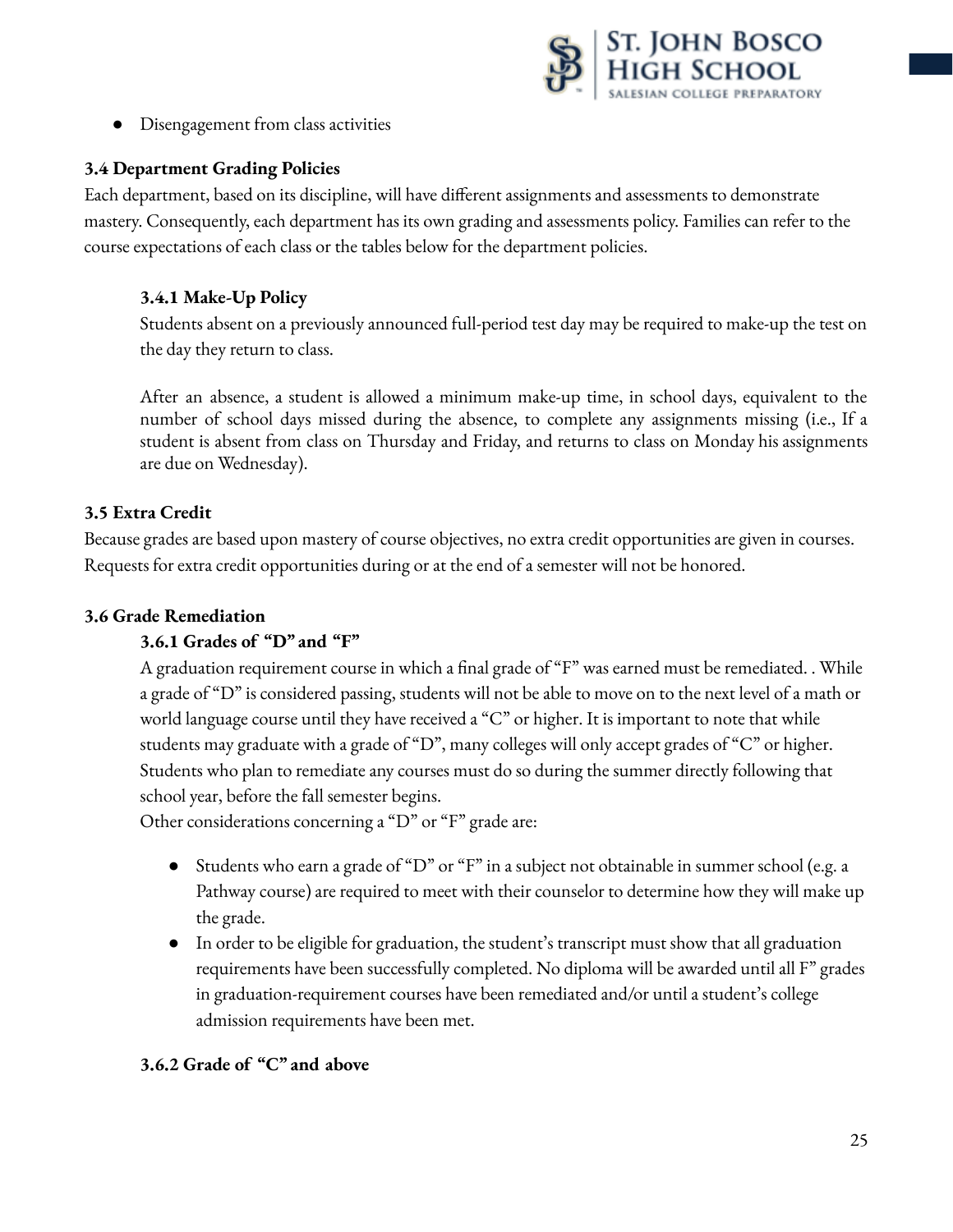

Students are not allowed to remediate any course in which they earned a "C" or above. Credit will not be given for any course that is taken a second time after having passed it.

#### **3.6.3 Grade of "I" or Incomplete Grade**

- A final summative grade of "I" will be assigned at the end of the semester when a student does not complete the requirements for the course and the reason for non-completion is excused. Business trips, outings, vacations, and inability or failure to complete major assessments are NOT sufficient reasons to qualify for a grade of "I." The "I" grade is the equivalent of an "F" grade and is calculated in the student's GPA. When an "I" is assigned, the value of credits attempted and credits completed equals zero.
- For students who are unable to complete the course requirements due to unusual circumstances, such as verifiable extended illness, accident, or some other debilitating contingency, the grade of "I" is a temporary grade. Students in such situations are required to make up the incomplete within four weeks of the last day of the relevant grading period. When the required work is completed by a due date approved by the administration, the "I" is removed and the appropriate letter grade is assigned. If the work is not finished by the administratively approved due date, the "I" grade becomes a permanent "F" grade and students must repeat the course.

The mark of "I" may be reported for any assessment when a student does not submit the assessment. In such cases, the "I" mark indicates that the student has not provided evidence of learning, thus preventing the teacher from making a determination of the student's level of achievement of the course outcomes being assessed. In such cases, the mark of "I" is the equivalent of an "F" mark.

#### **3.7 Academic Standing Review**

Students with multiple courses in need of remediation will be required to attend an Academic Review meeting to determine continued enrollment at St. John Bosco High School. The Academic Review Board will consist of the Principal, Vice Principal of Academic Affairs and relevant personnel. The student and his/her family will receive notification regarding the Academic Review Board's decision within five (5) days of the meeting.

# **3.8 Determining Grade Point Averages, Unweighted and Weighted**

To determine a semester Grade Point Average (GPA), the points allocated to each grade are multiplied by the number of semester units of credit allotted to the class. The cumulative GPA at semester's end is calculated by dividing the total number of courses attempted into the total number of grade points earned. The highest possible reported GPA at St. John Bosco High School, both semester and cumulative, is 4.0, unweighted. St. John Bosco High School students' weighted and unweighted GPAs are published on official transcripts.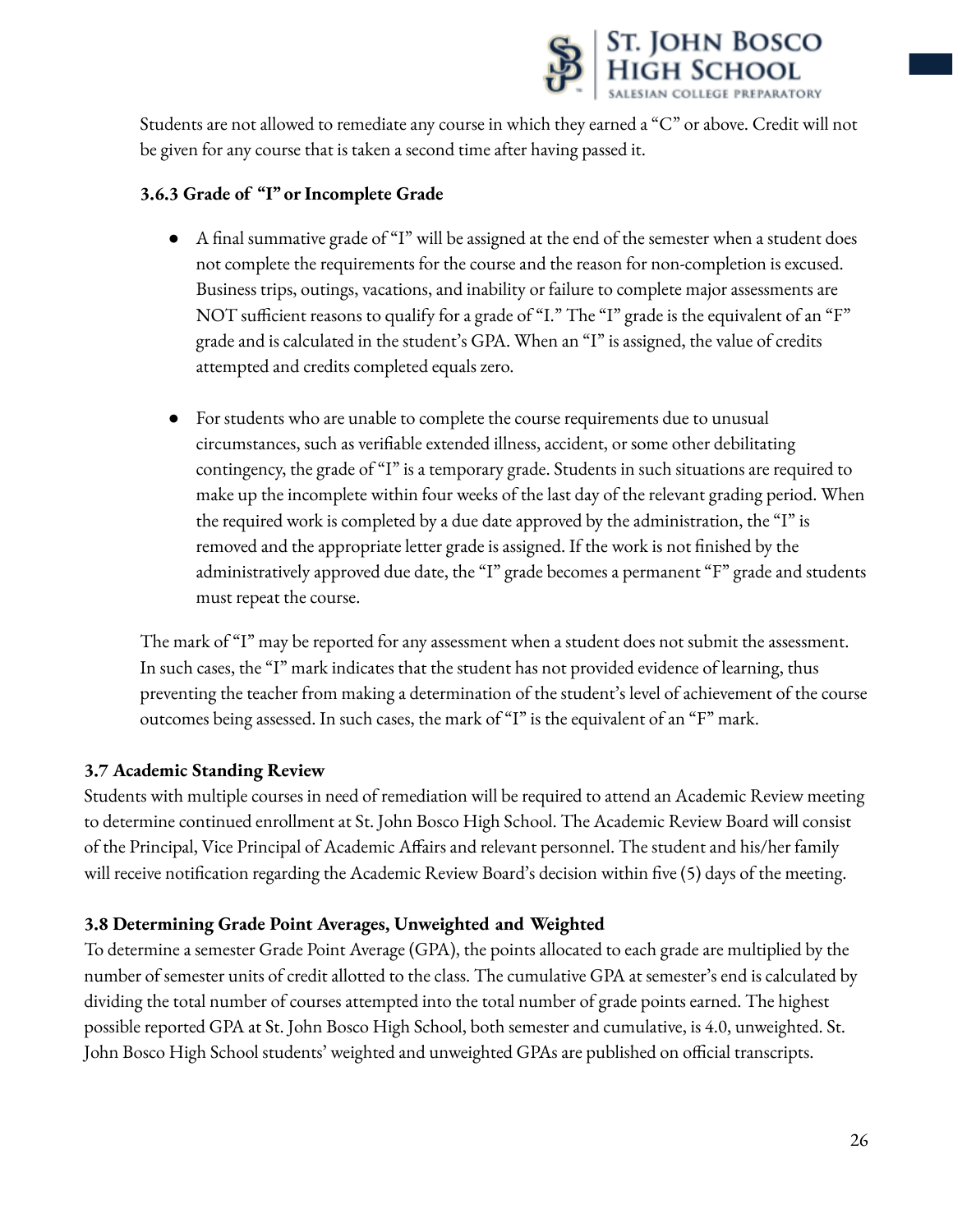

Students' grades in AP and Honors courses at St. John Bosco High School carry an additional grade point value, which is only used internally to determine academic honors and recognition. It is important to note that colleges and universities determine for themselves how much added value an AP or Honors course should carry during their own admissions process. Please consult the St. John Bosco High School Course Catalog for information regarding courses that carry additional grade point value as a weighted grade.

# **Section 4: Grading Purpose, Policies, and Reports**

# **4.0 PowerSchool Student Information system**

St. John Bosco High School uses PowerSchool, a school information system that allows students and parents to access the student's gradesSt. John Bosco High School teachers update their grades once a month so that grades are current (see "Reporting Student Performance"). Each official grading period is roughly eight weeks long. Students' grades on those dates are official and are communicated to parents and students via PowerSchool. A summative (i.e., final) grade encompassing the entire body of student performance is reported at the end of each semester. At the end of each grading period, these grades figure in the calculation of a student's grade-point average (GPA).

# **4.1 Semester Grades**

For all courses, the semester grade is cumulative of all work. For grade reporting, the academic year is divided into grading periods of approximately four weeks each. Each 18-week semester has a monthly progress report, and a midterm progress report and a final grade report that are used to determine eligibility.

# **4.2 Progress Reports**

Progress reports are available on PowerSchool monthly. These reports show non-permanent grades that indicate a student's progress at that point in the semester. Progress reports at the middle of each semester determine a student's eligibility in co-curricular programs.

# **4.3 Grade Reports**

Grade reports are official at the end of each semester. These reports are available for viewing in PowerSchool and show the permanent grades recorded on a student's transcript. These grades determine academic probation, eligibility, and honors status. The grades included in the Grade Report include all work evaluated during the entire semester. While students are expected to retain and use material learned in the first semester of a two-semester course, the second semester's progress reports and report cards do not include grades or assessments from the first semester.

# **4.4 Grades on Transcripts**

Semester grades are the only grades recorded on the student's permanent transcript. Grades recorded on the transcript cannot be removed or replaced by supplementary course work. Only grades earned outside of St.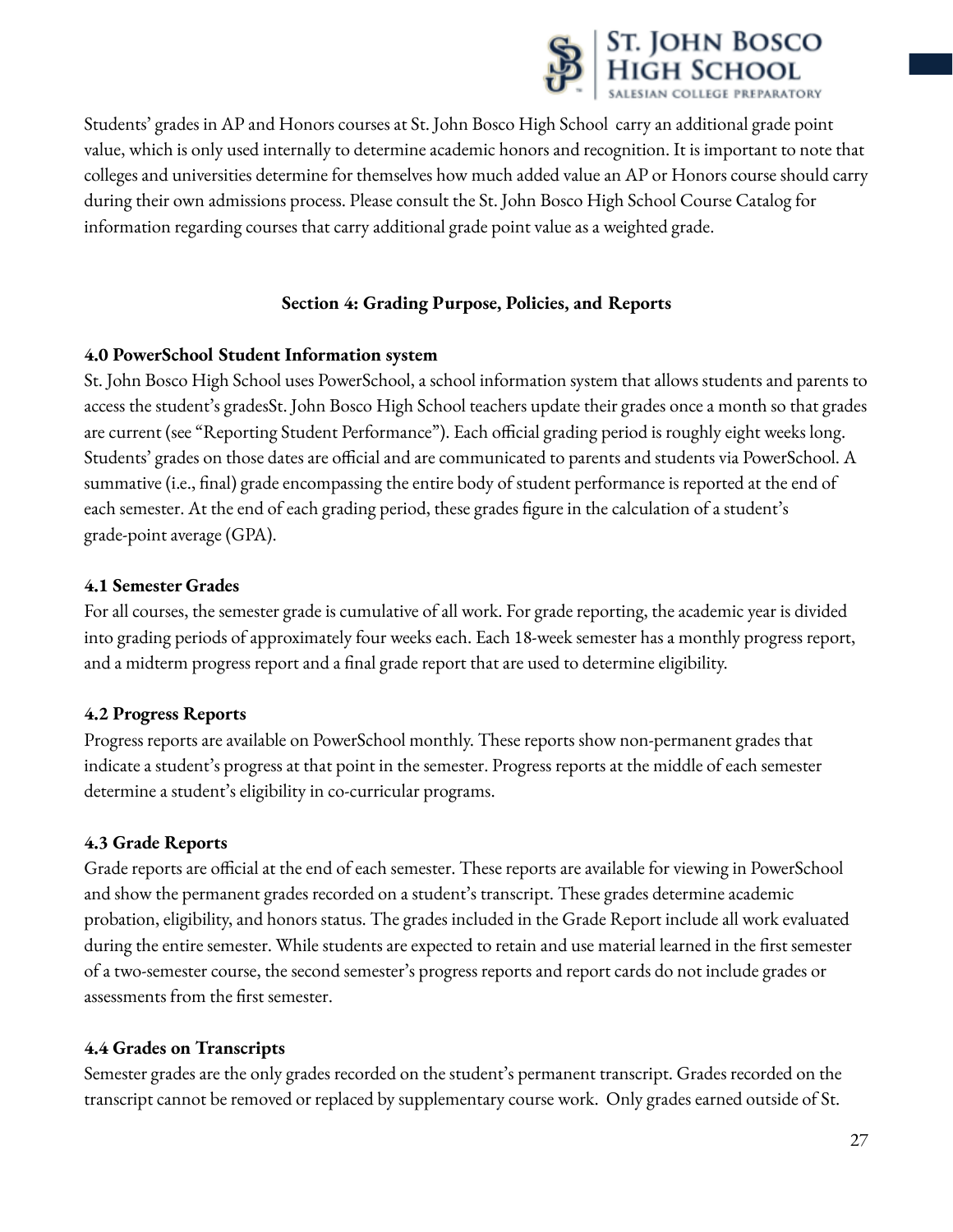

John Bosco High School in courses that are needed to meet graduation requirements are included on St. John Bosco High School transcripts and GPA. The students are responsible for requesting that the school where summer classes take place send grade reports to St. John Bosco High School.

# **4.5 Grade Appeals**

A student who questions a grade earned in an academic class must first discuss this matter with the teacher. Afterward, students who still wish to appeal a final grade after a semester must submit a request in writing no later than five (5) days after final grades are published on PowerSchool. No appeals will be considered unless they are submitted formally to the Vice Principal of Academic Affairs within the time allotted. Late work will not be accepted for semester grade appeals. Deadlines for submission of all assignments are set by each teacher, in concert with school-wide academic policies.

Grade appeals will only be considered under the following circumstances:

- A grade miscalculation that aligns with instructor records
- An incorrect transcription of a grade that aligns with instructor records
- An extenuating circumstance affecting student performance

The Vice Principal of Academic Affairs will review the request in consultation with the teacher. All final grade determinations are confirmed by the Vice Principal of Academic Affairs and, if necessary, the Principal.

Grade appeals that cite Habits of Scholarship will not be considered. Habits of Scholarship (e.g. effort, diligence, participation, enjoyment, attendance, punctuality, etc.) receive a separate mark. Letter grades at St. John Bosco High School reflect academic achievement based on in-class and take-home assessments only.

# **Section 5: Academic Standing**

#### **5.1 Enrollment**

The normal attendance requirement is the equivalent of eight semesters. Students must take all required courses in the curriculum published in the annual Course Catalog. Only the Principal may waive curriculum requirements. Such waivers would only be considered in most unusual situations, such as student medical emergencies.

#### **5.2 Academic Probation**

Students will be placed on academic probation if they earn a weighted GPA of below 2.0 in a single grading period.

#### **5.2.1 Probation and Co-Curricular Participation**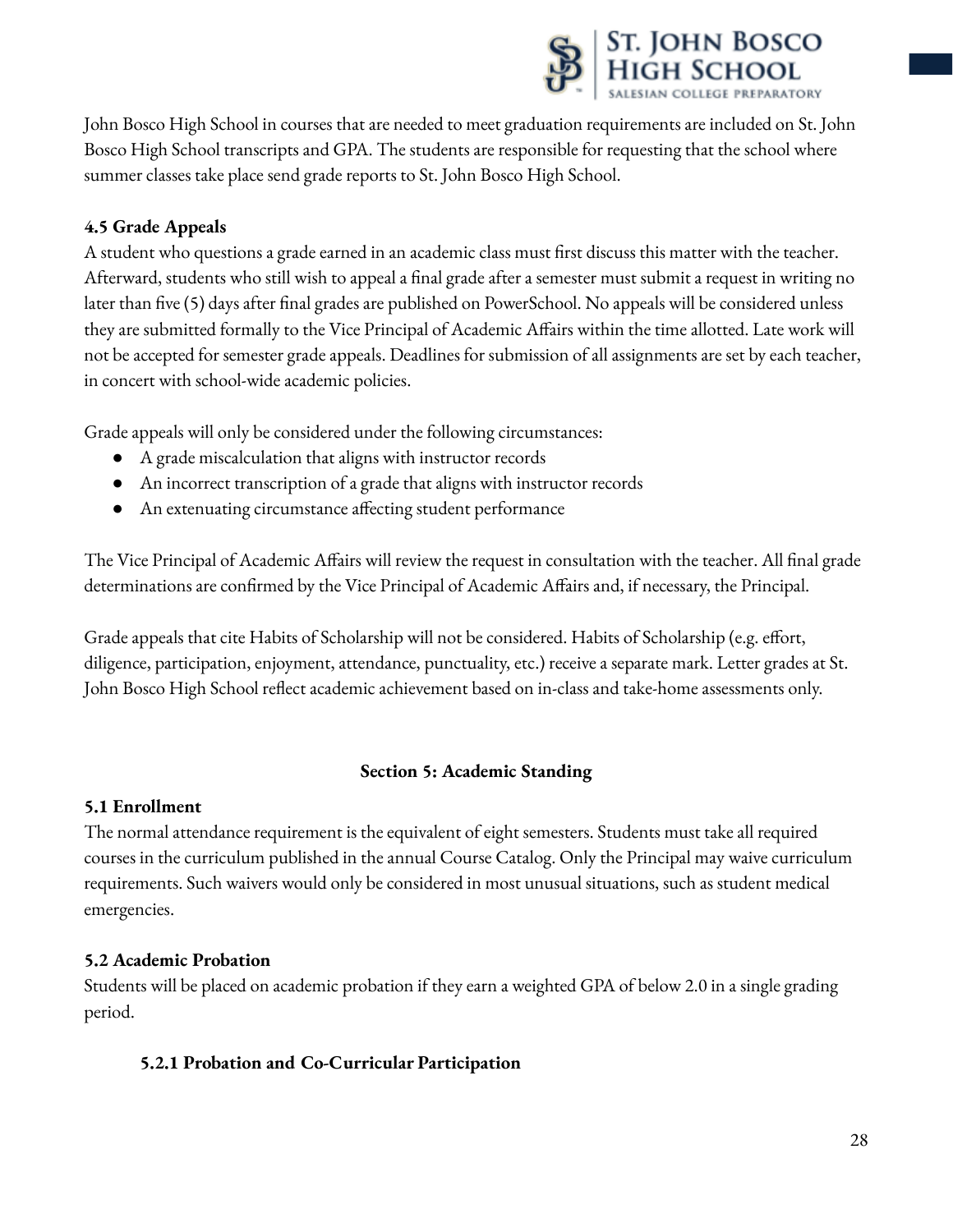

Students on probation may practice and participate in school activities and/or athletic events. A student on probation will have one grading period to improve his GPA to a minimum of 2.0 and to avoid being placed on the ineligibility list. Students on probation are required to attend Academic Support periods.

# **5.3 Academic Ineligibility**

If a student earns below a 2.0 GPA for consecutive grading periods the student will be placed on Academic Ineligibility.

# **5.3.1 CIF Ineligibility**

Students who do not pass at least 20 credits in any grading period cannot practice nor participate in any school activity and/or athletics. He must completely disassociate himself from all sports programs. Students who are CIF Ineligible must attend academic support sessions.

#### **5.3.2 Ineligibility and Co-Curricular Participation**

A student will not be able to participate in interscholastic athletic events or in school co-curricular performances for the duration of the subsequent grading period. Eligibility can only be re-established if the student earns a GPA of at least 2.0 in the subsequent grading period. During the period of Ineligibility, a student may be conditionally approved to participate in co-curricular activities (excluding performances) or athletic team practices once a written study plan is developed by the student's counselor, working with the student's teachers, coaches or moderators, and parents. The study plan must be approved by the administration. The essential condition of continued participation is both compliance with the terms of the study plan and satisfactory academic performance.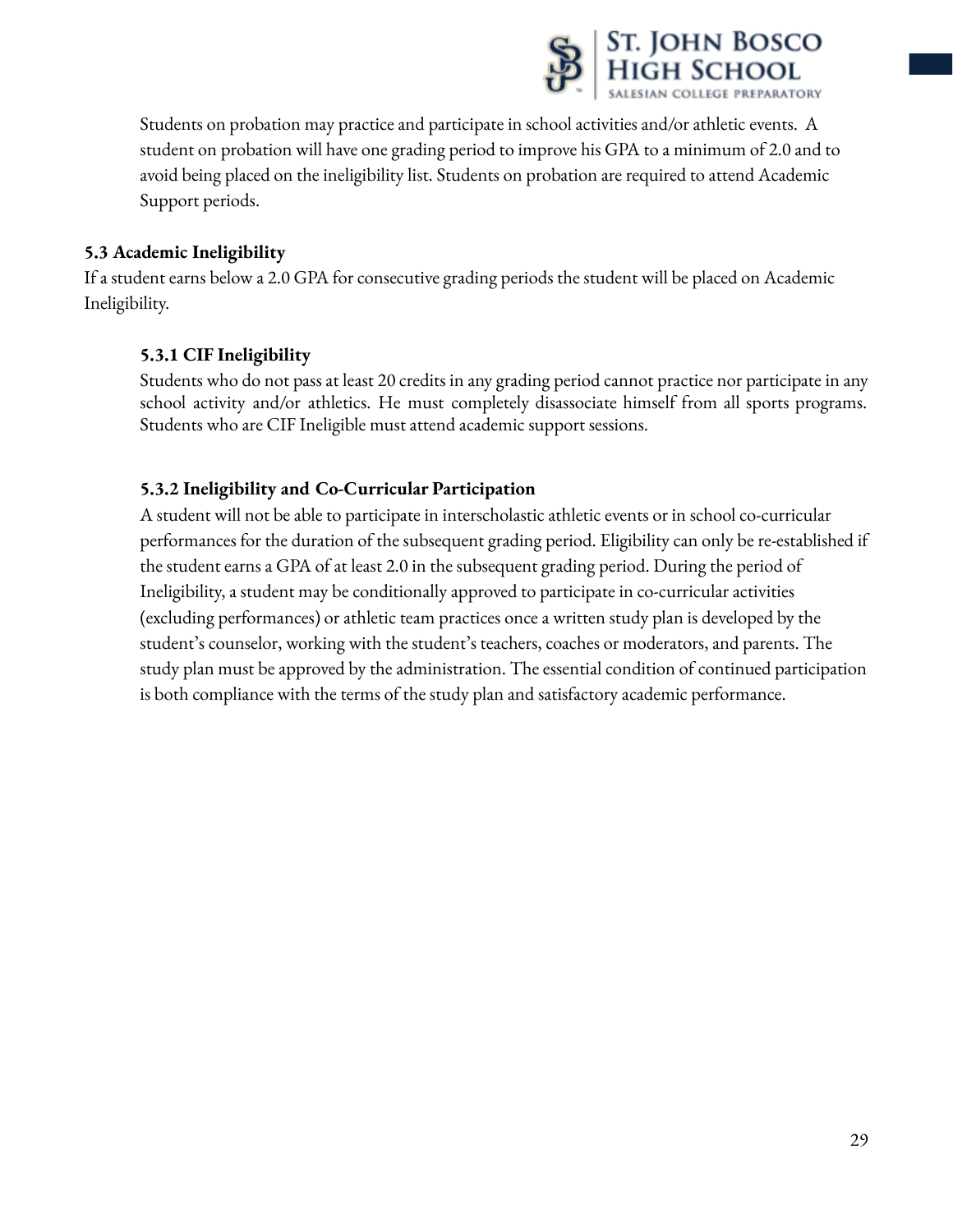

#### **Section 6: Academic Awards**

#### **6.1 Honor Roll**

Honor roll status is determined each semester by the student's weighted academic GPA.

| Honor Roll Status      | Semester Weighted GPA |
|------------------------|-----------------------|
| Principal's Honor Roll | 4.0 and above         |
| High Honors            | $3.75 - 3.99$         |
| Honor Roll             | $3.50 - 3.749$        |

#### **6.2 Honors at Graduation**

The student's cumulative weighted GPA determines academic honors granted to seniors at graduation after seven semesters. Grades received for the spring semester of the senior year are NOT included in the determination of these awards.

| Graduation Honor | Total Weighted GPA for 7 semesters |
|------------------|------------------------------------|
| Summa Cum Laude  | 4.0 and above                      |
| Magna Cum Laude  | $3.75 - 3.99$                      |
| Cum Laude        | $3.50 - 3.749$                     |

#### **6.2.1 Valedictorian**

St. John Bosco High School recognizes the student who earns the highest grade point average after seven semesters. To be considered to be Valedictorian, the student must have attended all four years at St. John Bosco High School. .

#### **6.2.2 Commencement Speaker**

St. John Bosco High School allows one senior to represent his class at graduation as a commencement speaker. This senior student delivers the address which is meant to recall shared experiences, thank those who have helped the class on its journey, and challenge the graduating class to take their best lessons learned at St. John Bosco High School and apply it to make the world a better place.

All seniors who have earned Summa Cum Laude at graduation are eligible to apply to be the commencement speaker. Seniors interested in applying must submit an application to the Principal. A meeting will follow with all the applicants who have filed an application to review and clarify the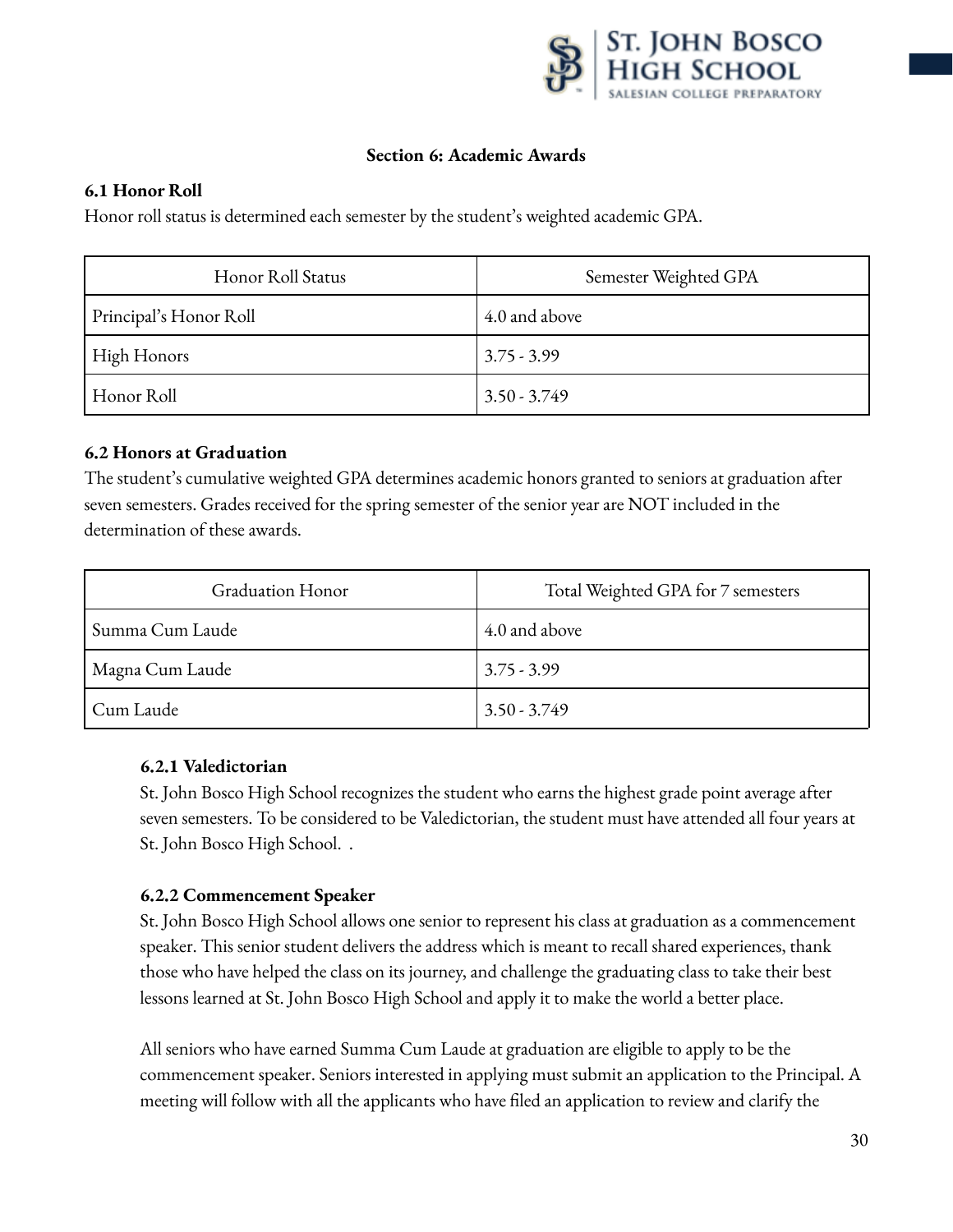

process. A committee of administrators and faculty representatives will determine which applicants qualify as finalists. The finalists will be asked to deliver their speeches in person before the committee. The committee will submit its recommendations to the Principal, who will make the final decision.

# **6.2.3 Other Graduation Awards**

- The St. John Bosco Award is presented to the outstanding student in each class who excels in Christian service and for his supportive cooperation with his peers, teachers, and administration.
- The Athlete of the Year Award is presented to a graduating senior who has excelled as an outstanding athlete in one or more varsity sports while a student at SJBHS.
- The Scholar-Athlete of the Year Award is presented to the graduating senior who has achieved high quality academic grades (TGPA 3.0 or higher over first seven semesters of high school) and at the same time excelled in one or more varsity sports while at SJBHS. A Scholar-Athlete will also be awarded at the 9th, 10th, and 11th grade levels to a student who has achieved high quality academic grades (TGPA 3.0 or higher at the 1st semester grading period of that particular school year) and also excelled in one or more sports.
- A "Scholar-Athlete'' patch will be distributed to any student-athlete who appears on an official Varsity roster at the time that fall semester grades are posted. In addition, the student-athlete must appear on the fall semester honor roll list. A student-athlete may only earn one patch per school year. Patches will be distributed by the school and may only be worn on an official SJBHS letterman's jacket.
- The Scholar-Artist of the Year Award is presented to the graduating senior who has achieved high quality academic grades (TGPA 3.0 or higher over first seven semesters of high school) and at the same time excelled in one or more services in the areas of the arts while at SJBHS. A Scholar-Artist will also be awarded at the 9th, 10th, and 11th grade levels to a student who has achieved high quality academic grades (TGPA 3.0 or higher at the 1<sup>st</sup> semester grading period of that particular school year) and also excelled in one or more areas of the arts.

# **6.3 Academic Awards**

During the spring semester of the academic year, faculty members are asked to nominate students from their classes for an Academic Award. The number of students given awards by each faculty member is based upon the number of sections of a certain course taught by the faculty member. Academic Awards are given to the students who have demonstrated passion for the subject through their contribution to the classroom learning community. Solely having the highest academic performance is not a necessary qualification for an Academic Award.

Student recognition for a total GPA above 4.0 and above for  $9<sup>th</sup>$ , 10th, 11th, and 12th grades is celebrated during the second semester. The "Academic Grade Point Average" (as explained on page 9) is used for the basis of the invitation.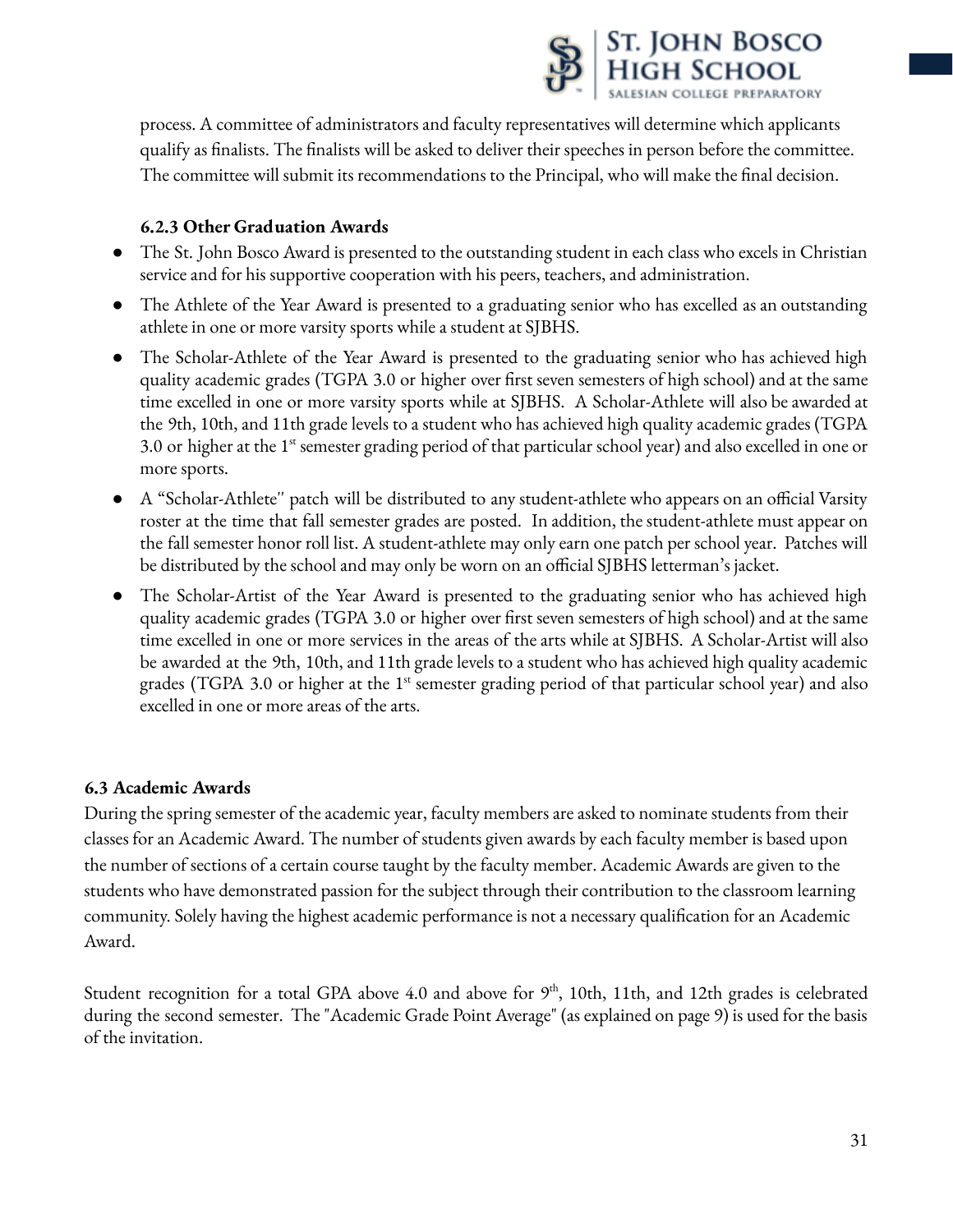

#### **6.4 Eligibility in the Local Context (ELC)**

The top 15% of juniors with the highest UC/CSU GPAs are candidates to participate in the Eligibility in the Local Context for admission to the University of California. GPAs, and sometimes transcripts of these students are sent to the UC for screening. Students who are identified as ELC will be guaranteed a seat in the UC System, but not to a specific campus. The ELC students must still apply to the UC during the regular application period in November of their senior year.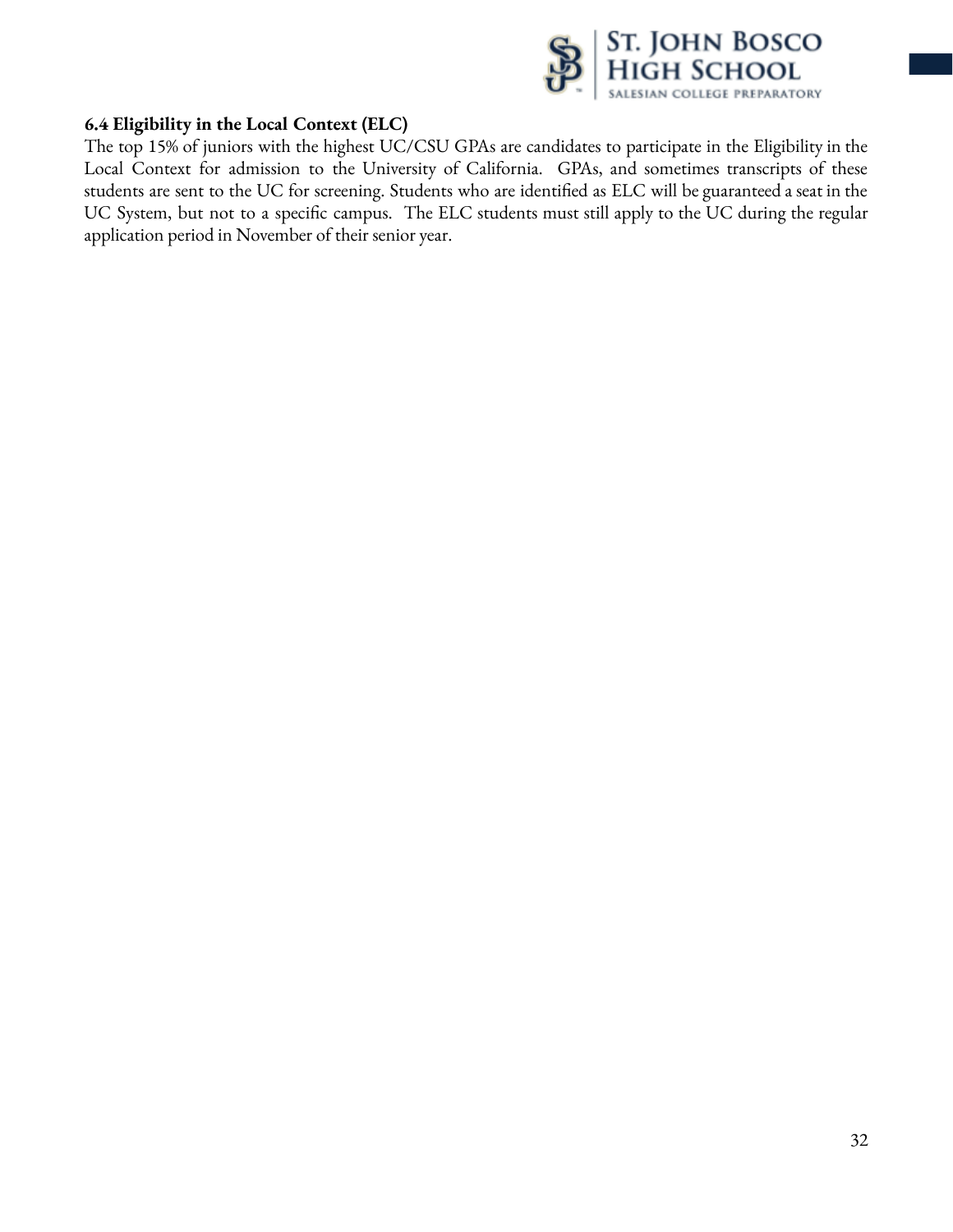

### **Section 7: Student Records**

Although St. John Bosco High School is not a covered entity under the Family Education Rights and Privacy Act (FERPA), St. John Bosco High School generally follows certain guidelines of the FERPA to protect the confidentiality of student records.

The law provides for the following:

1. Parents or an eligible student may review and inspect the student's educational records by making an appointment with the Registrar.

2. Educational records generally mean those records that are directly related to a student and that are maintained by the school. Personal notes and records made by teachers and other school officials, including instructional, supervisory, and administrative personnel and educational personnel ancillary thereto, that are not shared with others, except for a temporary substitute for the maker of the record, are not considered educational records.

3. Parents or an eligible student may seek amendment of the student's educational records that the parent or eligible student believes to be inaccurate, misleading, or otherwise in violation of the student's privacy rights by submitting to the Registrar a written request clearly articulating the proposed amendment and the reasons for the amendment. The Principal will review the request, meet with the parents or eligible student if necessary, and make a determination on the request.

4. The school will obtain written permission from the parents or an eligible student before disclosing educational records to other persons except for the following: other officials of the school, including teachers, for educational purposes; officials of another school where the student seeks or intends to enroll; certain federal, state and local authorities performing functions authorized by law; individuals or organizations concerning a student's application for financial aid; organizations conducting certain studies for or on behalf of the school or other educational agencies; accrediting organizations; parents of a dependent student over 18; court or law enforcement officials to comply with a judicial order or lawfully issued subpoena; other persons in connection with a health or safety emergency; and to other persons and institutions in the event of specified disciplinary proceedings or legal violations.

#### **7.1 Transcripts**

The transcript is the official record of scholastic work accomplished by the student during high school. Transcripts are forwarded to colleges and universities upon request. Tuition accounts must be current before a transcript is released. After graduation, fees for services are as follows: \$5.00 fee for 3+ business days; or \$10.00 for 1-2 business days for each transcript sent by the Main Office. Forms may be downloaded from the SJBHS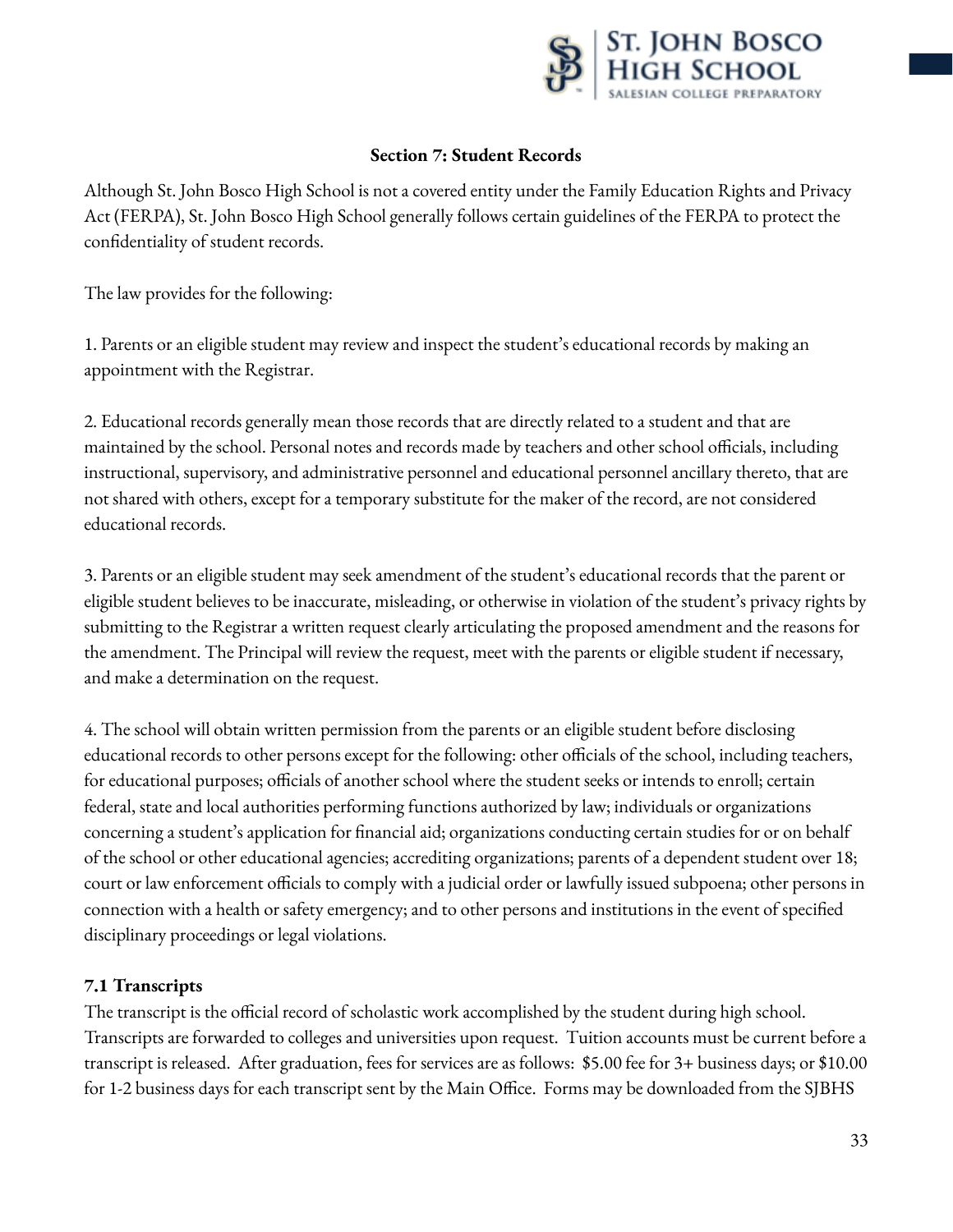

website [\(www.bosco.org\)](http://www.bosco.org) and submitted via mail with the accompanying fee. Outside agencies requesting graduation/attendance verification will also incur the same fee.

### **7.1 Options for Transcripts**

**Email Option -** Official transcripts can only be emailed to 3rd Parties Only. Unofficial transcripts can be emailed to either self or 3rd parties. **Mail Option -** Official transcript can be mailed to either self or 3rd parties.

# **7.2 Transfers from SJBHS**

Transfers to other schools are issued only at the request of parents or guardians. Such requests must be made in writing or preferably through a personal visit to the Vice Principal of Student Affairs. Transcripts of grades will reflect the last official grading period and will be forwarded only when financial obligations have been met.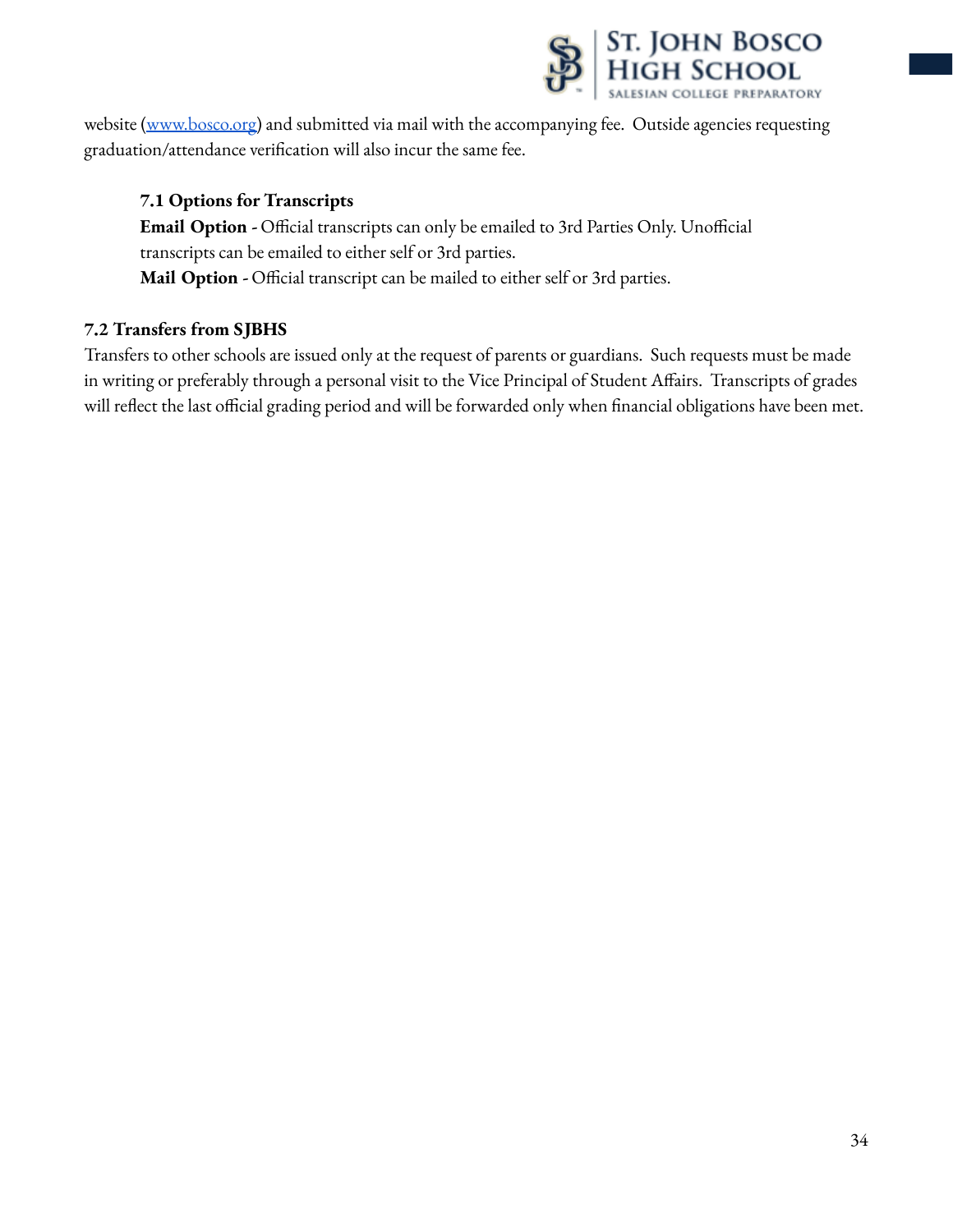

# **STUDENT AFFAIRS**

### **STUDENT SERVICES**

#### <span id="page-35-0"></span>**Counseling Partners of Los Angeles (CPLA) Services**

Additional counseling services are provided by CPLA. These services are meant to be supplemental to what is provided by SJBHS school counselors, and are for families who request additional ongoing social/emotional support. Student and parent consent is required for these services. . .

#### **Academic Lockers**

Lockers are available to students upon request to help them protect their personal property and books. Lockers are not to be shared by students. A student should not give his locker combination to any other student and is responsible to ensure that the locks are locked. Only school locks are to be placed on lockers. Lockers may be checked periodically by the Dean of Students and Vice Principal of Student Affairs. Students are to report any locker problems immediately to the Vice Principal of Student Affairs. SJBHS does not hold itself responsible for items stolen from any locker or other area of the school.

#### **Campus Store**

The Campus Store is located across from the Guidance & Counseling department offices. The store carries school uniforms, sweatshirts, spirit apparel and accessories, such as decals, license plate frames, and water bottles. New items are introduced throughout the school year. You may also shop online through the SJBHS website [\(Campus](https://www.bosco.org/my-bosco/shop) Store).

#### **Food Services**

Garden to School is our food provider for lunch services. Orders can be placed through the school website. Students are not allowed to order food delivery from restaurants/food delivery services without permission from school administration.

#### **Bell Schedule**

The daily bell schedules are posted on our [website.](https://www.bosco.org/uploaded/MY_BOSCO/students/bell_schedile_2021-22.pdf)

#### **Student Identification Card**

The Student Identification Card is the student's official identification for school related activities and should be in the student's possession during school hours and at all student activities. ID cards are issued at the beginning of the school year and are necessary to gain admission to athletic events, school dances, etc. If a student should lose his ID, he should report the loss to the Activities Director as soon as possible. A new ID card may be requested from the Activities Director for a \$5.00 fee. No more than two (2) ID cards will be issued to a student during an academic year.

#### **Disaster and Emergency Procedures**

Faculty, staff and students are orientated yearly regarding disaster procedures and evacuation. In the Fall all school personnel, including students, will engage in a full-scale mobilization of SJBHS's emergency plan, simulating a response to a major emergency scenario. There are also modified emergency/evacuation drills in the spring.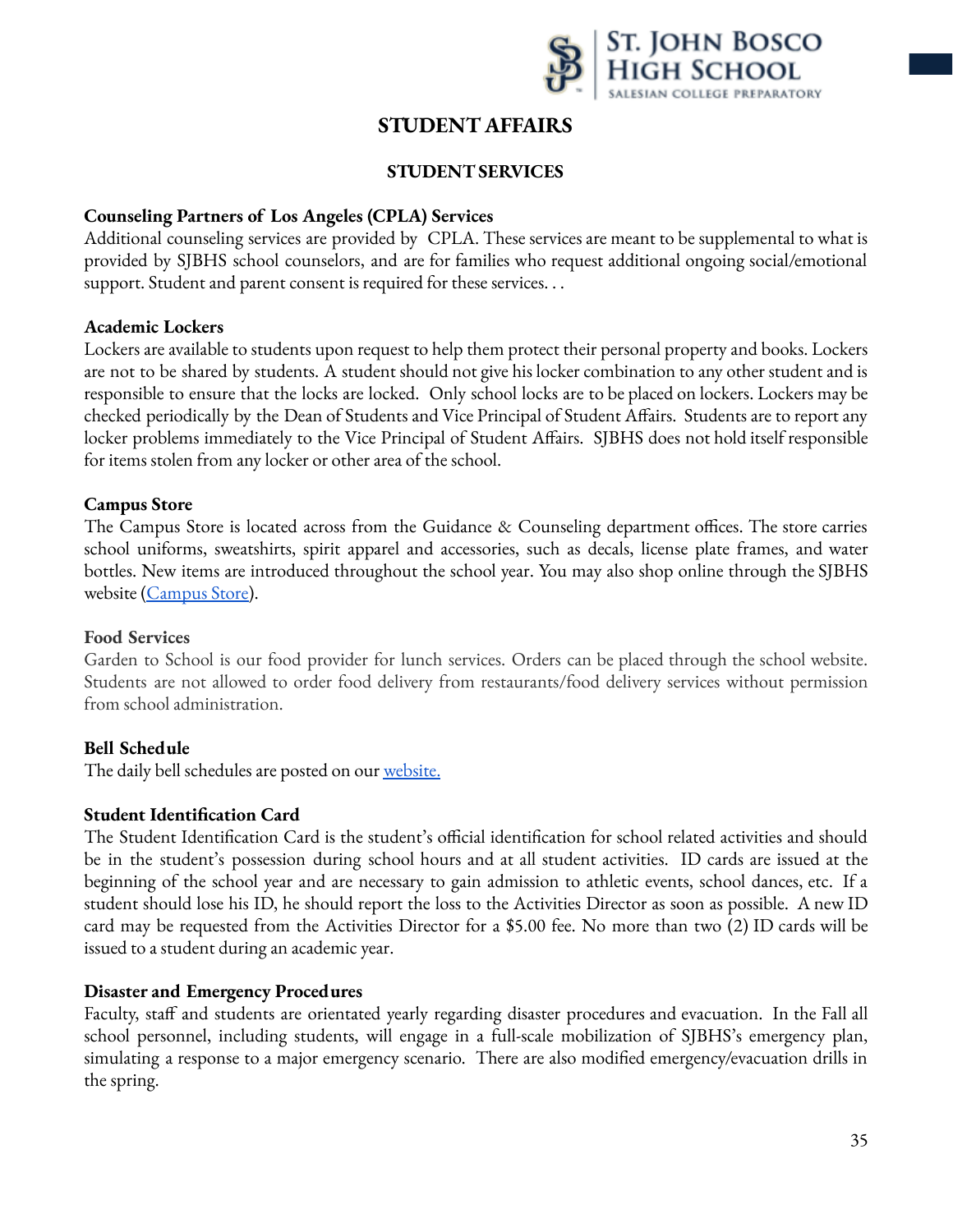

In the event of a disaster, SJBHS will hold all students on campus. Parent(s) must report to school in person to take custody of their son(s). Upon the declaration of an emergency, no student is to leave campus until given specific permission to do so by school officials. Any truancy or misconduct during a school emergency will be considered gross insubordination by the school administration.

If necessary, SJBHS will utilize the local news and/or social media to distribute any information regarding any school closures.

### **Extended School Day**

The school administration reserves the right to extend the school day with proper notice for necessary reasons. Examples may be an emergency situation, certain disciplinary reasons, an unclean campus, etc. With student cooperation, such extensions of the school day should be minimal.

### **Injury or Accident**

Any personal injuries incurred on campus or while going to or from school must be reported immediately to the Dean of Students and/or Vice Principal of Student Affairs at which time an "injury report" will be completed. This injury report will then be filed with the Main Office. Any medical treatment required should be filed with the student's own medical insurance as this would be considered the <u>primary</u> insurance. The school's insurance is considered <u>secondary</u> coverage. Claim form(s) for secondary coverage may be obtained from the Main Office.

## **Work Permits**

SJBHS issues work permits in the Main Office. All work permits are to be approved by the Principal. If students must work, it is required that they:

- 1) Maintain good academic and disciplinary standing;
- 2) Work no more than 20 hours per week; and
- 3) Do not work past 10:00 p.m. on school nights.

## **EXPECTATIONS FOR STUDENT DECORUM**

As members of the SJBHS Community, we are called to recognize our high school experience not simply as a set of demands or a schedule of activities but as a formative part of our life's journey. This journey, as outlined in the Gospel, challenges us to become people of service. God's will for us is to develop our true selves in honesty and integrity so that we may be trustworthy members of our community. Such personal growth, when genuine, lives itself out in respect for ourselves and reverence for others.

Ultimately, it is the care and concern we have for ourselves and others that will help us discover our most precious gifts, whether they be intellectual, physical, artistic, spiritual, or emotional. Moreover, it is in the discovery and sharing of our gifts that we may make the greatest difference in the world, and become a crucial part of the design of our loving God.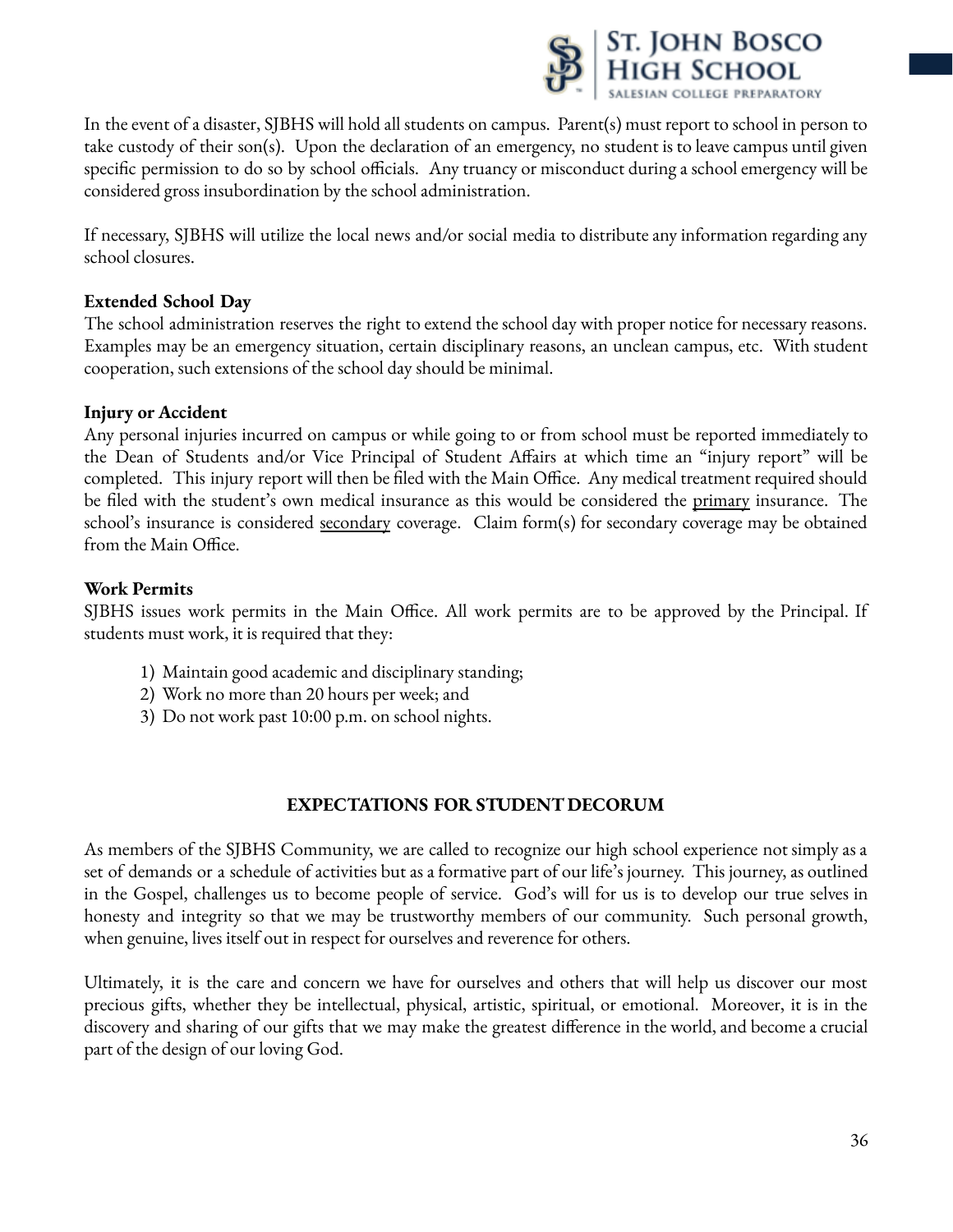

SJBHS ultimately regards discipline as a code of moral guidance, not as a list of punishments. The primary purpose of discipline is to promote genuine development of a student's capabilities and morality, and to engender in the student respect for duly constituted authority.

We provide a classroom environment that is conducive to learning and consider discipline to be only one aspect of our attempt to promote training in good character for our students. Such training should cultivate the virtues that ensure right living and redirect disorderly tendencies into wholesome endeavors.

SJBHS assists in the formation of each young man. As such, discipline is an aid to the spiritual and moral development of the young man. Therefore, discipline is administered in such a way as to help the young man to eventually and freely choose right rather than wrong, good rather than evil, order rather than chaos, and virtue rather than vice.

Discipline by parents and teachers must be administered justly, firmly, and intelligently. To do this, our motives must always stem from charity - never from outrage or emotions of exasperation. Parents and teachers are encouraged to work together and to be consistent in their discipline of students.

### **Brave Code of Conduct**

Discipline is considered to be in evidence when students work in cooperation with each other, with teachers, and with the Principal to attain the objectives of the class and the school. Self-discipline, operating under a Code of Conduct, is one of the means by which students are expected to show evidence of development of the Integrated Student Outcomes of a Bosco Man.

#### Personal Integrity

- 1. Students respect themselves and others by:
	- a. Being on time to every class, following school dress and grooming policies.
	- b. Not using, selling, having intent to sell, distribute, purchase, or possess any form of drugs (but not limited to, federally controlled substances) tobacco, alcohol, inhalant, or smoking paraphernalia.
	- c. Ensure all work he submits for credit is his own intellectual property, and giving proper attribution to outside sources when necessary
	- d. Not assisting others to commit academic fraud
	- e. Avoiding the use of profanity
	- f. Avoiding the possession of pornography in any form
	- g. Avoiding gambling (defined by the exchange of money or items of value)
	- h. Driving carefully and lawfully on campus, including the immediate area of the school (Campus speed limit is 5 mph.)
	- i. Avoiding the use of hateful or bigoted words, harassing, intimidating, hazing or bullying others
	- j. Not physically assaulting, endangering others, or fighting for any reason

Maintaining the Integrity of the School Community

- 1. Students contribute to a positive, effective and safe school environment by:
	- a. Respecting school employees, visitors, or volunteers
	- b. Adhering to all school policies
	- c. Not engaging in any off-campus behavior that negatively influences and/or undermines the integrity of the school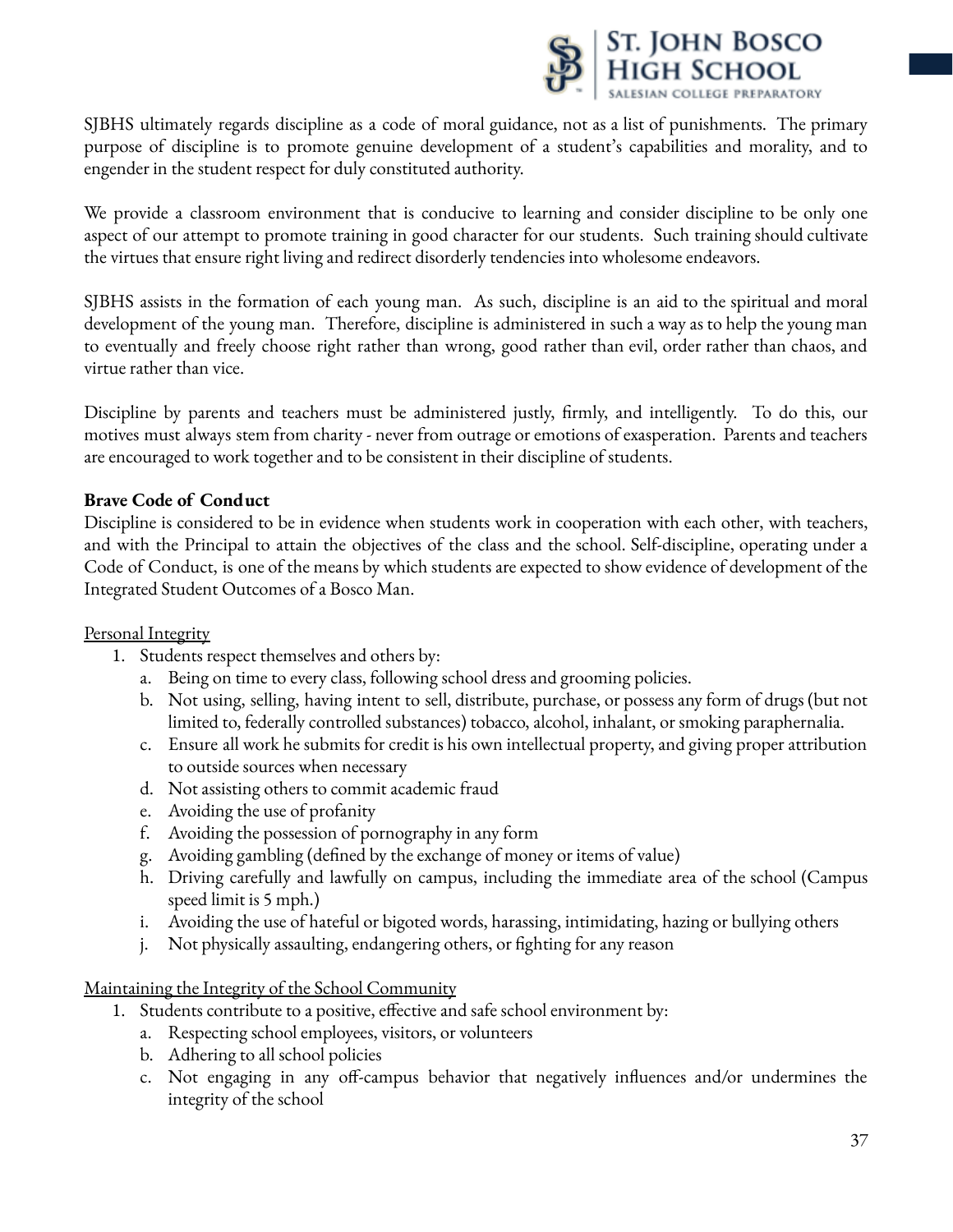

- d. Not causing willful damage or defacing school/personal property
- e. Not stealing and/or possessing another person's property without their consent
- f. Not tampering with and/or triggering any fire alarm or associated equipment
- g. Not engaging in academic fraud or unauthorized/improper use of school documents (forgery of notes)
- h. Not possessing or using any weapon or simulated weapon or pyrotechnic device
- i. Not having excessive tardies/absences (unverified/unexcused absence)
- 2. Families contribute to a positive and effective school environment by
	- a. Fulfilling financial obligations to the school
	- b. Accepting decisions of school officials
	- c. Following promoting, and supporting school philosophy, administration, , and policies

Specific forms of behavior as mentioned above are examples. Any actions which violate basic Christian and civil standards are unacceptable at SJBHS. The school administration is the final judge of what is unacceptable behavior and cause for disciplinary consequences including but not limited to temporary removal from the school community (suspension) or permanent removal (expulsion), or both.

## *When a student is suspended he:*

- *1. May be removed from class and/or schools:*
	- *a. Students who are removed from school may be asked to leave via parent/guardian pick-up, or upon contact and consent given by the parent/guardian and may surrender his ID card to Vice Principal of Student Affairs;*

*3. May not participate or attend school activities or athletics, including social/athletic events and/or practices and competitions*

- *4. May return all school property;*
- *5. When a student is suspended from school, he is responsible for his academic coursework*
- *6. Approval will be based on the circumstances of the incident.*

### **ATTENDANCE POLICIES**

Telephone Number: (562) 920-1734 ext. 224

### **Absences From and Tardies to School**

The student will present himself to the attendance office before any class when he is late or absent.

When a student is absent, the parent/guardian must:

- 1. Calls to notify the Attendance Office the same morning of the absence; and
- 2. Upon his return to school, the student must present a note to the Attendance Office, written by his parent/guardian, explaining the circumstances regarding his absence before he is readmitted to class. It is required that the readmit slip be signed by all teachers of classes missed. This slip must be returned to the Attendance Office, by the same.

*\*Failure to complete items #1 & #2 may result in an assigned Saturday School.*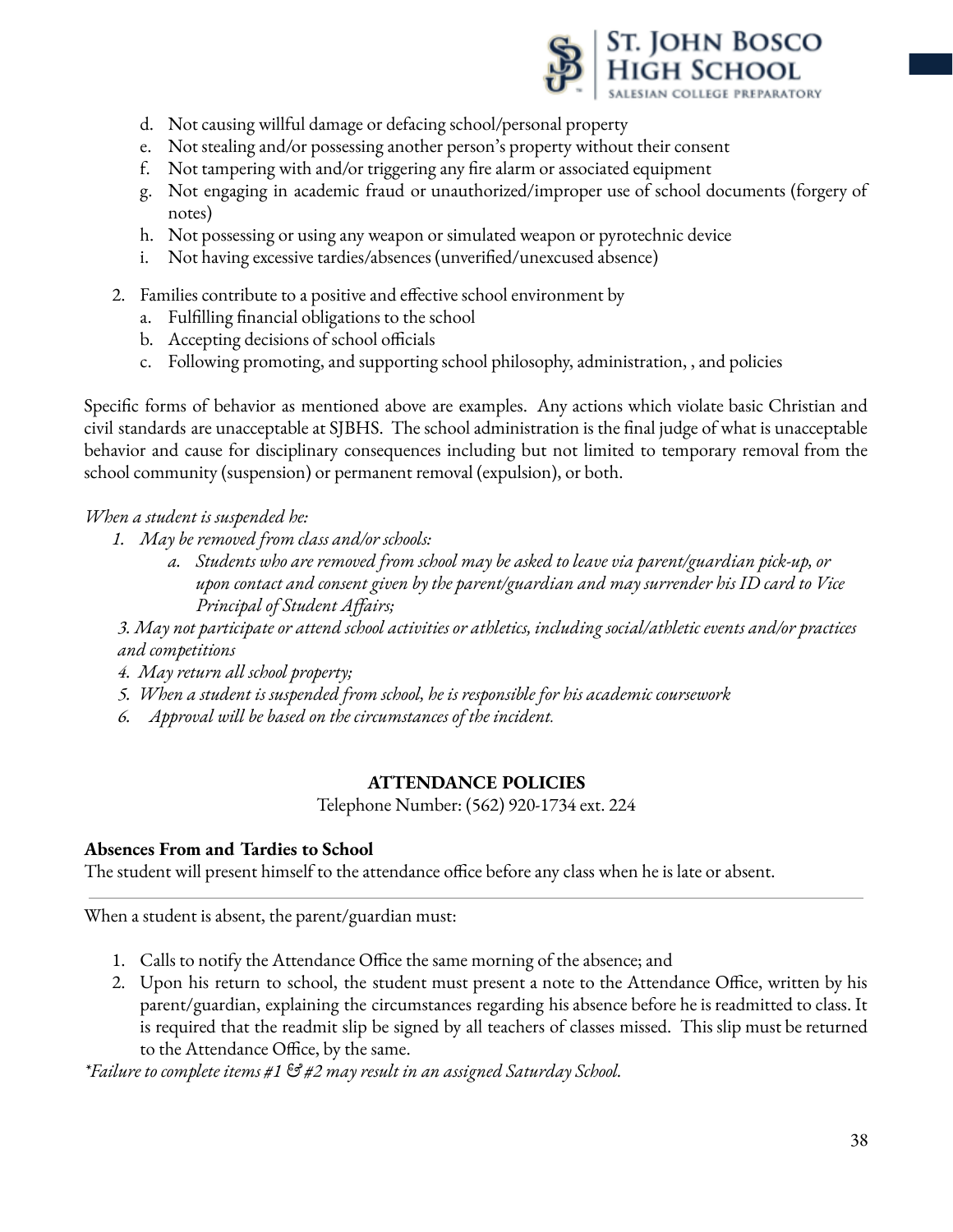

### **Early Dismissal**

A phone call and written request from a parent or guardian must be submitted to the Attendance Office before school on the day the student is to be excused. A phone call alone is not sufficient to have the student excused from school.

#### **Excused Absences**

Absences may be excused in cases such as, but not limited to, personal illness, severe illness in the family, a death in the family and other situations at the discretion of school administration. Students may make up their missed work in these cases with proper documentation.

#### **Extended Absence Policy**

Requests for an extended absence must be made to the Vice Principal of Student Affairs. Students that are going to be absent for an extended period of time must pick up the proper notification and paperwork from the Vice Principal of Student Affairs and submit them back to the Vice Principal of Student Affairs two (2) days prior to the absence. All extended absence arrangements are governed by the school's policy on semester absences.

The school's administration ultimately determines if an absence is to be considered excused, or unexcused. When a student accumulates nine (9) or more absences in either semester, consequences may be issued at the disciplinary, or privileges level (non-participation in extracurricular and/or co-curricular events). Students in violation of excessive absences will not be granted academic credit. Only compelling personal or medical reasons will be considered by the school's administration, where absences beyond nine (9) may be allowed.

### **Field Trips**

All students must submit a signed, school authorized parental release form prior to boarding the vehicle that will provide the transportation to and from the field trip site.

### **Leaving School Grounds**

Students are not permitted to leave the school grounds; be in the parking lot without permission; nor leave before the final dismissal bell rings to end the school day once they have arrived at school. Once a student is dropped off on campus they should not leave campus without first acquiring permission from the Attendance Office. Students arriving on campus prior to 7:30 AM must enter through the Oratory. If a student is ill, authority to release the student is approved by the Vice Principal of Student Affairs in collaboration with the Attendance Office and parent/guardian. When a student must leave campus due to an illness; to attend a medical appointment or funeral; is serving suspension; or for any other reason(s); expressed permission must be granted by the parent or legal guardian before the student is released. It is preferable that the Attendance Office be notified in writing, via email or fax. However, given the inaccessibility to a fax machine or computer, SJBHS may allow verbal consent to be provided by phone. Students are released only to the physical custody of a parent, legal guardian, or designee.

#### **Tardiness to Class or School**

A student is subject to disciplinary action for each tardy. This may include: warning and/or detention (i.e., lunch detention, after school, Saturday School). For each tardy beyond three (3), disciplinary action will be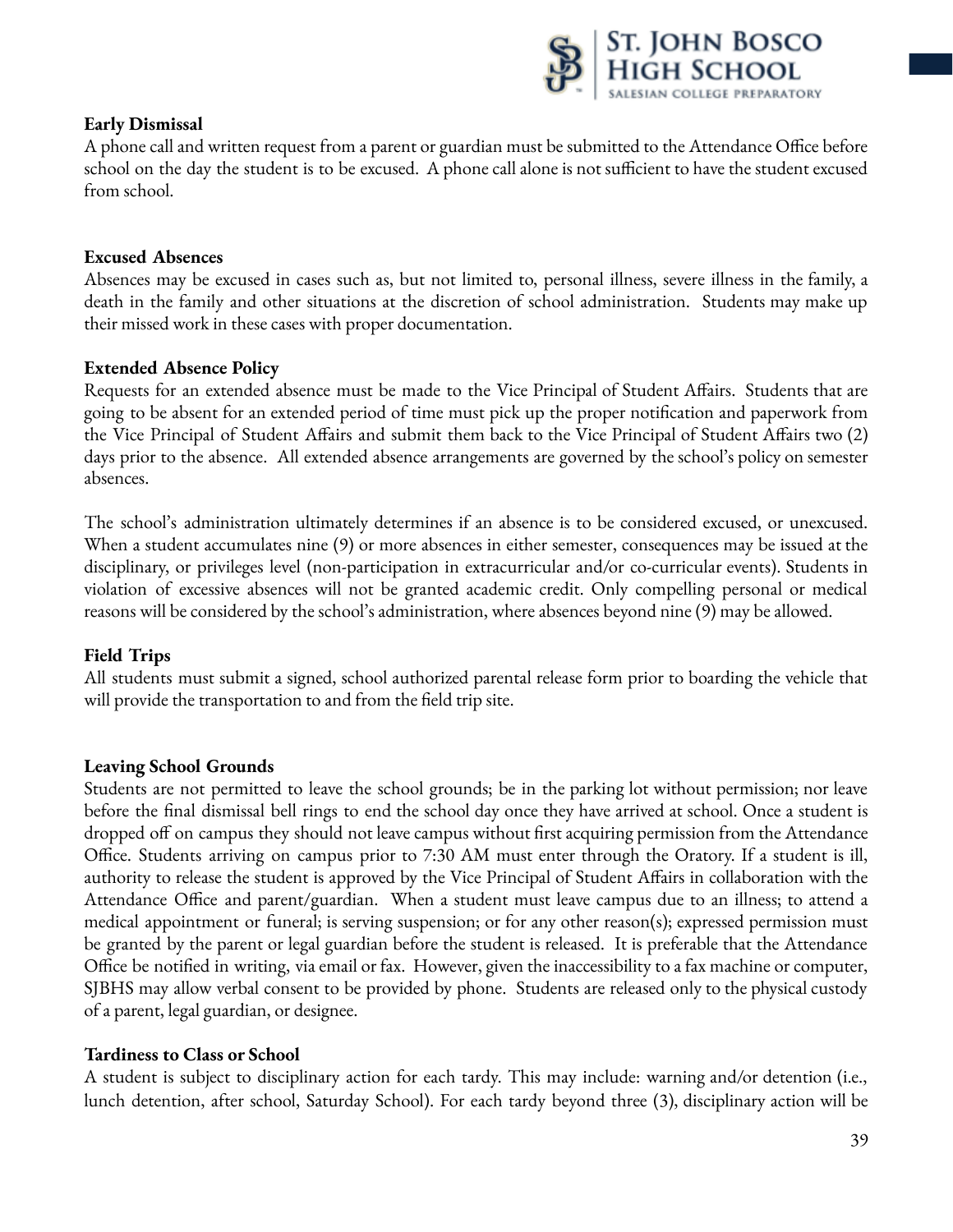

taken which may include detention and/or suspension. A student may be placed on probation or asked to leave if the tardy problem is persistent. SJBHS considers habitual tardiness to be a very serious matter and will be addressed accordingly.

If a student is 30 minutes or more late to any period, disciplinary action will be taken or any unexcused tardy.

## **Truancy**

A student who is not present in any class period(s) without a valid reason is considered truant. Truant students will be issued disciplinary consequences.

## **PERSONAL APPEARANCE**

St. John Bosco High School recognizes that the presentation of its students in the school contributes to a professional environment and the public image that has contributed to the success of the St. John Bosco High School. Therefore St. John Bosco High School expects students to be well-groomed and appropriately attired.

## **Grooming**

- 1. Hair must be styled in a neat and clean presentation free of hair designs shaved into or styled into the hair. Students with longer hair should have their hair pulled back so that their face is visible.
- 2. Facial hair must be styled in a neat and clean presentation free of designs shaved into or styled into the hair or eyebrows
- 3. Hair may not be any color other than its natural color.
- 4. No completely shaved heads or parts of the head are allowed (clipper length of 1 or higher).
- 5. Hair cannot have jewelry or flashy accessories
- 6. Inappropriate, vulgar, or offensive tattoos that depict explicit language, drug paraphernalia, alcohol, and/or sexually suggestive images must not be visible at any time.

NOTE: The school administration will be the final judge of what is and what is not acceptable regarding school *dress and grooming. Any student in violation of school policy will be subject to disciplinary action.*

### **Parental Responsibility**

In order for SJBHS to be effective in its dealings with students it is essential that a spirit of cooperation, trust and support exist between the school and the parent(s) and/or guardian.

### **Formal Dress Days for Students**

Students will be required to dress in an SJB tie, white Oxford-style dress shirt, dress slacks or uniform pants, belt, and dress shoes on all school wide liturgies and specified school days and/or events. The only outerwear allowed for formal dress days is the formal SJB sweater and/or vest. The tie, sweater and vest must be purchased at the Campus Store.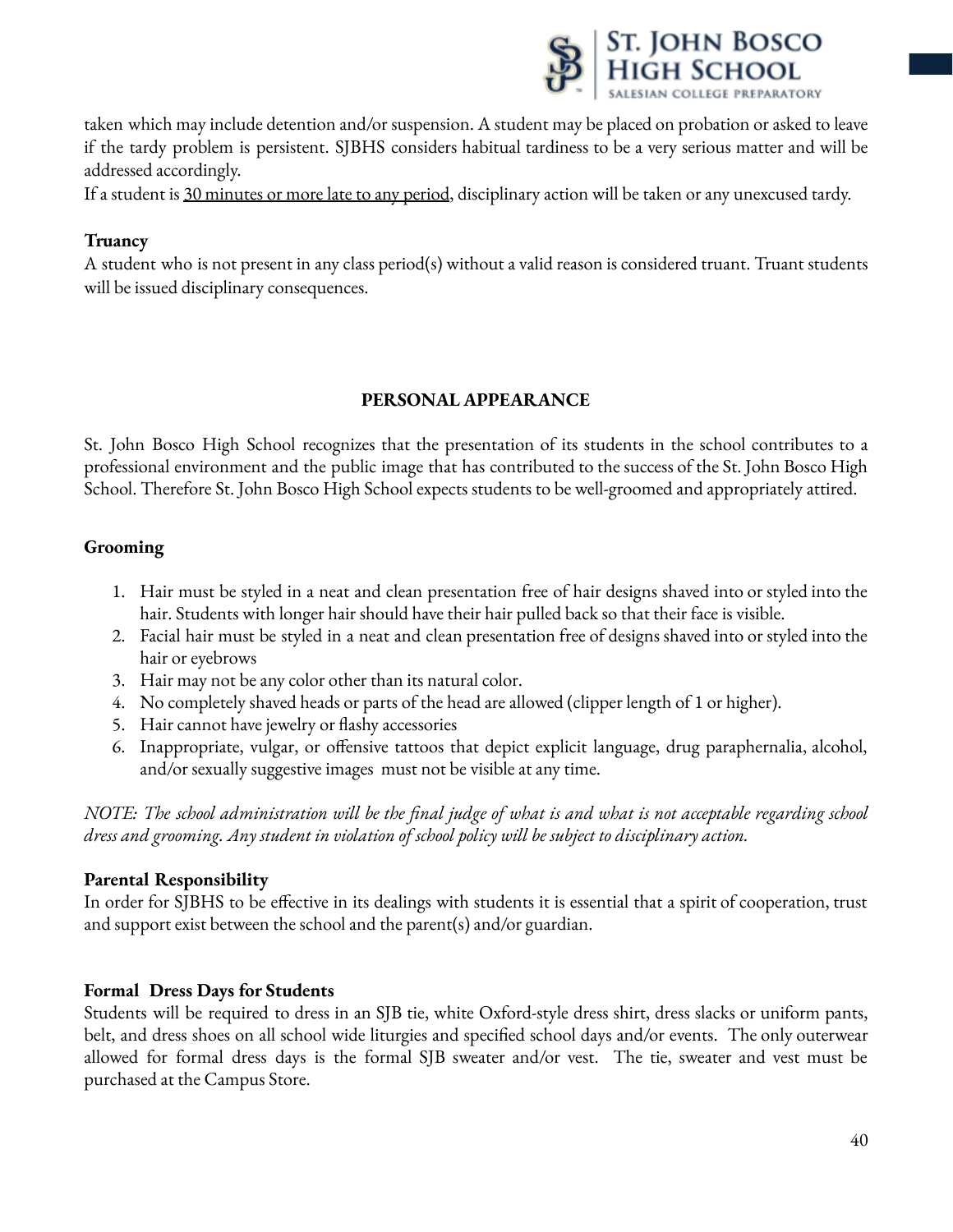

#### **UNIFORM DRESS CODE**

| <b>Shirt</b>             | Official uniform SJBHS polo shirt (blue, white or grey) with collar which must be<br>tucked in, or approved spirit wear on designated days.<br>Polo shirt must not be worn over outside wear<br>Undershirts must be solid sleeved and be white, gray, black, and/or blue                                      |  |
|--------------------------|---------------------------------------------------------------------------------------------------------------------------------------------------------------------------------------------------------------------------------------------------------------------------------------------------------------|--|
| Pants/Belt               | Uniform pants or uniform shorts with a belt and buckle must be worn at all<br>times.<br>No interchangeable belt buckles                                                                                                                                                                                       |  |
| <b>Shoes &amp; Socks</b> | Standard dress shoes or athletic shoes with socks. Ankle boots or full boots,<br>sandals, flip-flops and/or slippers are not acceptable.<br>Formal Shoes can be dress shoes or boat shoes. Cannot have exterior<br>designs of spikes, and/or large buckles, etc.                                              |  |
| Sweatshirt/Jackets       | Official SJBHS hooded/non-hooded sweatshirts and/or jackets.<br>Note: Non-SJBHS hooded/non-hooded sweatshirts are not allowed.                                                                                                                                                                                |  |
| <b>Hats</b>              | SJBHS Hats, knit caps, or "beanies" may not be worn indoors. Non-SJB hats or<br>caps are not allowed at any time.                                                                                                                                                                                             |  |
| <b>Piercings</b>         | One stud earring per ear is acceptable during the school day and at any<br>school-sponsored event. Piercings other than earrings, as well as nose rings and<br>spacers, are not acceptable during school or at any school event. Inappropriate,<br>vulgar or offensive earrings are unacceptable at any time. |  |

*NOTE: Final determination of the school dress code is to be made by the school administration.*

SJBHS reserves the right to confiscate any items or possessions which a student may bring to school, which violate the school dress code or school rules. Said items or possessions will only be returned to the parent of that *student and may be held until the end of the school year.*

#### **Courtesy**

### **DISCIPLINARYPOLICIES**

One of the chief virtues of the Christian person is courtesy. An SJBHS student is to show respect to all members of the faculty, especially when greeting them. At all times the terms "Father," "Brother," "Mister," "Miss," "Ms." and "Mrs." are to be used when addressing faculty members. A warm and friendly atmosphere between faculty, students, and visitors is encouraged.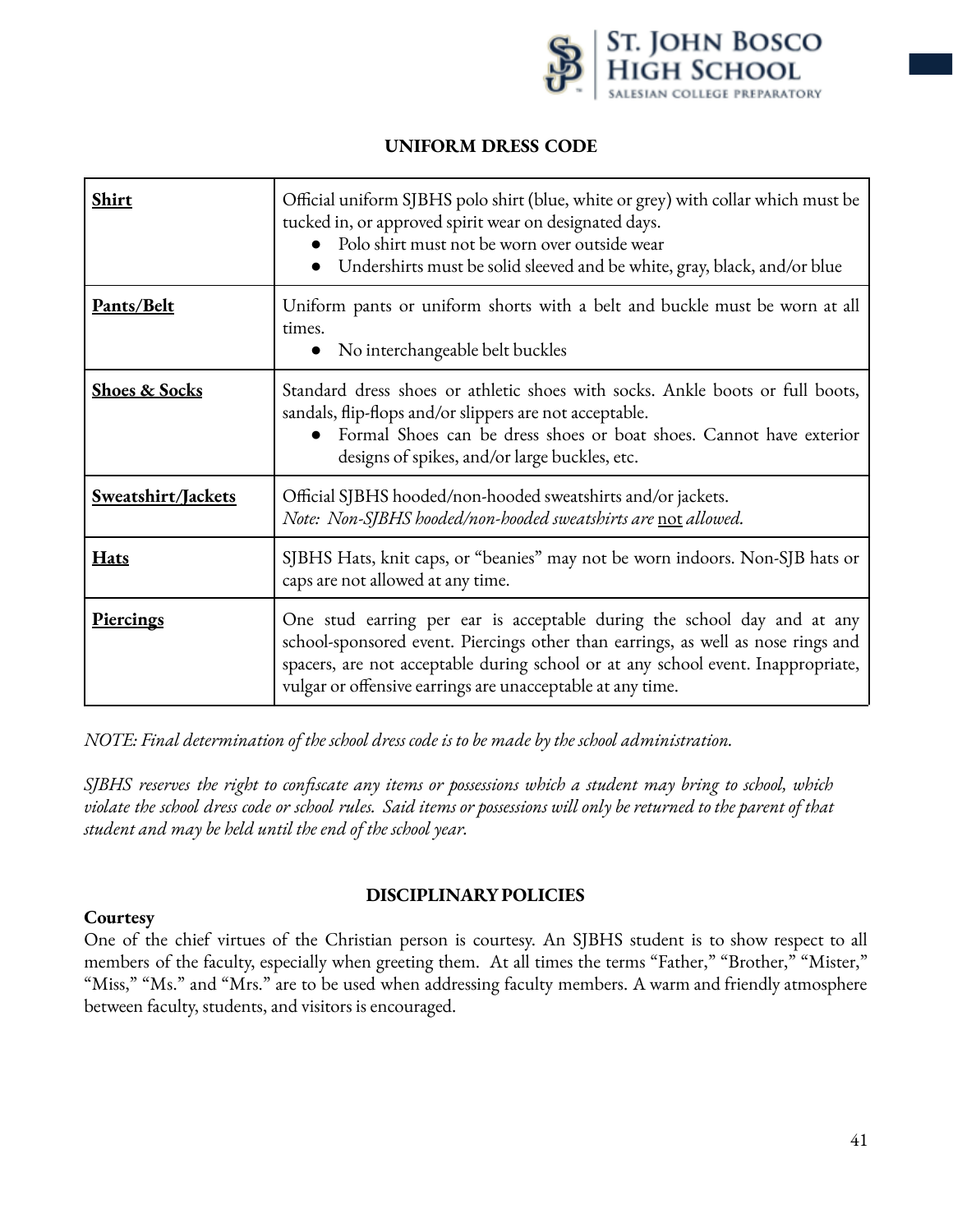

### **Mutual and Communal Respect**

Any loud, disruptive, confrontational, or abusive behavior by any student, parent or adult directed toward or in the presence of any employee of SJBHS will not be tolerated and, if egregious or continuing after warning, may result in dismissal of the student.

## **Off-Campus Conduct of Students**

Although SJBHS does not hold itself responsible for offenses committed outside its jurisdiction, misconduct anywhere, which may hurt the reputation of the school and our students, may be cause for disciplinary action. As a private school, SJBHS has an obligation to our entire school community to ensure student safety and maintain the reputation of our school. SJBHS reserves the right to impose consequences on an individual whose misconduct has harmed member(s) of our school community or the reputation of SJBHS, even though it may have occurred away from school or at a school function.

### **Search Policy**

St. John Bosco High School officials may search any individual student, his property, school property (locker, etc.) under his control when there is a reasonable suspicion that he is violating school policy or the law.

Reasonable suspicion shall be based on specific and objective facts that the search will produce evidence related to the alleged violation. The types of student property that may be searched by school officials include, but are not limited to, lockers, desks, book-bags, athletic equipment bags, student vehicles parked on school property, cellular phones, computers, or other electronic communication devices. Any search of a student, his possessions, or school property (lockers, etc.) under his control shall be limited in scope and designed to produce evidence related to the alleged violation.

## **Drug/Alcohol Policy**

SJBHS is a community committed to providing an environment that is free from illegal drugs and alcohol. We believe that these substances severely limit the opportunities for students to become spiritual beings, academic achievers, critical thinkers, effective communicators, life-long learners and community contributors. As we focus on providing both an intellectual and spiritual education for our young men, we are joining with parents, faculty and students to provide and maintain a drug free school.

## **School-wide Drug Screening Program**

The emphasis of our program is placed on a proactive approach in maintaining a drug free school. This random screening program is designed to create a safe, drug-free environment for our school community and to assist in getting help when needed. A preventive measure the school may do is random search, campus wide screening and surveillance.

Students using any form of drugs and/or alcohol that pose a threat to their own health and safety, as well as that of other students. The purpose of this program is four-fold:

- 1. To direct our young men to become good citizens and sound Christians through our preventive system.
- 2. To provide for the health and safety of all students.
- 3. To challenge the negative effects of peer pressure by providing a legitimate reason for students to refuse to use illegal drugs/alcohol.
- 4. To assist students who use drugs to participate in drug treatment programs.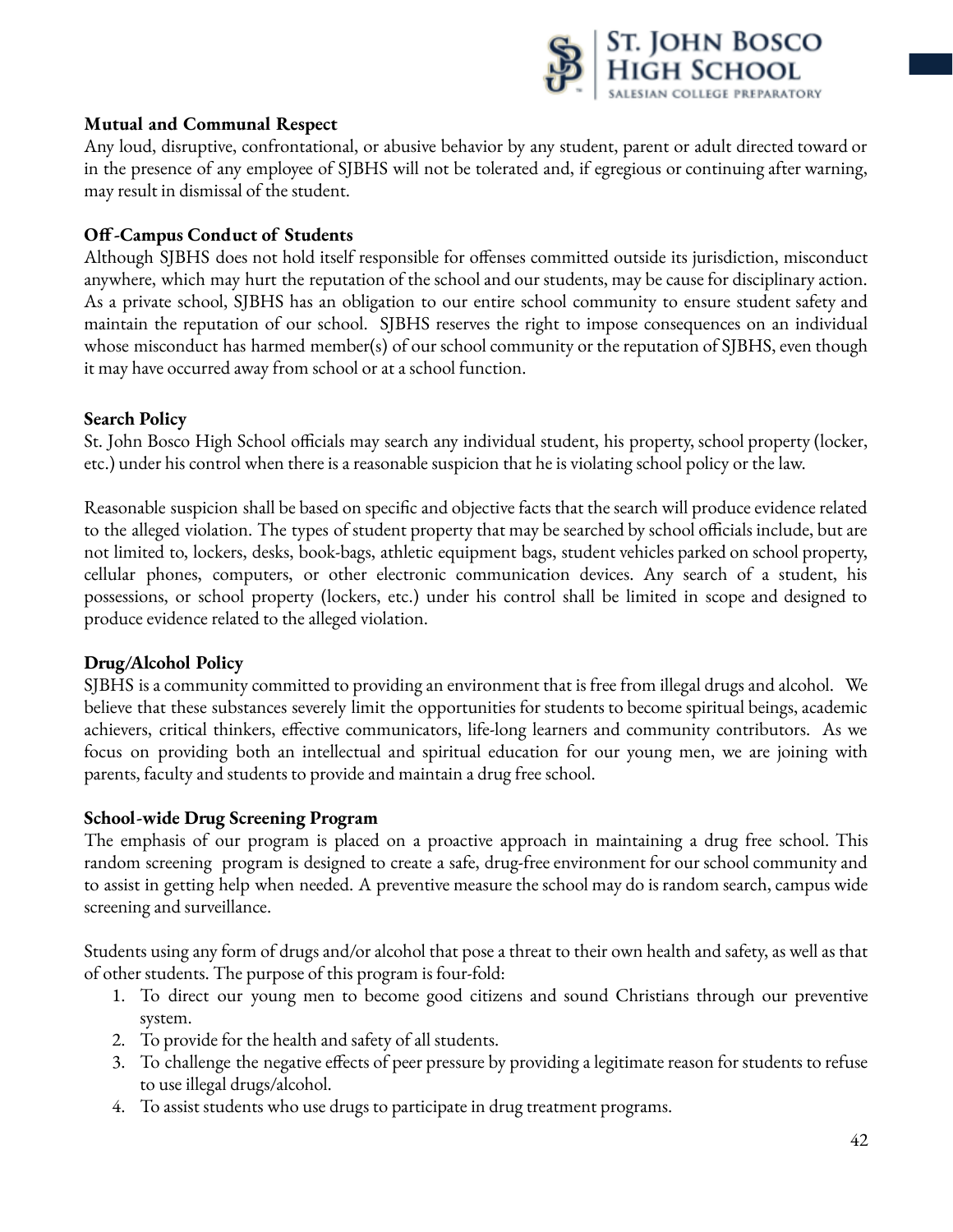

#### **Harassment Policy**

In accord with SJBHS's vision and mission, we are committed to providing an environment that is free from harassment in any form. The same respect afforded each student is, in turn, expected from each student toward their peers, teachers, coaches, staff, SJBHS parents, and visitors. If a student believes he has been harassed or is the subject of harassment, he should immediately report facts of the incident and the names of the individual(s) to the Principal. All complaints will be handled in a timely and confidential manner.

#### **Harassment Defined**

SJBHS is committed to providing a learning environment that is free from harassment in any form. Harassment of any student by any other student, lay employee, religious or priest is prohibited. The school will treat allegations of harassment seriously and will review and investigate such allegations in a prompt, confidential and thorough manner.

A charge of harassment shall not, in and of itself, create the presumption of wrongdoing. However, substantiated acts of harassment will result in disciplinary action, up to and including dismissal. Students found to have filed false or frivolous charges will also be subject to disciplinary action, up to and including dismissal.

Harassment occurs when an individual is subjected to treatment or a school environment which is hostile or intimidating because of the individual's race, creed, color, national origin, physical disability or sex. Harassment can occur any time during school or during school related activities. It includes, but is not limited to, any or all of the following:

**Verbal Harassment:** Derogatory comments and jokes; threatening words spoken to another person;

**Physical Harassment:** Unwanted physical touching, contact, assault, deliberate impeding or blocking movements, or any intimidating interference with normal work or movement;

**Visual Harassment:** Derogatory, demeaning or inflammatory posters, cartoons, written words, drawings, gestures;

**Cyber-Bullying Harassment:** The use of electronic information and communication devices, to include but not be limited to email messages, instant messaging, text messaging, cellular telephone communications, internet blogs, internet chat rooms, internet postings, unauthorized pictures or videos, and defamatory websites that:

- 1. Deliberately threatens, harasses, intimidates, disrespects an individual or group of individuals; or
- 2. Places an individual in reasonable fear of harm to the individual or damage to the individual's property; or
- 3. Has the effect of substantially disrupting the orderly operation of the school.

**Sexual Harassment**: Includes unwelcome sexual advances, requests for sexual favors, and other verbal or physical conduct of a sexual nature when any or all of the following occurs: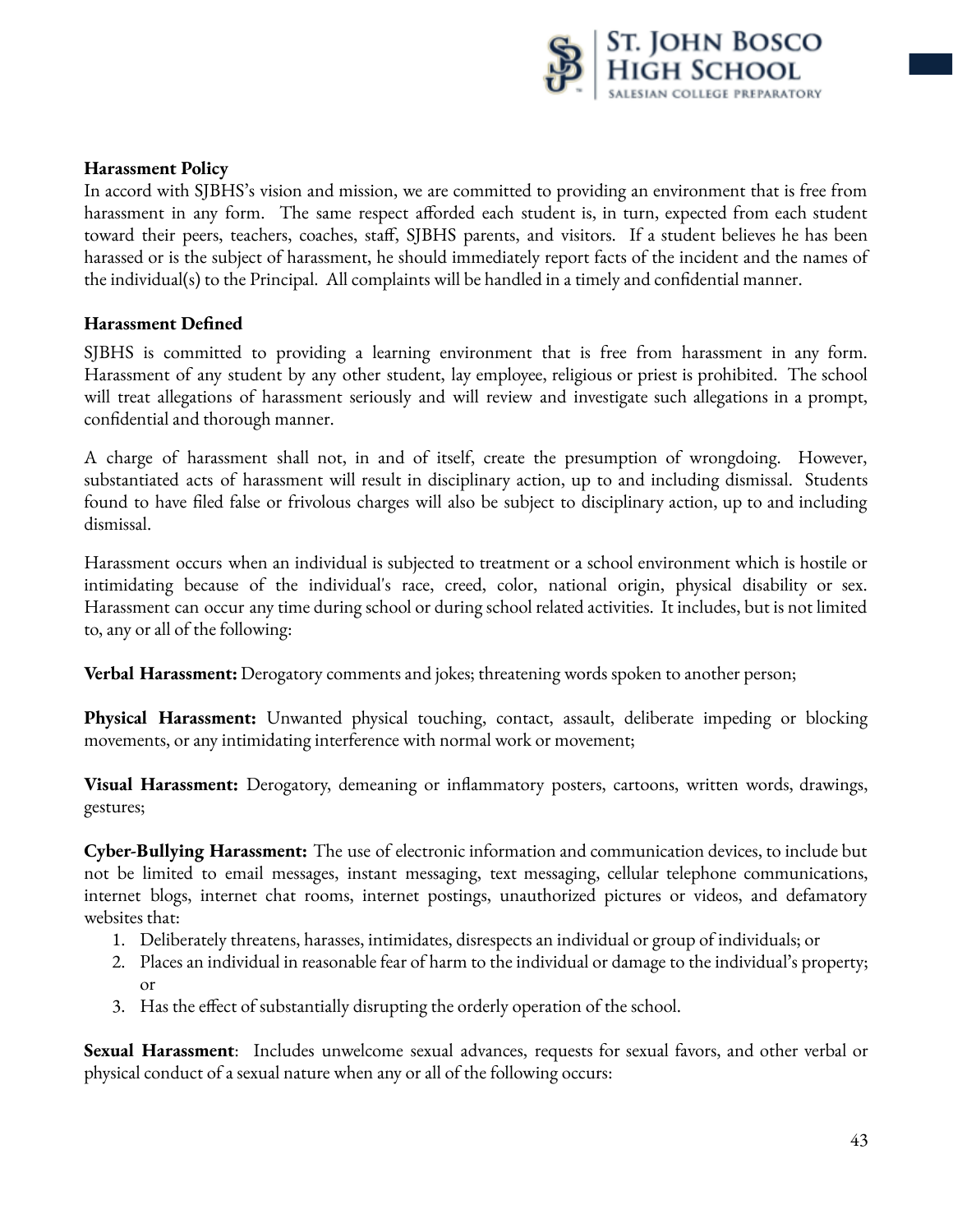

- 1. Submission to such conduct is made either explicitly or implicitly a term or condition of a student's academic status or progress;
- 2. Submission to or rejection of such conduct by a student is used as the basis of academic decisions affecting the individual;
- 3. Such conduct has the purpose or effect of unreasonably interfering with an individual's academic performance or creating an intimidating, hostile or offensive educational environment.
	- *Specific examples of sexual harassment include, but are not limited to:*
		- Making unsolicited sexual advances and propositions;
		- Using sexually degrading words to describe an individual or an individual's body;
		- Displaying sexually suggestive objects or pictures;
		- Telling inappropriate or sexually related jokes;
		- Making reprisals, threats of reprisals or implied threats of reprisals following a negative response to sexual advances.

## **It is SJBHS' responsibility to:**

- 1. Implement this policy through regular meetings with all administrators, ensuring that they understand the policy and its importance;
- 2. Make all faculty, staff, students, and parents aware of this policy and the commitment of the school toward its strict enforcement;
- 3. Remain watchful for conditions that create or may lead to a hostile or offensive school environment;
- 4. Establish practices designed to create a school environment free from discrimination, intimidation, or harassment.

### **It is the STUDENT'S responsibility to:**

- 1. Conduct himself in a manner which contributes to a positive school environment;
- 2. Avoid any activity that may be considered discriminatory, intimidating, or harassing;
- 3. Consider immediately informing anyone harassing him or her that the behavior is offensive and unwelcome;
- 4. Report all incidents of discrimination or harassment to the principal;
- 5. If informed he or she is perceived as engaging in discriminatory, intimidating, harassing or unwelcome conduct, to discontinue that conduct immediately.

## **Complaint Filing and Investigation Procedures**

The following procedures must be followed for filing and investigating a harassment claim:

1. The student may first choose to tell the individual causing the harassment that his/her conduct is offensive and must stop. If the objectionable behavior does not cease immediately, the student must report the harassment to the Principal, or to a teacher who will report it to the Principal, or to the President if the Principal is the subject of the allegation, or ultimately the Salesian Provincial. Additionally, in the case of sexual harassment allegations, the student is free to raise the issue with another, same sex, administrator if he/she prefers to do so.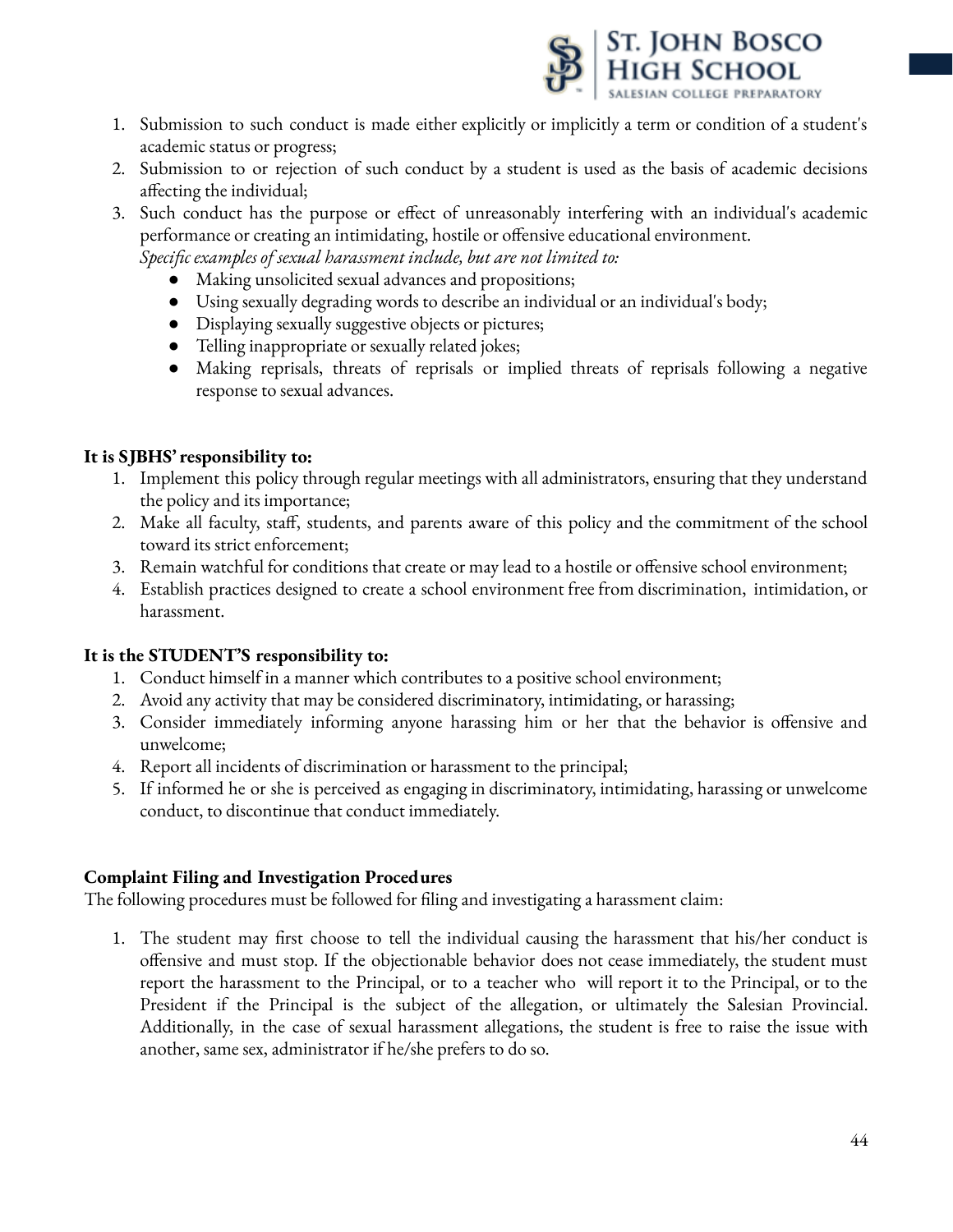

- 2. The student alleging harassment will be asked to complete a formal, written complaint. The claim will be investigated thoroughly, involving only the necessary parties. Confidentiality will be maintained as much as possible.
- 3. The investigation will include a meeting with the person alleged to have harassed, sharing with that person the nature of the allegations as well as the name of the person bringing the allegations. If appropriate, the alleged harasser will be placed on administrative leave during the course of the investigation.
- 4. Once the facts of the case have been gathered, the Principal, in consultation with the President, will decide what, if any, disciplinary action is warranted. The disciplinary action will relate to the nature, context, and seriousness of the harassment and can include all disciplinary actions up to and including immediate termination.
- 5. If the complaint is against a non-employee or non-student, such as a parent, volunteer or vendor, the school will take steps, within its power, to investigate and eliminate the problem.

### **Restorative Discipline**

Part of the mission of Don Bosco was to help the troubled young men under his care to become honest, hard working, men of service and honor. Don Bosco knew, however, that this journey would also contain missteps along the way, and in the tradition of loving kindness, SJBHS has developed what we call Reconciliatory Discipline. Utilizing research and best practices from the Restorative Justice Movement, Restorative Discipline gives students the opportunity to make amends for their transgressions through reflection and service. The end goal of Restorative Discipline is to help our young men grow personally and spiritually and to strengthen their relationships with others, themselves, and God.

The Brave Code of Conduct informs if and how the Discipline Process works. Students are expected to follow all school policies and procedures, but can only expect patience from their teachers, peers, coaches, administrators, Salesian Brothers and Priests if they, in turn, are patient with others. Therefore, all students are to act as Christian gentlemen in all areas of school life and school events including social activities, which also demands a high moral standard of conduct.

The following steps are considered part of the Brave Code of Conduct for all students of SJBHS:

**Primary**: Students are required to meet with the Dean of Students and/or Vice Principal of Student Affairs to reflect on the choices made contrary to the Brave Code of Conduct. The student will be asked to write a statement detailing the event and their part in it during this meeting. Parents will be notified of the meeting and the outcome. If need be, a meeting with parents, counselors, and/or other administrators may be scheduled.

**Conferences:** The following conferences for conduct-related incidents may be requested.

- Teacher student(s) and/or parent
- Counselor student(s) and/or parent
- Administrator student(s) and/or parent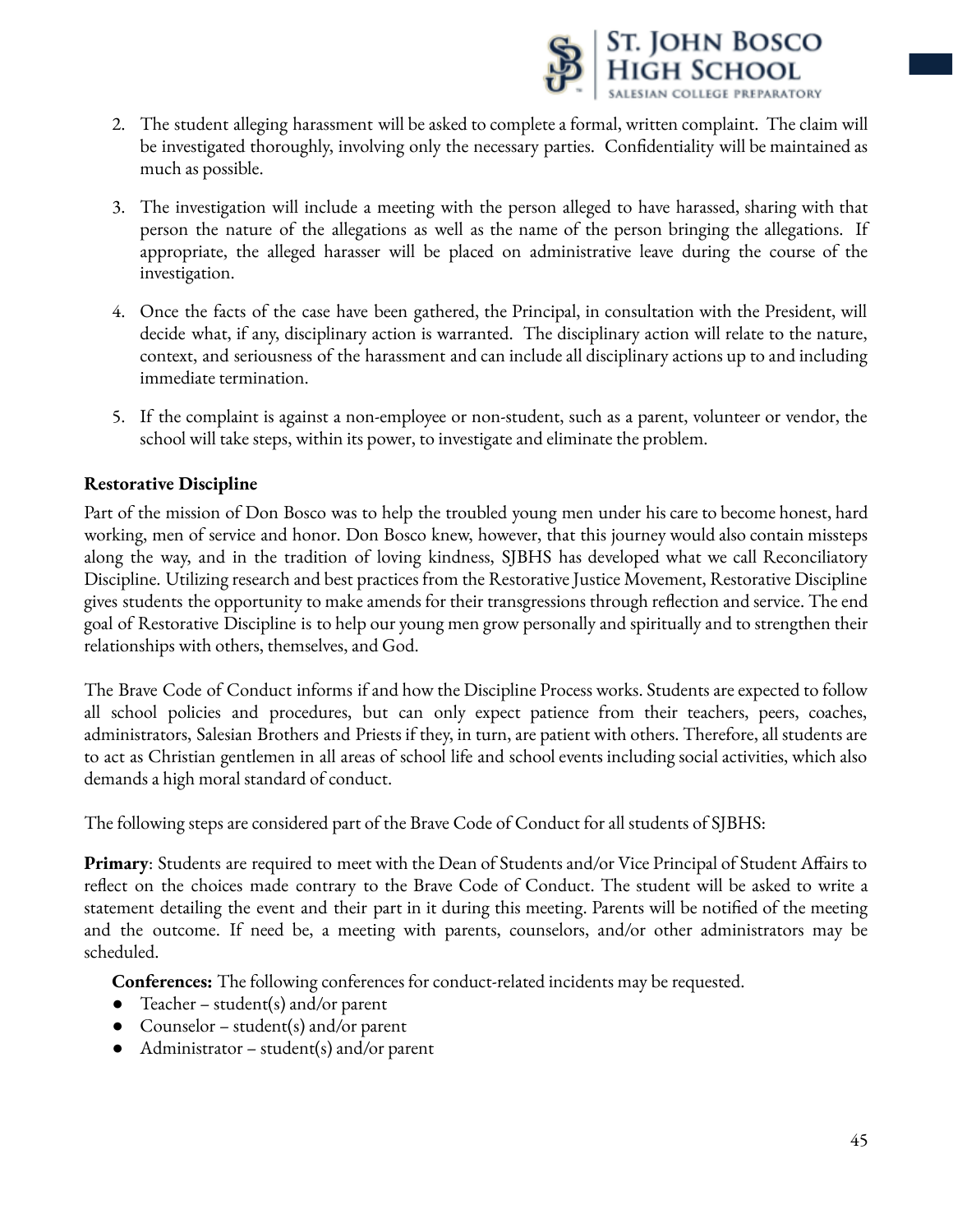

*Secondary (varies):* After consultation between the Deans and VPSA, the student may be asked to attend a reflective session of detention, Saturday School.

- **● Detention:** A student who violates any aspect of our SJB Code of conduct may be issued a detention that results in campus service and/or reflection.
- **● Saturday School**: A student who commits serious or repeated violations of school policies may be issued Saturday School. During this reflection session, the student will read and view a series of research-based articles, video testimonials, and University policy documents as a means of helping provide context for the reason they are attending. The end product all students in a Saturday School are required to produce is a Reflection Essay that both shows the student understands school policy and their decision to break it as well as outline an action plan to ensure they do not end up back in detention.
- **● Suspension:** If the action of the student merits a suspension, it will be administered by an Understanding that the student will be given all the tools necessary to make the most informed decision for themselves during this time, the faculty and staff, alongside the parents of the student will act as a support system during this time of isolated self-reflection.

A student may be placed on a Commitment/Probation Contract. a document that acts as a formalized warning to the student and parents that if the pattern of behavior does not change, much harsher consequences may follow. The contract will include, but not limited to a reconciliatory action and possible restrictions that include a possibility of a withdrawal from the school.

- **Commitment Contract:** Student may be placed on a Commitment Contract for violation of school policy in regards to academic, attendance, and/or disciplinary reasons. The contract period is typically until the time of the student's graduation, but may be altered pending a review by the Student Affairs Team.
- **Probation Contract:** Student may be placed on a Probation Contract for egregious and/or repeated violation of school policy in regards academic, attendance , and/or disciplinary reasons. The contract period is typically until the time of the student's graduation, but may be altered pending a review by the Student Affairs Team.

NOTE: Steps 1 and 2 are based on individual situations. The school reserves the right to amend or bypass the *progression of disciplinary steps based on the severity of the incident.*

**Tertiary (Judicial Process)**: The positive relationships a student builds at SJBHS are meant to provide the support necessary to help them achieve their goals and more, but at the end of the day it is up to the student to make the most constructive decision for themselves through self-reflection and an acceptance of personal responsibility. There are times, however, where a student is not ready to make constructive decisions. Therefore, in the interest of safety and guidance for the student and his peers, a third, and final step would be enacted:

- Disciplinary Board
- Temporary or Permanent Removal from School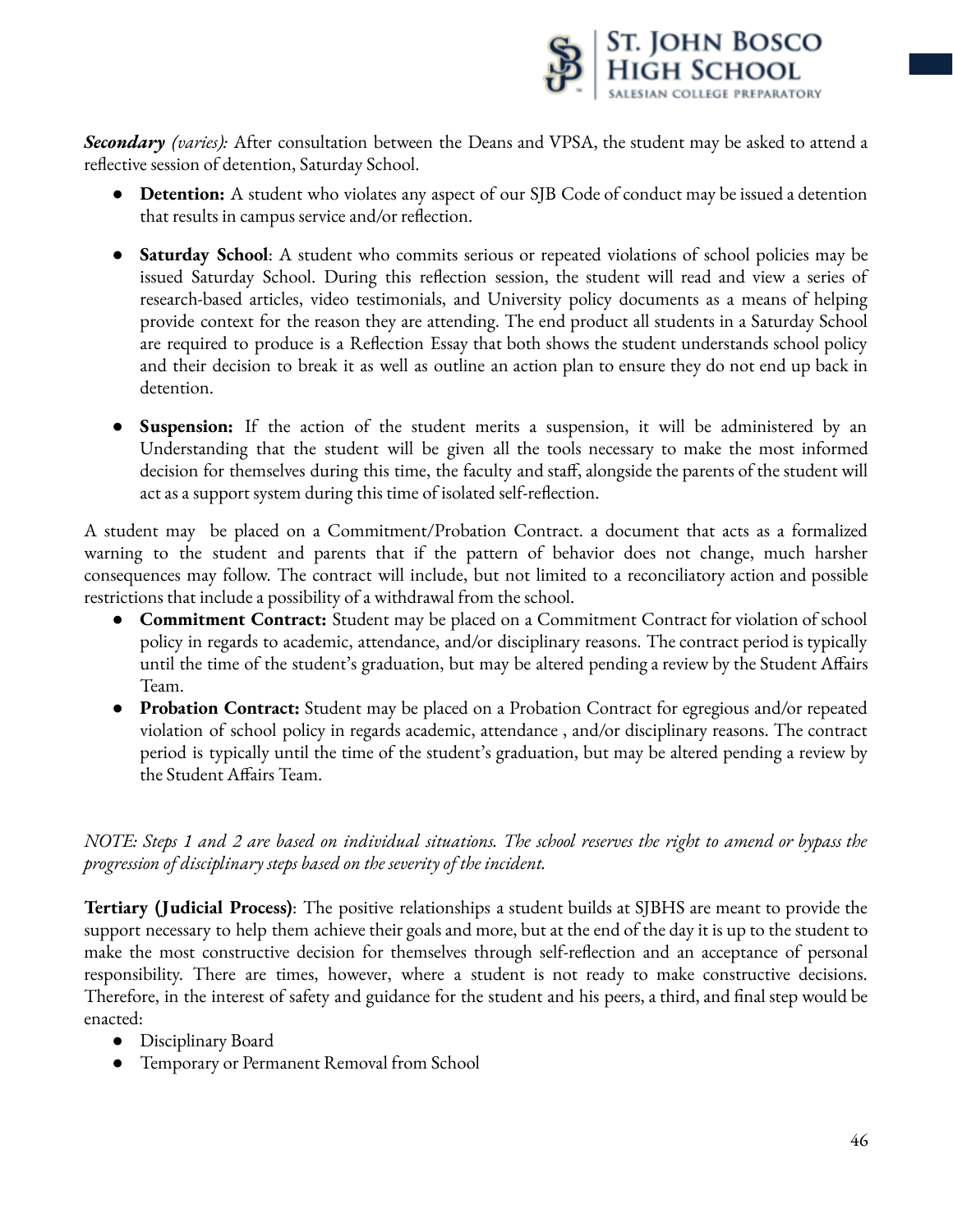

**Disciplinary Board**: The Disciplinary Board may be called upon by the Vice Principal of Student Affairs to review and discuss the case of any student who is subject to dismissal from SJBHS. A meeting of the Board may also be called in other cases, although there may not be grounds for dismissal.

The board consists of the Vice Principal of Student Affairs, Dean of Student(s), the CYM, three (3) faculty members appointed by the Vice Principal of Student Affairs, the student's academic counselor and one other faculty member, selected by the student who will act as an advocate (non-voting member) on the student's behalf. The recommendation of the Board is given to the Principal, who makes the final decision on consequences.

**Temporary or Permanent Removal from School**: In an effort to support our Salesian atmosphere and the overall safety of our school community students are asked to make good choices and think and reflect about the possible consequences of their actions. Actions or behaviors which violate basic Christian and civil norms are unacceptable at SJBHS.

- Our standard for school behavior is the "Golden Rule" of Jesus Christ: *"Do to others whatever you would have them do to you."* (Matthew 7:12)
- Specific forms of inappropriate behavior as outlined under the Brave Code of Conduct are cause for temporary removal from the school community (suspension) or permanent removal (dismissal), or both.
- When a student is suspended from school, he is expected to:
	- May be required to leave campus upon contact and consent given by the parent/guardian to the school's Vice Principal of Student Affairs or designated personnel
	- Maintain academic progress through our school Learning Management System(s) (LMS) and by communicating with all teachers and counselors;
	- May be asked to surrender his ID card to Vice Principal of Student Affairs;
	- May not participate or attend school activities or athletics, including social/athletic events and/or practices and competitions

**Dismissal**: The most extreme step a school has to offer a student. Often times students see Dismissal as the school giving up on the student. Please understand that the goal is always to help the student come to a better decision making process than they use presently; but some students are simply not ready to be helped. SJBHS wants all students to feel welcomed and supported during their time here, but must be mindful of the safety of all students and families within the community as well as what is best for a student who may not wish to be a part of the community. As such, a Dismissal will only occur when all other remedies have been exhausted and the student proves to be a danger to himself and others. The goal will be to help the student find a space that would help him find himself, and help him forge a path toward success inside and outside of the classroom that SJBHS has not been able to do.

# **ACADEMIC INTEGRITY**

The guiding moral values of SJBHS embrace a commitment to the personal development of every student (mind, body, and spirit). The school utilizes characteristics of both Catholic and Salesian Educational Practices to challenge its students to exhibit the four Integral Student Outcomes in every decision they make. Being a man of Faith, Intellect, Leadership, and Citizenship necessitates that each student assume responsibility for their thoughts, words, and actions as they represent themselves and their school with pride,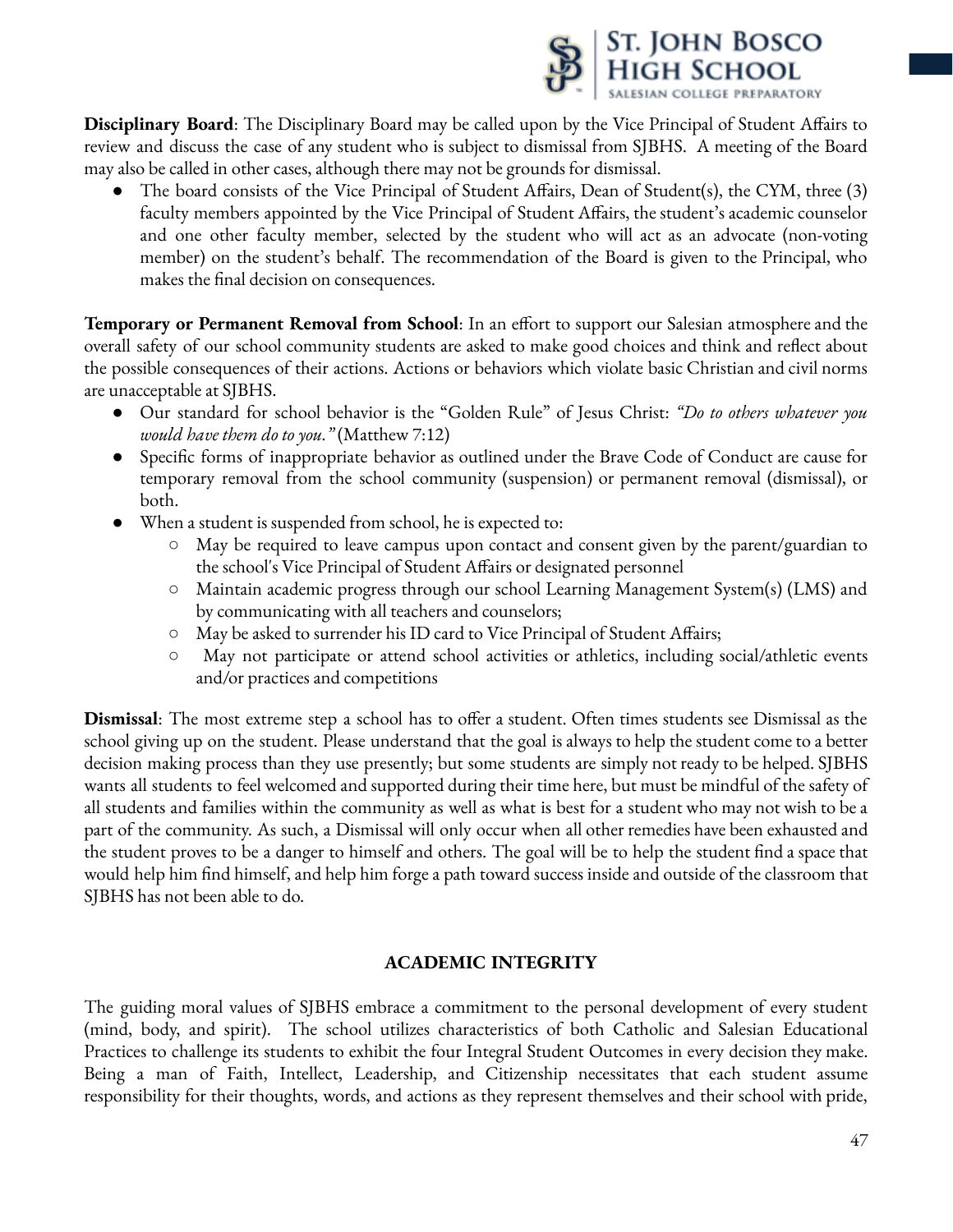

and that teachers and administrators, in support of parents as the primary educators of the student, provide the positive moral companionship necessary to the development of a Bosco Man. Honesty, right-reasoning, and ethical decisions are upheld and advanced in all social, athletic, and academic endeavors.

Violations of Academic Integrity include, but are not limited to, the following:

- Unauthorized aid or assistance in the giving or receiving of information on any form of academic work.
- Copying language, structure, ideas, and/or thoughts of another and presenting as one's original work.
- Statement of any untruth, either spoken or written, regarding any circumstances relative to academic work.
- Failure to follow course assessment protocols, such as talking/communicating during an assessment using an electronic device

Just as academic integrity requires that each student assumes personal responsibility for academic work, moral integrity as spiritual beings, community contributors, critical thinkers, and lifelong learners demands a similar expectation of personal accountability. Therefore, the deportment of all students as Christian gentlemen is extended to all areas of school-life and school events including all social activities, which also demands a high moral standard of conduct.

**Consequences** 

- 1. For the first offense, in addition to the Primary Effect of Restorative Justice, the student will receive a grade of "F" on the assignment or assessment (but have the opportunity to re-assess), parent conference, and placement on a disciplinary contract.
- 2. For the second offense, in addition to the Secondary Effect of Restorative Justice, the student may earn a semester grade of "F", and may be subject to suspension and probation. The violation may also be noted on his transcript.
- 3. For the third offense, the student may be subject to dismissal. The violation will be noted on his transcript.
- 4. The school administration reserves the right to alter or revise the consequences based on the severity of the violation.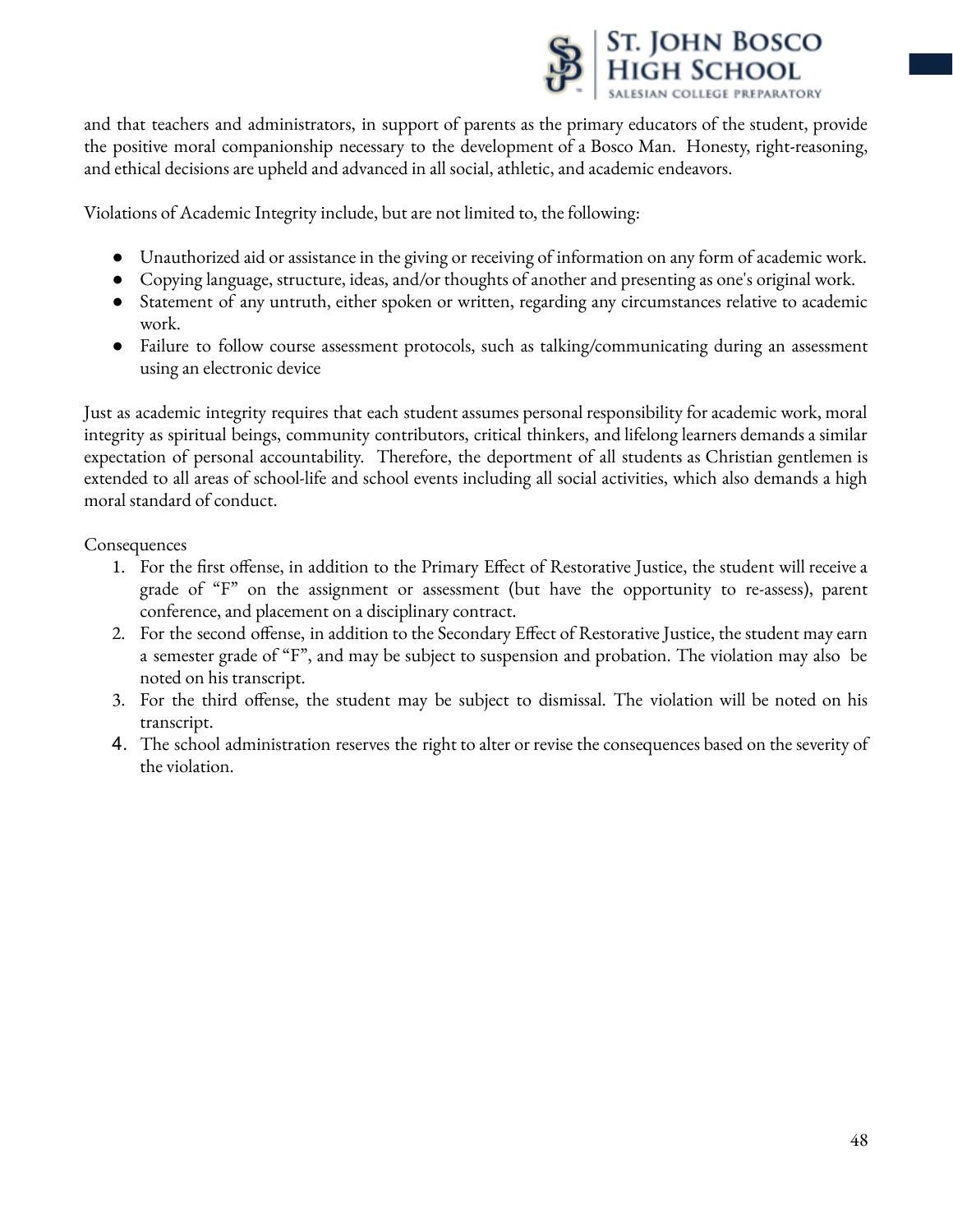

# **STUDENTLIFE & CAMPUS MINISTRY**

# **ST. JOHN BOSCO HIGH SCHOOL & SAINTJOSEPH HIGH SCHOOL JOINTSTATEMENT**

#### Dear Parents,

Over the past several years, the students of our two schools have shared many activities and programs, and the administrations and faculties have also worked together to provide these students with safe, healthy environments in which to develop their abilities and talents to use their gifts. As Catholic schools, we teach the values that Jesus taught in this world and we stress the value of the human person. As educators, however, we recognize that you, the parents, are primarily and principally responsible for the education of your children. Our place is to reinforce the values you have already taught in your homes.

Consequently, it is very important that we clarify our mutual positions on several issues, since the society in which we live does not support our mutual values, it is even more important that we mutually support each other. In this letter, we wish to state clearly some of our principles and concerns.

- 1) Students are expected to respect themselves, each other, both campuses, both faculties, and the regulations of both schools.
- 2) Parties that are not chaperoned or serve alcohol in homes or rented hotel/motel rooms are not condoned.
- 3) Membership or association with gangs is unacceptable.
- 4) Use of social media (Facebook, Twitter, Instagram, etc.) must be done so in a manner consistent with the Catholic philosophy of both schools. Using social media for purposes of bullying, harassing, or threatening; or for transmitting inappropriate content (i.e., pictures, videos, language, etc.) is unacceptable.

We strongly urge you to discuss these concepts with your sons and daughters. Again, we emphasize that the only effective way we can be of service is in partnership with you as we agree on and stress the same values. It is our sincere hope that, knowing they have the love and support of their parents and their schools, your sons and daughters will make choices that will enable them to reach their full potential.

As we travel together through this school year, it is our hope that the heritage of quality Catholic education from which your sons and daughters have benefited will also be the legacy that they will leave and carry with them from Saint Joseph High School & St. John Bosco High School.

Thank you for your consideration and cooperation on this matter.

| Dr. Kris Anderson          | Dr. Terri Mendoza        |
|----------------------------|--------------------------|
| Principal                  | Principal                |
| St. John Bosco High School | Saint Joseph High School |

St. John Bosco High School enjoys a special relationship with Saint Joseph High School, a Catholic all-girls school in Lakewood. Known as our "Sister School," Saint Joseph interacts with St. John Bosco throughout the school year as students gather for numerous special events, dances, activities and theatrical productions. The cooperation between the schools provides a safe, healthy environment for social development and friendship-building among the students. Such interaction has been a valued tradition for five decades.

For more information about Saint Joseph High School, please visit their website at [www.sj-jester.org.](http://www.sj-jester.org)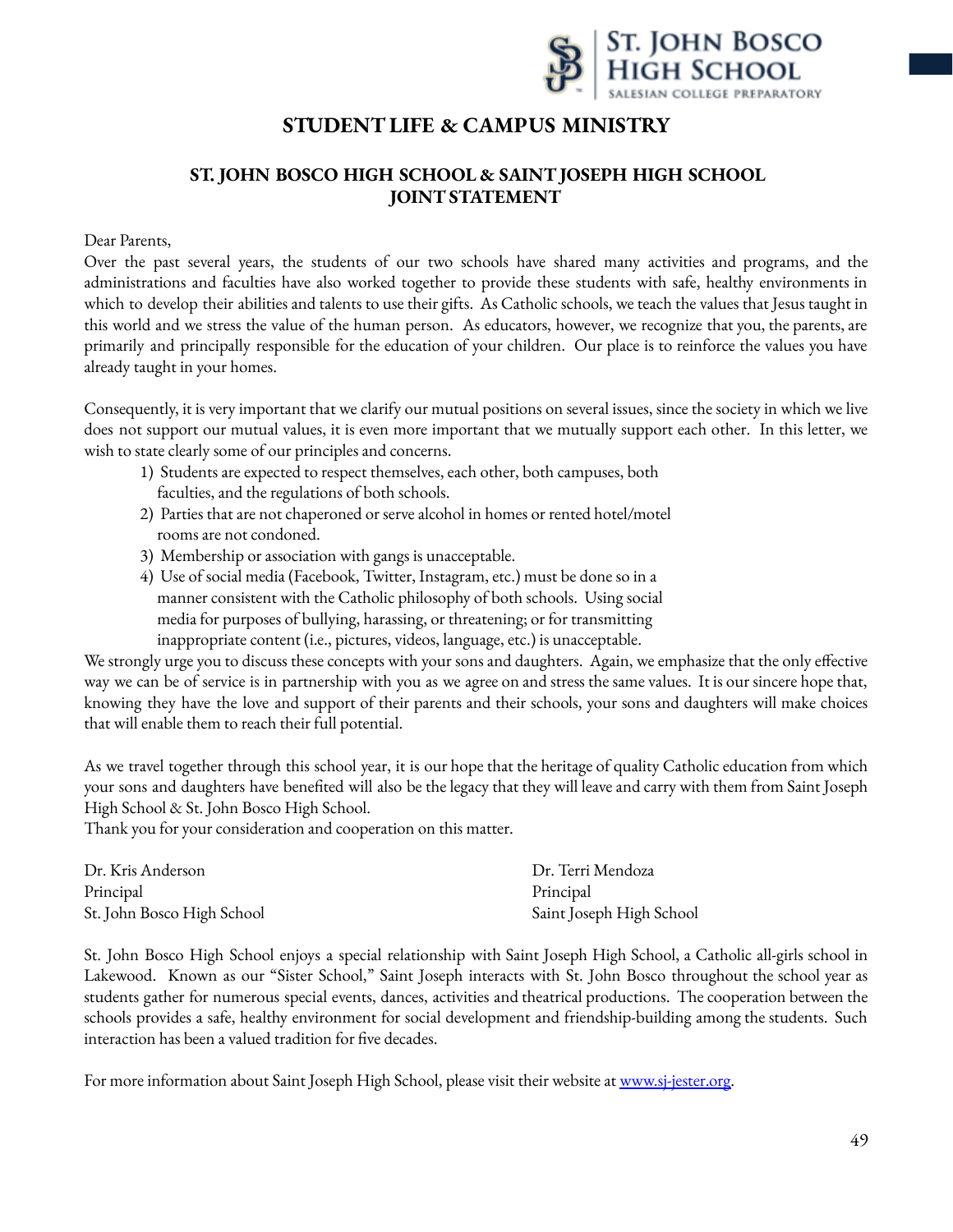

#### **Student Life**

In a Salesian school, the "social" animates the HOME dimension of Don Bosco's Oratory and is critical to compliment and balance academic coursework calling students to be involved and active outside the classroom in accompanying others. Student Life at SJBHS involves the on-going formation of the whole person as a shared response to God's call to be present with and for others. Student involvement in the various campus organizations, including student leadership, clubs, athletic teams, school wide religious/ spiritual and other activities (sometimes called co-curricular and extracurricular activities) are all essential in Don Bosco's educational style. These activities are supported and guided by faculty, staff, coaches and administration; and are considered a vital component of the total school program.

Involvement in Student Life will lead to a greater connection and identity among all students and will foster a greater sense of belonging. Every student must participate in all school wide activities, and to take an active part, as far as possible, in at least one campus organization.

Seniors must successfully complete their Senior Exit Interview prior to Prom and/or Grad Nite.

#### **Servant Leadership**

All leadership at SJBHS follows the model of Jesus, who "did not come to be served, but to serve." (Mark 10:45). This unique style is called Servant Leadership. Students serve as leaders in many ways. Some are elected by their peers to serve on the ASB Board or as Class Officers. Some serve as Campus Ministry leaders, club officers, as captains on athletic teams and some students who have no official title become peer leaders through their own personal style of interaction with others.

### **CO-CURRICULAR ACTIVITIES**

*For Ineligibility of Co-Curricular and Extracurricular Activities, please refer to the "Ineligible – Probation List".*

### **Clubs and Organizations**

The office of the Director of Student Activities is responsible for all student activity programs in the school.

The many organizations, clubs, and activities (called co-curricular and extracurricular activities) are an essential part of modern education. Such activities are guided by faculty members and are considered an essential part of the total school program. Club advisors are managed and supported by the Director of Student Activities.

We feel every student should be involved in some phase of the activity program as a supplement to classroom instruction and as an opportunity for personal and social development. The more the student is a part of the school and the greater his share of participation in its program, the more intense will be his satisfaction and the sense of belonging. Every student not out for some school sport is encouraged to take an active part, as far as possible, in at least one of these school activities.

### *Club and Organization sign-ups take place in the first semester.*

*Note*: All events and activities sponsored by any class or club must first be cleared by the moderator and approved by the Director of Student Activities. For detailed descriptions of a club, see the school website.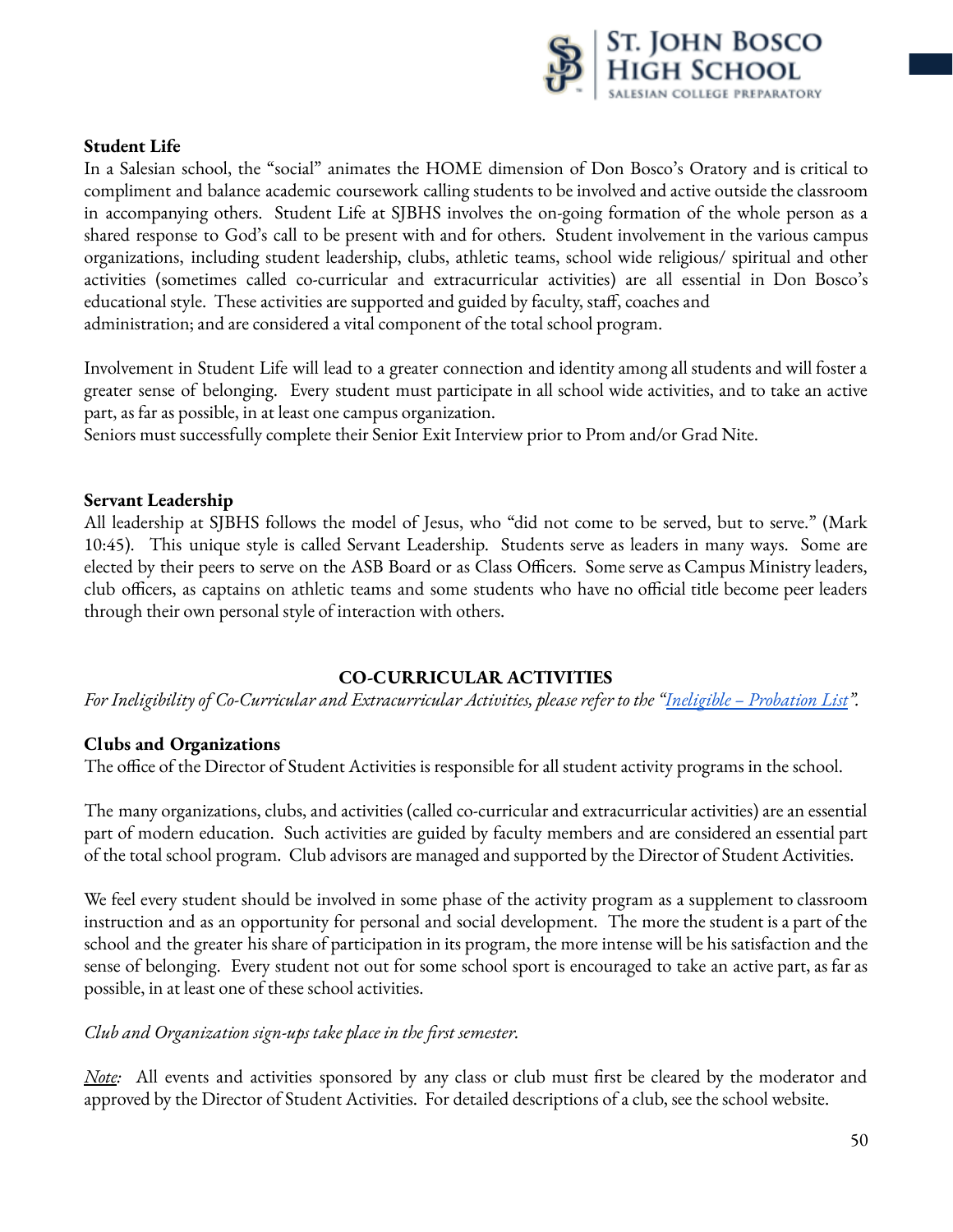

**Dances**

Who May Attend?

All students are called upon to exemplify our Catholic and moral beliefs at all times. This expectation extends to any and all school functions. Any student or visitor attending any dance sponsored by SJBHS or co-sponsored with Saint Joseph High School ("SJHS") dancing inappropriately, in defiant conduct,inappropriate dress, or violates any aspect of our handbook(s) will be asked to leave immediately. The school assumes no liability for any and all students who are asked to leave under these or any other circumstances. It is to be remembered that dances sponsored by SJBHS are *closed dances* for high school students. This means that they are sponsored solely for the benefit of SJBHS students. Additional persons will be admitted to dances who:

- 1. Are currently enrolled at SJBHS, and their school dates, with high school ID.
- 2. Are currently enrolled in a private, Christian high school, upon presentation of a valid high school ID card.
- 3. Are boys and girls from other high schools, with valid ID cards who have a special "Guest Pass" issued by the Activities Director for attendance at a particular dance. Note: "Guest Passes" are issued solely by the Activities Director of SJBHS prior to each dance and are available only to SJBHS students.

## *Note: Passes will not be issued at the time of the dance.*

The following regulations apply to all dances sponsored by SJBHS:

- 1. Appropriate dress is required unless a 'theme' dance has been previously announced by the Administration. In all instances, dress of any kind must comply with good Christian moral values.
- 2. No 'freak dancing' or inappropriate dancing (as determined by the Administration) will be permitted.
- 3. Faculty members and administration have full authority to admit, refuse admission to, or dismiss any student from the dance.
- 4. No one will be admitted to SJBHS dances later than one hour after the start time,. unless prior permission has been obtained.
- 5. Students will not be allowed to leave prior to 30 minutes before the end of the dance.
- 6. Students are to be courteous, friendly, polite and supportive of regulations, especially Christian moral values.
- 7. The possession or use of alcohol, narcotics or tobacco or any other dangerous chemicals is forbidden.
- 8. Students who appear to be under the influence of any substance will be refused admittance and their parents will be notified immediately and required to report to the venue to take custody of their son.
- 9. With the exception of Homecoming, Winter Formal, and Prom (or other stipulated events), non-high school students are not permitted to attend school or club sponsored dances and dismissal times may vary, *please see dance contract agreement*.
- 10. All students must be picked up promptly following all scheduled events. *Disclaimer:* The school will supervise up to thirty (30) minutes following any scheduled event. After that the school assumes no responsibility and/or liability for the student.
- 11. Contract must be signed by both student & parent for all semi-formal dances and Prom.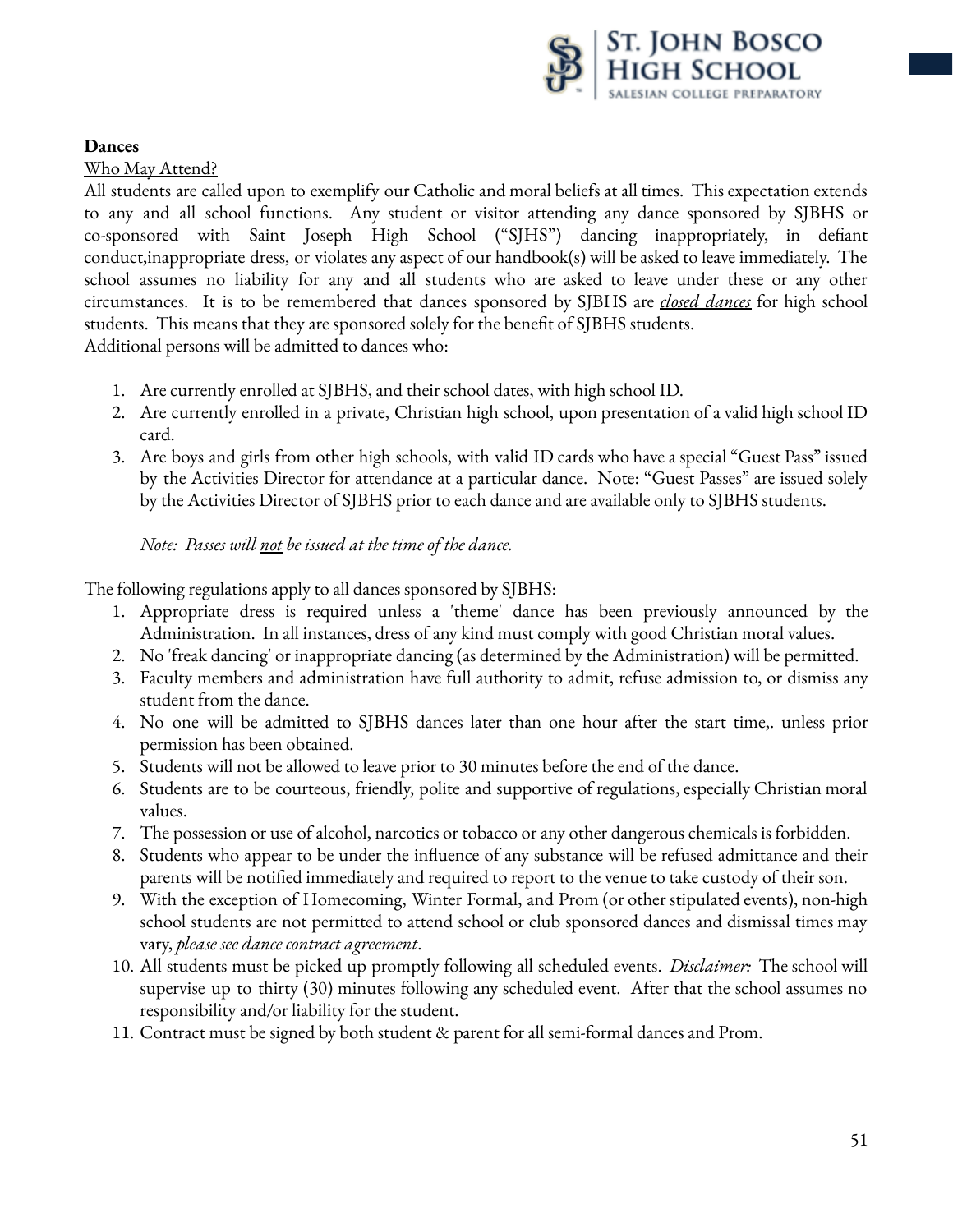

### **STUDENTLEADERSHIP**

The Student Council organizes the student activities of SJBHS. It consists of the ASB Executive Council, the officers of each class, and a representative of each school organization. This organization acts as a liaison between the students and the administration and coordinates all student activities. A list of ASB Senate representatives may be found on the St. John Bosco website.

#### **Salesian Youth Leadership Conference (SYLC)**

The Salesian Youth Leadership Conference (SYLC) is a week-long retreat held at Camp St. Francis in Aptos, CA, for high school youth in various Salesian high schools, parishes, clubs, etc. Its purpose is to form student leaders in the Salesian spirit and is the primary method of developing student leaders at SJBHS.

### **CAMPUS MINISTRY AND CHRISTIAN SERVICE**

Campus Ministry and Christian Service at SJBHS are integral components of our mission in the education of the whole person in the Salesian tradition of Don Bosco and grounded in the person and values of Jesus. All students are called to minister to one another and to engage in service both on campus and off campus. Ministry and service are important aspects of the formation of our students to become "Good Christians and honest citizens" so they may develop their full potential as children of God and members of the human family.

As a Salesian community, SJBHS, in the spirit of Vatican Council II (Nostra Aetate) respects and values its students from other Christian and non-Christian religious traditions. We recognize that all human beings hold inherent individual dignity since they are created in the image and likeness of God, and that we are called to value and engage with our brothers and sisters who are children of one Heavenly Father.

### **Campus Ministry**

Campus Ministry supports the religious and spiritual dimension of student life at SJBHS. The Coordinator of Youth Ministry, Student Life Team, and various student leaders plan, prepare and animate a host of practices and activities such as Daily Morning Prayer, School Wide Masses, Triduum Week events, the annual Toy Drive, Blood Drives, Senior Seminar, LA Catholic Worker Hospitality Kitchen, Reconciliation Services, Prayer Services, Grade level days of Recollection, Youth Day at Congress, Marian Day, etc.

### **Christian Service -** *Men of Service*

At SJBHS, we believe that as a Salesian high school we are called to follow Jesus Christ's call to serve. We seek to emulate the love and compassion of Jesus who came to serve and not to be served. *Men of Service* requirement provides all students opportunities to engage in Christian Service individually and as a school community.

As students develop at St. John Bosco, service should become a more integral part of their lives. For Freshmen,

Sophomores, and Juniors, service will be incorporated into their class's day of reflections. Seniors will complete their service project through their religion classes.

This process will be managed by the Religious Studies teachers, counselors, Christian Service Director, and the Coordinator of Youth Ministry (CYM).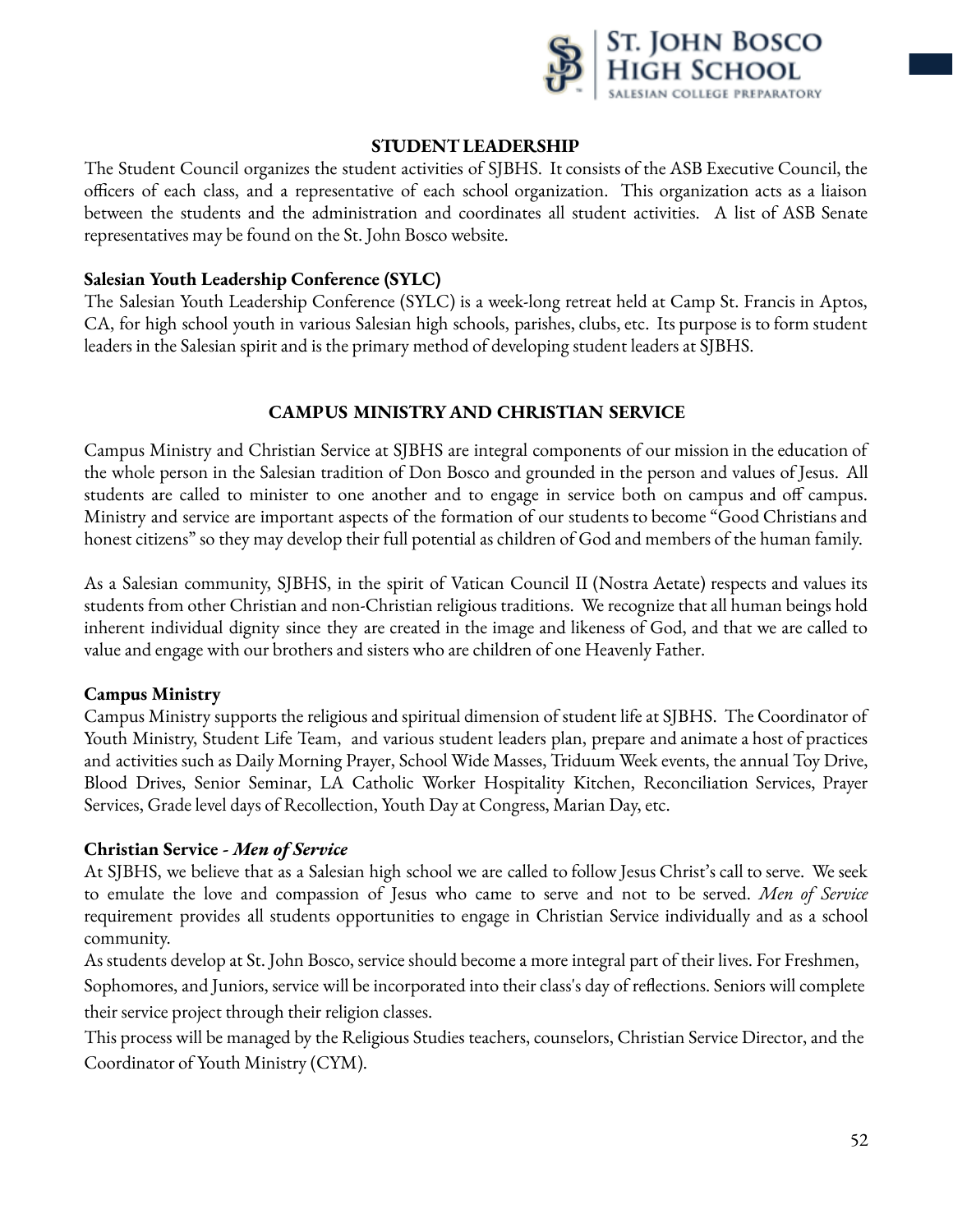

1. Requirements: Each student who fails to attend their required service events will have to complete 20 hours of required service.

a. Student hours must be served at organizations aligned with the theme of corporal or spiritual works of mercy. Students will need to work directly with people or the community.

b. Each student may begin his service hours at the start of the academic year and service hours are due April 27th, 2022.

c. Failure to complete and turn in hours by the semester deadline will result in a grade of Incomplete. Completing all service hours is a graduation requirement.

**Theme:** The corporal and spiritual works of mercy are intended as guidelines for student service through SJB High School.

| <b>Corporal Works of Mercy</b>  | <b>Spiritual Works of Mercy</b>     |  |
|---------------------------------|-------------------------------------|--|
| To feed the hungry              | To instruct the ignorant            |  |
| To give drink to the thirsty    | To counsel the doubtful             |  |
| To clothe the naked             | To admonish the sinner              |  |
| To visit the ransom and captive | To bear wrongs patiently            |  |
| To shelter the homeless         | To forgive offences willingly       |  |
| To visit the sick               | To comfort the afflicted            |  |
| To bury the dead                | To pray for the living and the dead |  |

### **Daily Liturgy**

Daily Liturgies are celebrated Monday through Friday for students, parents, faculty and staff at 7:20 a.m. in the School Chapel. All are invited. Also, the Religious Studies curriculum requires students to participate in planning and attending one class liturgy per semester.

## **Prayer and Worship**

SJBHS offers a wide array of spiritual growth opportunities. The foundation of our Salesian Catholic spirituality is to come together as a community in celebrating the Eucharist and recognizing God's presence in our lives. Because of the essential role of prayer in the formation of a personal relationship with God, students participate in the various and regular experiences of prayer and worship. Student-led prayer services are held throughout the year in accordance with the Liturgical Calendar. These gatherings provide opportunities for communal and individual reflection and celebration on the Liturgical Seasons.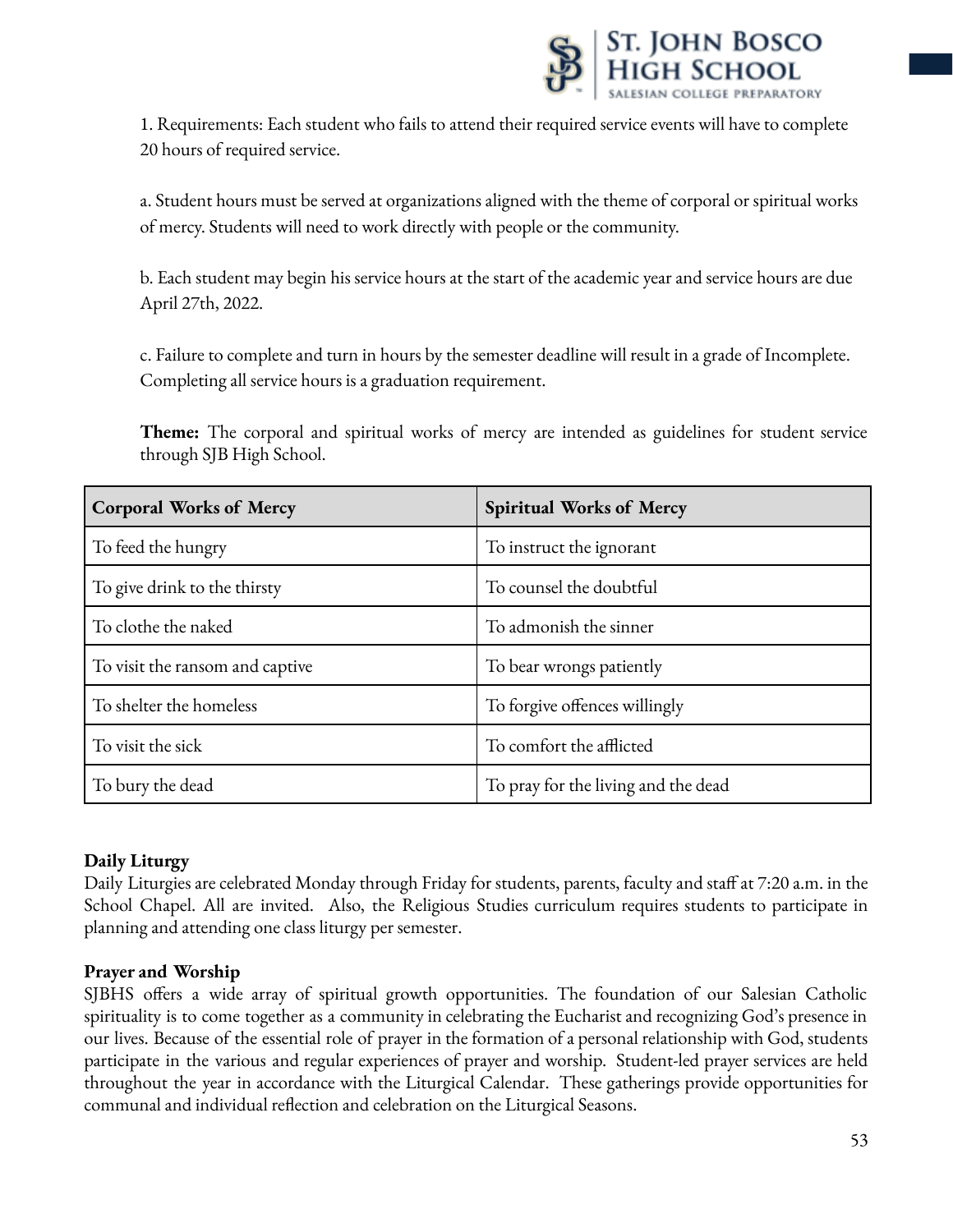

### **Retreats**

Class Days of Recollection and Service

A Day of Recollection and Service is an occasion of spiritual renewal, which Don Bosco considered to be the fundamental part and the synthesis of all activities in each young person's faith journey. These mini-retreat(s)/one-day experiences, which include an off-campus service project, are organized according to grade levels. Attendance at all grade level retreats is a graduation requirement. Students, who do not attend, will need to make-up their retreat by attending another retreat. Make-up retreats must be approved by the Coordinator of Youth Ministry (CYM).

### Kairos Retreats

SJBHS offers three Kairos retreats. Seniors have the opportunity to attend one of the three senior Kairos retreats. Selected juniors are invited to participate in one of the three Kairos retreats in order to serve as leaders their senior year. Kairos is a Greek word meaning "God's time". The retreat is a four-day, three-night experience where students are challenged to know themselves, to form meaningful community and to strengthen their relationship with God through the encouragement of openness, reflection and trust. The Kairos retreat experience is a unique and life changing opportunity. While all SJBHS students are encouraged to participate in a Kairos retreat before graduation, they are not required to do so.

#### **Sacrament of Reconciliation**

The Sacrament of Reconciliation is offered several times during the year at school. Triduum Week, Advent, and Lent are the main times for reconciliation. Students are invited to take part in this sacrament, and our non-Catholic brothers and sisters are invited to take part in this opportunity to speak to the priest for spiritual direction/advice. While we offer scheduled opportunities for reconciliation, our campus priests are always open and available for confessions when on campus.

#### **School-Wide Masses**

SJBHS sponsors several school-wide Masses each year. Attendance at Mass is required for all students. Active participation and respect for liturgy is the expectation.

#### **Summer Christian Service**

Although service projects are encouraged to be done during the school year, it is also recognized that there are many meaningful opportunities of service in the summer months. Summer service is acceptable. All summer service must be approved *in advance* by the Coordinator of Youth Ministry before it's performed. However, summer service does not excuse any student from completing their Class Day of Recollection and Service.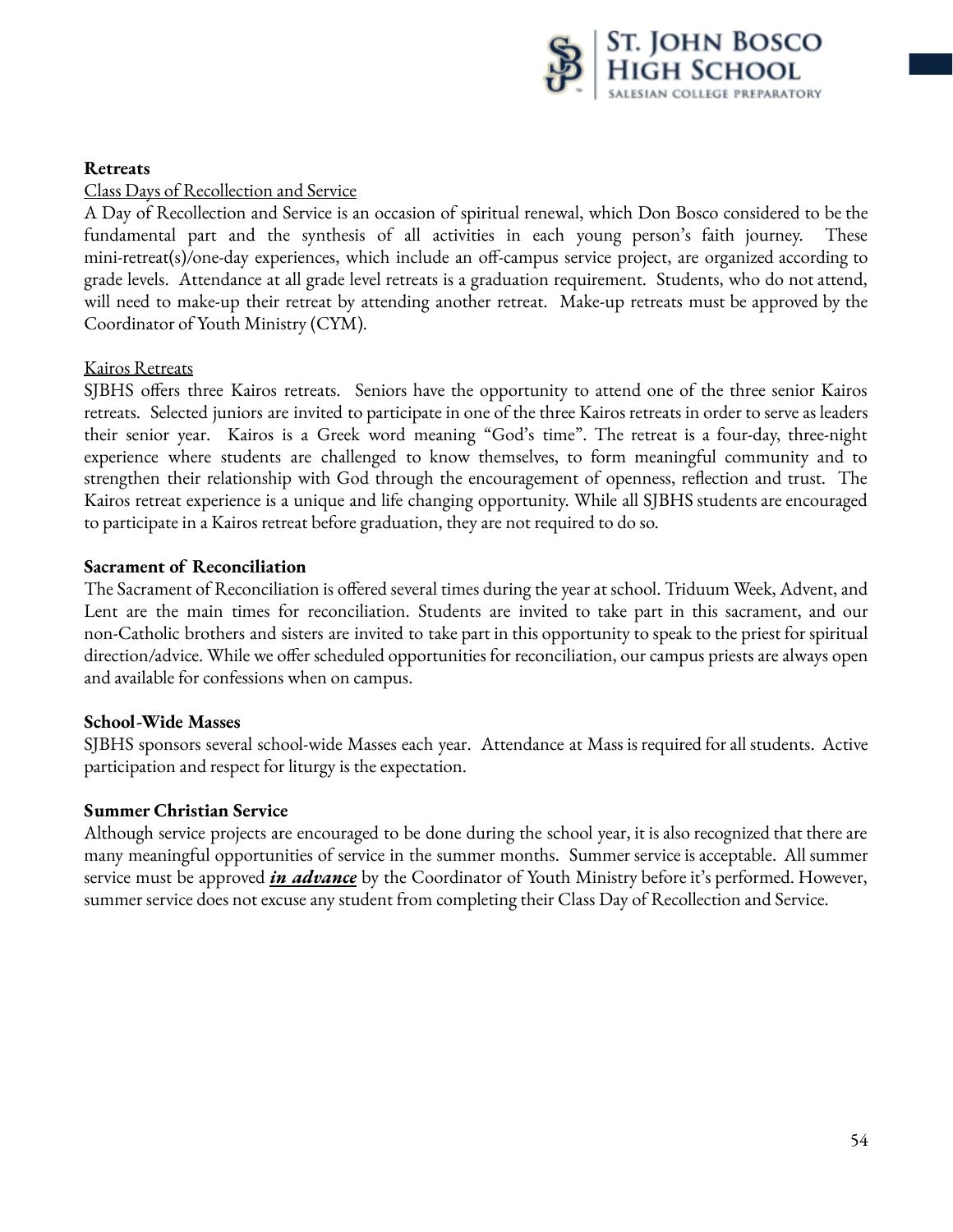

### **INTERSCHOLASTIC ATHLETIC PROGRAM**

The mission of the SJBHS Athletic Department is to prepare student-athletes to practice ethical behavior, including fair play, integrity and compliance to rules and policies set forth by the coach, department, league and the California Interscholastic Federation (CIF). The department will work constantly to develop competitive student-athletes and coaches who value compassion and a dynamic spirit.

All SJBHS student-athletes along with their coaches will represent in perception and practice, the appreciation for athletic excellence, a shared educational experience of competition and a valued, rigorous, well-rounded education.

All individuals associated with the BRAVE athletic programs will be aware of and responsible for their influence on the behavior of others, extending all positive aspects of reason, religion and loving kindness. Each coach and athlete will be a model of good sportsmanship and follow the ideals and standards adopted by the school, CIF and the Trinity League.

The athletic program includes the following sports: Fall: Cross-Country, Football, and Water Polo Winter: Basketball, Soccer, and Wrestling Spring: Baseball, Golf, Lacrosse, Swimming, Tennis, Track, and Volleyball

Club Sports (Not affiliated with CIF): Ice Hockey and Rugby *\*SJBHS is a member of the Trinity League.*

### **Governance**

SJBHS is a member of the California Interscholastic Federation (CIF) and the Trinity League. Furthermore, SJBHS is a school that will continue to "Pursue Victory with Honor." All student-athletes, coaches, parents, fans are bound by and will follow all of the rules set forth by the CIF Bluebook, the Trinity League Constitution, the SJBHS Athletic Handbook, and the SJBHS Student-Parent Guide.

### **STUDENT-ATHLETES**

### **Athletic Department Office and Contact information**

The Athletic Department office is on the south side of the second floor of the 500 building, which is the building right across from the swimming pool. The easiest way to enter is by going up the outside staircase by the outdoor basketball courts.

Contact information for St. John Bosco Athletic Department is as follows:

Director of Athletics - Mr, Monty McDermott Ext 250 - [mmcdermo@bosco.org](mailto:mmcdermo@bosco.org) Athletic Department Aide - Ms. Jeanne Pantuso Ext 249 - [jpantuso@bosco.org](mailto:jpantuso@bosco.org) Athletic Coordinator - Mr. Jon Hall - Ext 227 - *[jhall@bosco.org](mailto:jhall@bosco.org)* 

### **Athletic Issues and Concerns**

If any parent/guardian has an issue or problem with a decision made by a coach, please follow the proper chain of command to resolve issue(s).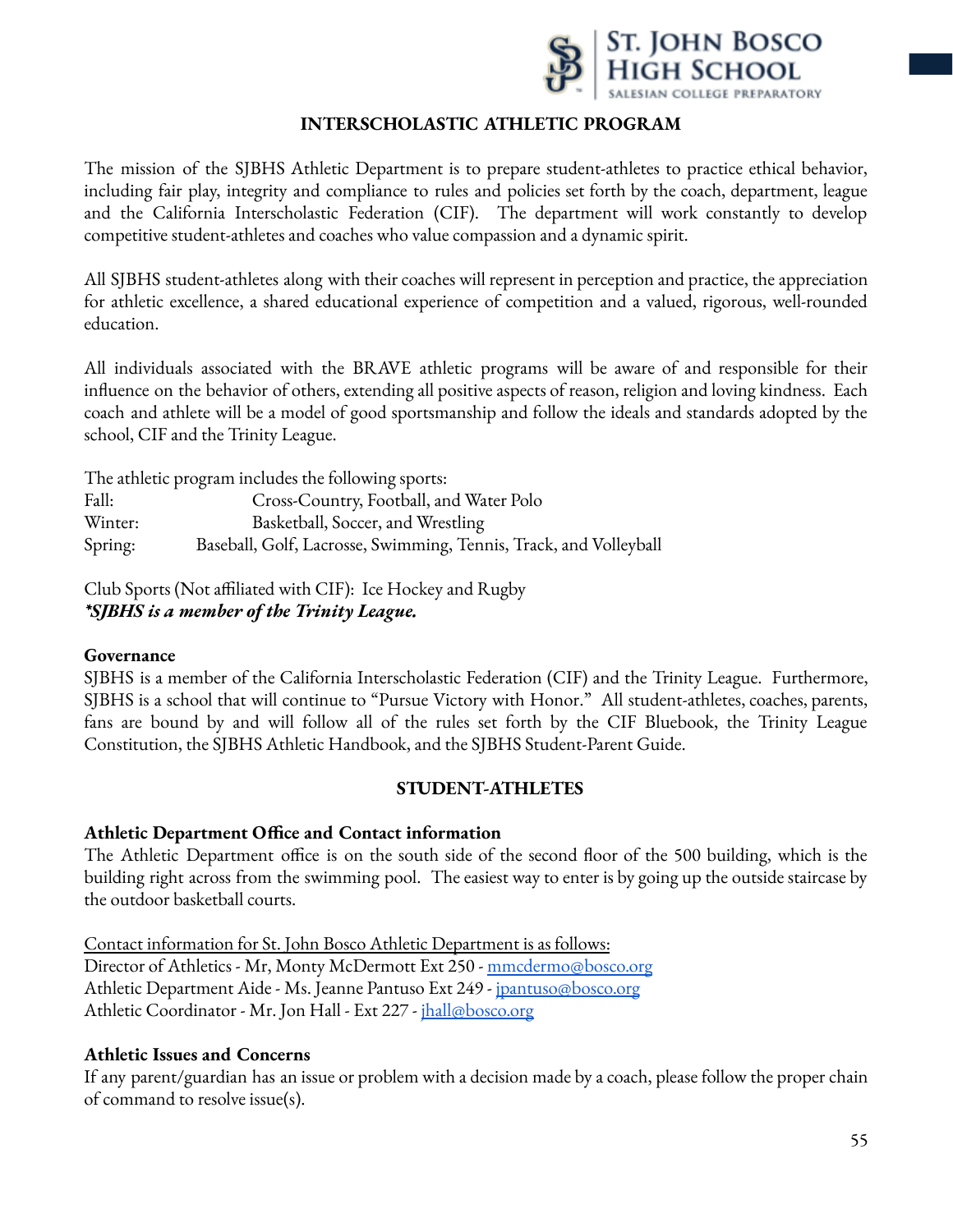

### Steps for Communication and Chain of Command**:**

Students and parents must consult with the coach before conferring with an administrator. Conferences with an administrator will be by appointment only. Always take the following steps when communicating with coaches.

- 1. All immediate concerns should first be discussed with the lower level head coach or the program head coach. The student or parent should call the coach to discuss the situation. The coach should not be approached during practice and/or on game days. A meeting may be arranged if the situation needs more attention than just a phone call or email. Most issues should be solved with proper resolutions at this level.
- 2. If there is no resolution to Step 1 (above), the student or parent should contact the program head coach's immediate supervisor (Director of Athletics) and arrange a meeting. Keep in mind that the coach involved, the program head coach, the parent(s) and the student-athlete may all be required to attend this meeting at the discretion of the Director of Athletics. The express purpose of the meeting is to bring about an appropriate solution to the situation.
- 3. If an appropriate solution is not reached with Step 2 (above), the student or parent may contact the Principal and arrange a meeting. As before, keep in mind that the coach involved, the program head coach, the Athletic Director, the parent(s) and the student-athlete may all be required to attend this meeting at the discretion of the Principal. The express purpose of the meeting is to bring about an appropriate solution to the situation.

Keep in mind that playing time, level placement, positioning, team strategy, choice of awards, choice of starters and roster cuts are all examples of non-credible issues and will not be discussed. These are all coaching decisions and will be fully supported by the school's administration.

Also, keep in mind that if you have a credible issue, please be direct and work this out behind closed doors by using the proper chain of command. Making public comments and opinions may embarrass your son and undermine the entire team. Anonymous letters or emails will not be given attention. Please come forward and communicate so we can work together for solutions.

### **Athletic Medical Clearance**

### ATHLETIC CLEARANCE FORMS

For the 2021-2022 school year, we have continued to partner with a company called "Family ID" to accommodate our athletic department clearance needs. All of our athletic clearance forms, including your son's physical will be filled out, signed and electronically submitted through Family ID. You will be registering with Family ID, but there is no cost. This must be done each year before your season of sport. The link to start this process can be found at [www.bosco.org](http://www.bosco.org/) under the "Athletics" icon titled "Athletic Registration."

#### PHYSICAL REQUIRED

All student-athletes are required to pass an annual physical examination performed by a medical doctor before they will be allowed to participate on any athletic team or club. Chiropractors are not accepted.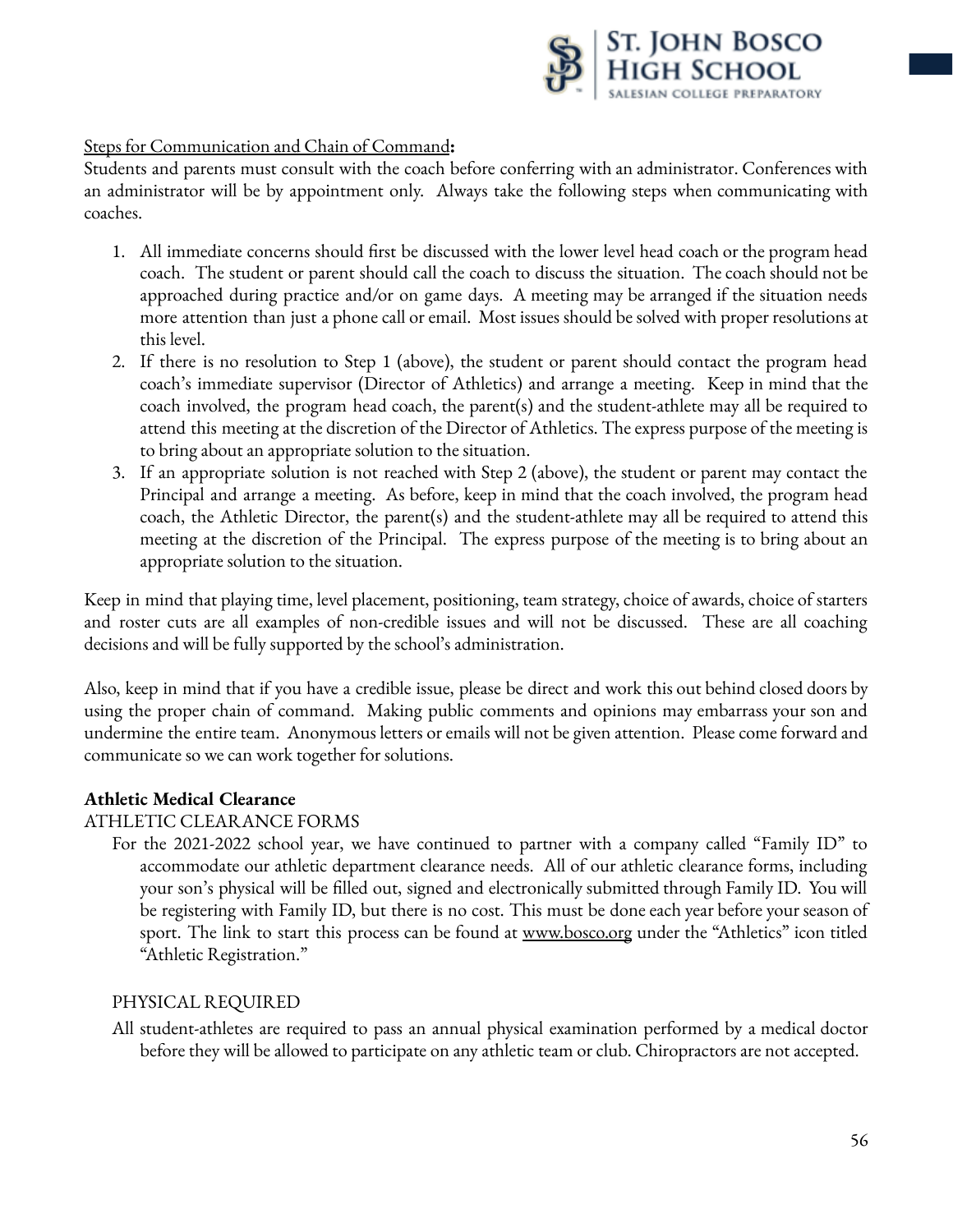

- This physical must be completed on a "Bosco" Physical form (NEW FORM THIS YEAR). Physical form can be found on the Bosco school website at [www.bosco.org](http://www.bosco.org) under the Athletics icon titled Athletic Registration."
- Physical also must be signed by an MD and stamped by the hospital or clinic where physical was performed.
- All physicals for the 2021-22 school year must be completed AFTER June 1, 2021. Any physical completed before June 1, 2021 will not be accepted.
- New for 2021-22 school year completed and signed physical forms will not be turned into the school. Both pages will be uploaded onto the FAMILY ID website. We are doing this so your form is time stamped and does not get lost.

## **Upload Insurance Card - Vivature**

We will be billing primary insurance carriers for rehabilitation and treatment services rendered in the St. John Bosco Athletic Training Clinic. If you already uploaded your insurance card there is no need to do it every year. If you have questions, our athletic trainer Ms. Melody Mohebbi can be reached at mmohebbi@bosco.org or 562-920-1734, Ext 219.

### **Baseline Concussion Testing**

What is baseline testing? Baseline testing is a pre-season exam conducted by a trained health care professional. Baseline tests are used to assess an athlete's balance and brain function (including learning and memory skills, ability to pay attention or concentrate, and how quickly he or she thinks and solve problems), as well as for the presence of any concussion symptoms. Results from baseline tests (or pre-injury tests) can be used and compared to a similar exam conducted by a healthcare professional during the season if an athlete has a suspected concussion. Pre-season concussion testing is required for some sports. Appointments will not be necessary. Student-athletes will be contacted for testing by Ms. Mohebbi. If you have questions, she can be reached at mmohebbi@bosco.org or 562-920-1734, Ext 219.

### **Emergency White Cards**

All student-athletes must have an emergency white card filled out (front and back) and on file with their coach so they can be treated if injured when away from St. John Bosco HS. Cards will be handed out at a parent meeting or can be picked up at the athletic office.

### **Athletic Trainer (Injury Treatment and Rehab)**

The school has a full time athletic trainer for the use of all of our student-athletes. Injured athletes should always report their injury to the coach and athletic trainer. They should also see the trainer as soon as possible for assessment, proper treatment and/or advice for the injury. If the trainer is not available or the training room is closed, first aid treatment will be given by the coach. In the event of a serious injury, 911 will be called so that professional medical treatment can be given as soon as possible. Training Room hours will be posted for each season. The training room phone number is (562) 920-1734, ext. 219.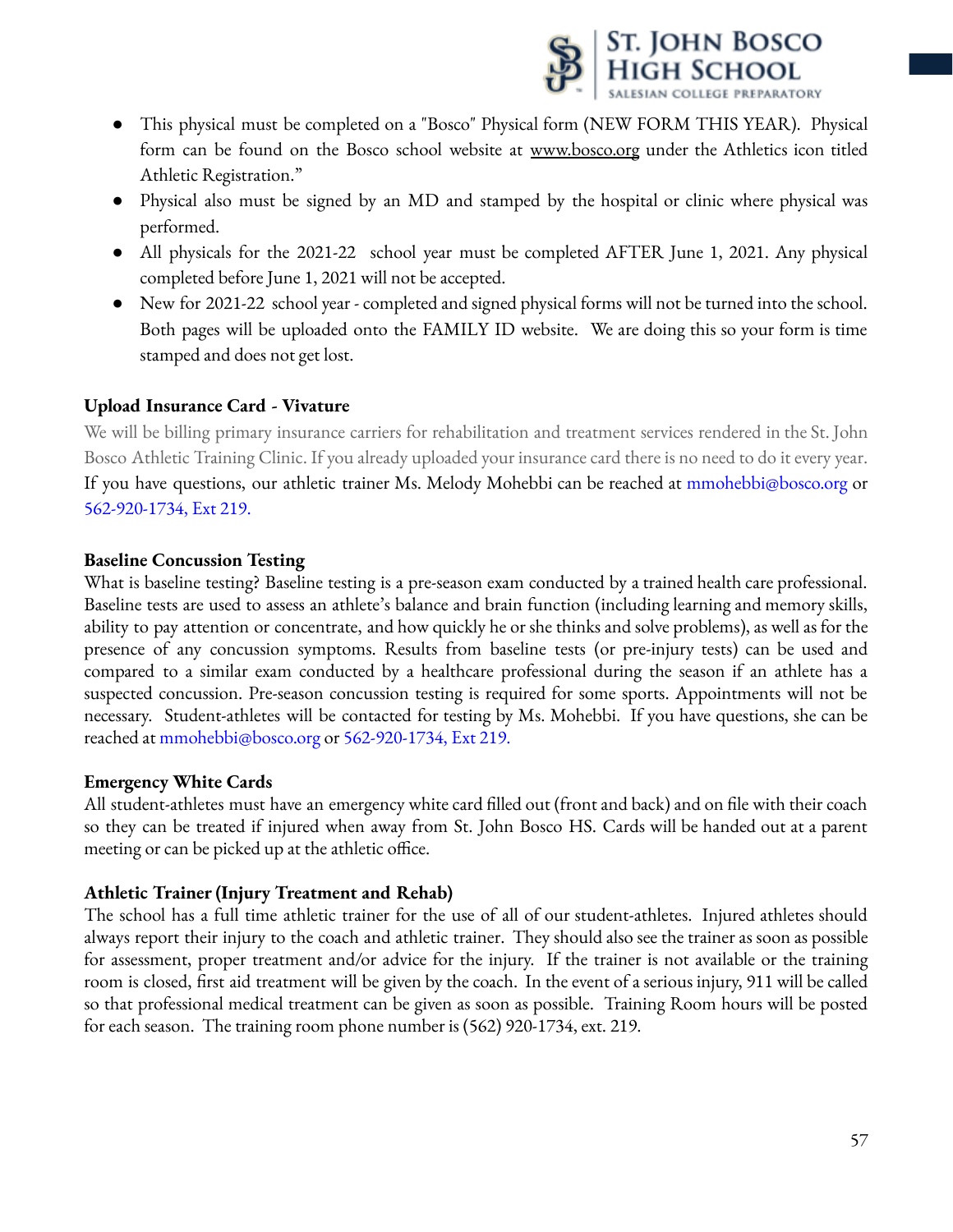

### **Awards, Letters, Scholar-Athlete Patch**

Each athlete agrees that, whether the emblems come to him as a gift, a personal purchase, an award, or from another source, the title emblem shall rest with the school. All other awards, patches, and/or medals must be approved by the school. A "Scholar-Athlete" patch will be distributed to any student-athlete who appears on an official varsity roster at the time that fall semester grades are posted. In addition, the student-athlete must appear on the fall semester honor roll list. A student-athlete may only earn one patch per school year. Patches will be distributed by the school and may only be worn on an official SJBHS Letterman's jacket.

#### **Banquets and Award Ceremonies**

To give proper closure and deserved recognition to the student-athletes, coaches and parents, attendance at the end of the season sports banquet is an important part of the sports season. All are encouraged to attend. Student-athletes who did not finish the season or have left the school should not attend the banquet.

### **CONDUCTEXPECTATIONS FOR RELATIVES, ALUMNI, FRIENDS, AND SPECTATORS**

As stated earlier, SJBHS is a Salesian High School that "Pursues Victory with Honor." With this said, the following guidelines shall be followed by all parents, family members, alumni, friends and fans.

#### Code of Conduct:

- Support all games and practices in a positive way. Negative comments towards visiting fans, coaches, players or game officials on either team are not acceptable.
- Remember we are a Catholic Salesian High School, please support and respect our environment.
- Never argue with a referee or complain about their decisions. Never approach the officials before, during or after any contest.
- Never show up under any circumstances under the influence of drugs and/or alcohol.
- Never confront a coach with an issue during practice or on a game day, especially after a contest. Make an appointment if needed, but never bring issue(s) up in front of the kids or in public.
- Under no circumstances, do you attempt to coach the kids or offer advice during a game. This will confuse the young man and may undermine what the team is trying to accomplish.
- If approached by any school official or coach, please cooperate fully with their request(s).
- Enjoy the game, have fun and no matter what the outcome or type of performance, please support your child before, during and especially after a contest.

### *SJBHS reserves the right to remove or ban any person from any contest, practice or any school related activity for any reason to ensure a safe and positive environment.*

### **Conduct Expectations for Student-Athletes and School Personnel**

As stated earlier, SJBHS is a Salesian High School that "Pursues Victory with Honor." With this said, the following stated guidelines shall be followed by all student-athletes, coaches, cheerleaders, support groups, and all other school personnel. Remember that sporting events are for everyone's enjoyment and at no time should an unwilling young man be forced to participate in sports.

#### Codes of conduct:

● Play for the fun of it, not just to please your parents or coach.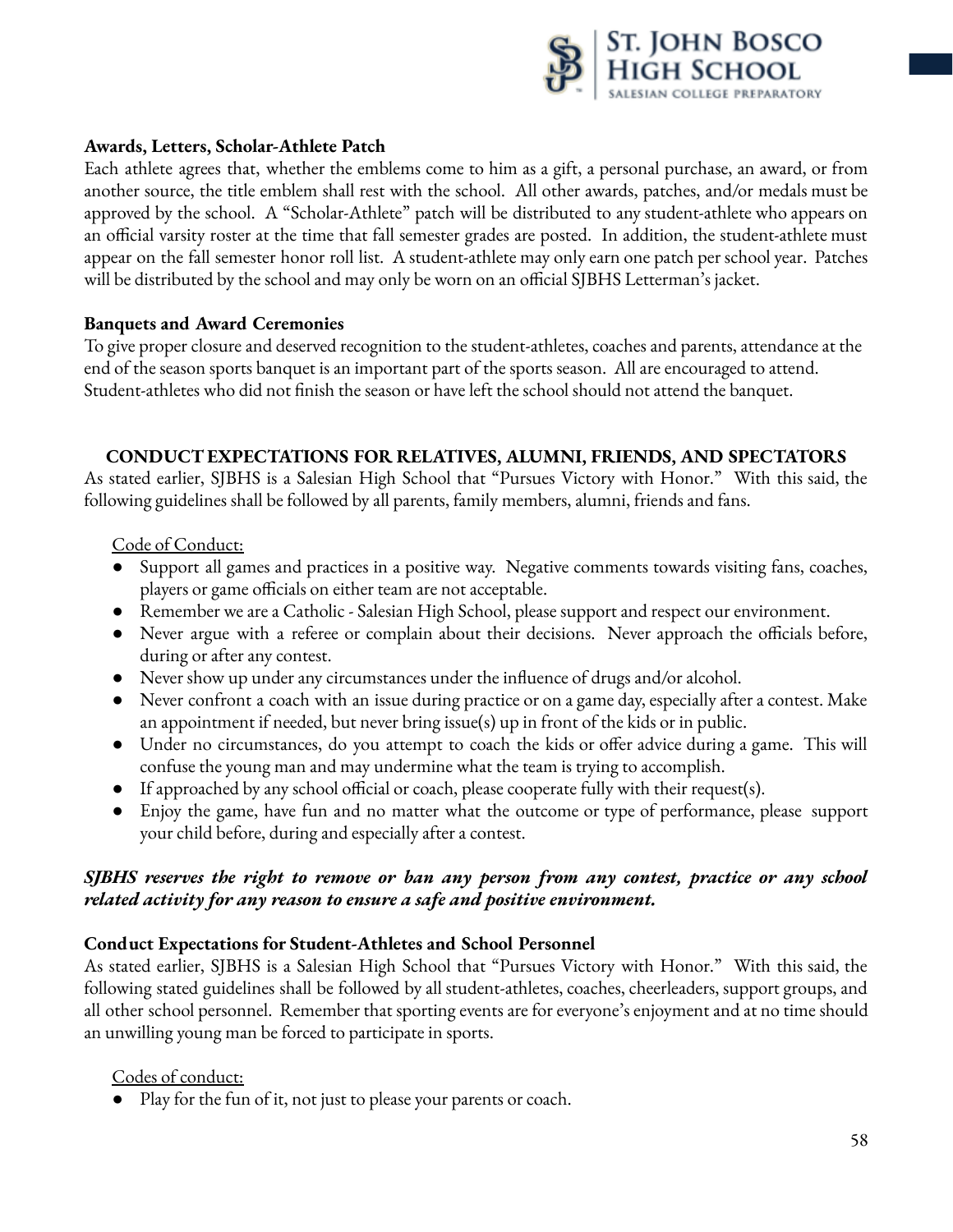

- Play by the rules and pursue Salesian values.
- Never argue with a referee or complain about their decisions.
- Control your temper and never retaliate.
- Do not use vulgar or inappropriate language.
- Cooperate with coaches, teammates, opponents and the referees.

#### **Dismissal from Team**

The program head coach of any Bosco team reserves the right to dismiss any student-athlete from a team if he / she deems necessary for the betterment of the program. Some, but not all, reasons for dismissal are: failure to obey training rules, poor attendance, continued poor effort, attitude or conduct detrimental to the welfare of the team, as seen by the head coach. In addition, a student-athlete may be removed from a team due to inappropriate behavior by the student's parents and/or family at any time. The coach may also exercise his/her judgment in determining that participation in a particular sport would be dangerous for an individual.

In some cases where the coach and Director of Athletics believe that the student-athlete may need a second chance to prove himself, he/she may place the student-athlete on an athletic probationary contract. This contract must be signed by the parents and the student-athlete in order to be reinstated. Please note that this contract is used only at the discretion of the head coach. It is *NOT* required for dismissal.

### **Fees for Athletes**

The cost to run an athletic program is constantly growing (equipment, uniforms, travel, facilities, insurance, salaries, officials, etc.) and the school pays for a healthy portion of these costs, but it is absolutely necessary for the student-athlete's family to share in these costs for us to sustain our programs for the years to come. Every sport at SJBHS has different needs. Fees will be set by the SJBHS administration in conjunction with the head coach. These fees will be shared with the families at the beginning of each season.

Once rosters are set, fees will be billed through the student-athlete's tuition account. Parents will be required to sign a contract in order for their son to participate. Once this agreement is signed, it is understood that the fees will NOT be refunded for any reason and must be paid by the selected due dates. Quitting a team for any reason, including leaving the school, or being removed from the team due to disciplinary, financial, attendance or academic reasons are not grounds for any sort of refund.

Families may be given opportunities to raise funds to offset the required fees. The head coach of each program will communicate those opportunities to the families at the beginning of the season. Once the money is raised by the student-athlete, it will be turned in and the tuition account will be credited. Any money raised above and beyond the required fee will go to the individual sport program to help with overall costs.

### **Injury Reports and School Insurance**

**All athletic injuries incurred on campus or while participating in any athletic event/practice must be reported immediately to the coach and athletic trainer at which time an "injury report" will be completed. This injury report will then be filed with the Main Office. Any medical treatment required should be filed with the student's own medical insurance as this would be considered the primary insurance. The school's insurance is considered secondary coverage. Claim form(s) for secondary coverage may be obtained from the Main Office.**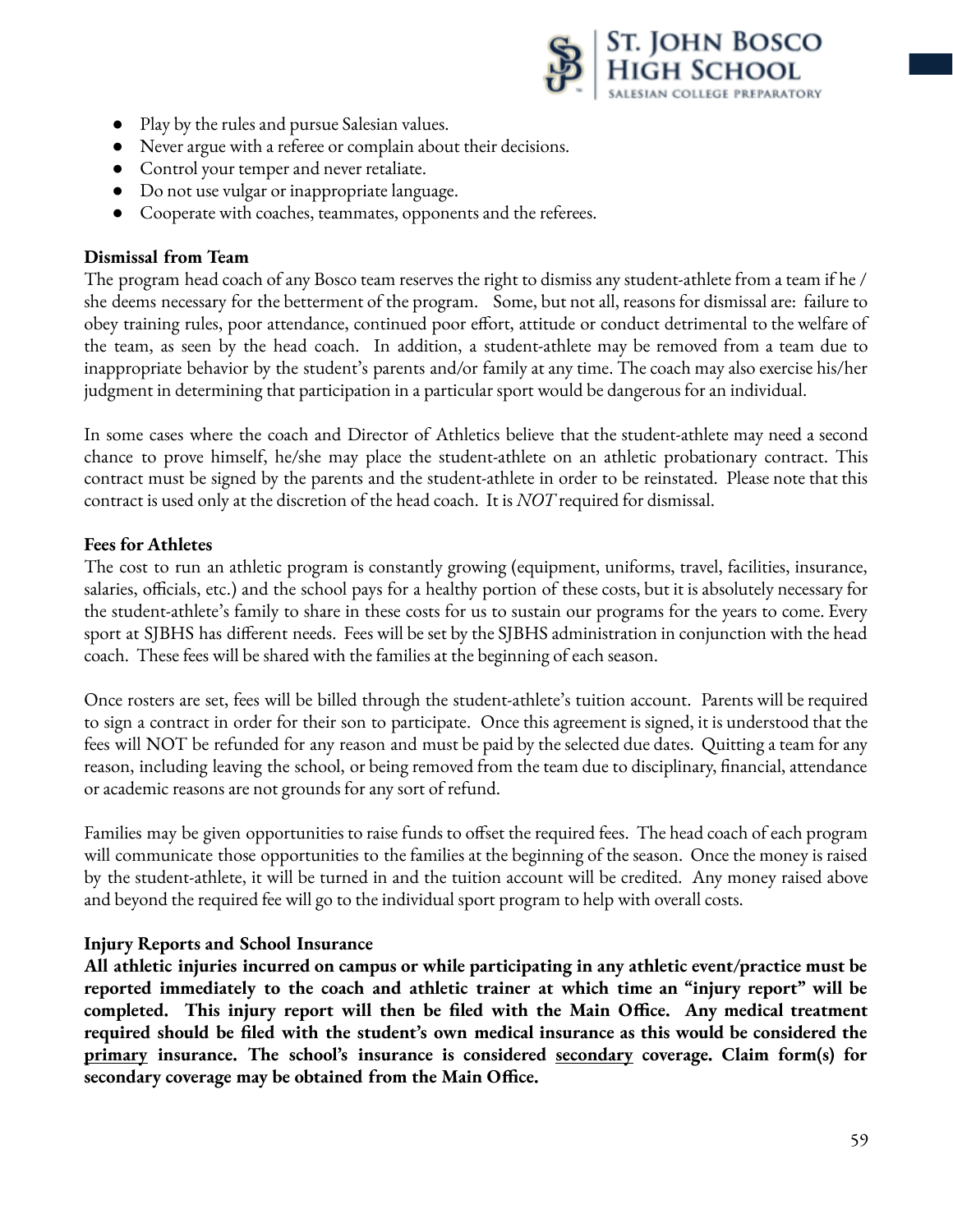

### **Locker Room**

The locker room facility has been designed with the athletic and physical education programs in mind. The same regulations apply to this locker room as they apply to other school facilities, especially in regards to locks and locker use. The following regulations apply: 1) A school lock must be used on all lockers; 2) A student is assigned a locker by the Locker Room attendant or a coach; 3) Any student using a combination or key operated lock not purchased through the campus store, or who occupies a locker not assigned to him, will have the lock removed and his belongings confiscated; and 4) Any student-athlete who does not remove his belongings from his locker at the end of a particular season will have his locker cleaned out and items will be confiscated.

Athletic bags should be stored in a locker facility 15 minutes before the start of school and not carried throughout school. The locker room and the area outside the locker room are off limits during the school day except during the period of the student's physical education class. The parking lot is off limits during the school day for any student-athlete.

## **Multi-Sport Student-Athletes**

SJBHS encourages and supports student-athletes participating in multiple sports. No student-athlete should be steered away from this philosophy. If a student-athlete is participating in two or more CIF sponsored sports, he will put his full effort and attention into the sport that is currently in-season. While participating in a CIF sport at SJBHS, mandated work-outs, practices or training may not be allowed for another sport in or out of the school. However, with parental consent, a student-athlete may work-out or practice with another sport during his season of sport if BOTH program head coaches agree on the terms. This policy covers all student-athletes on all levels.

## **National Signing Day**

To recognize student achievement in all aspects of student life, St. John Bosco High School will host up to three National Signing Day events for student-athletes who are signing National Letters of Intent to continue their academic and athletic careers at the collegiate level.

## *Eligibility for participation:*

St. John Bosco student-athletes who wish to participate in St. John Bosco's National Signing Day event must meet the following requirements:

- The student-athlete must be a senior;
- The student-athlete must have received a letter of intent financial agreement from an officially recognized Letter of Intent member institution (NCAA or NAIA);
- The student-athlete must express the desire to sign the letter of intent financial agreement whereby he/she will continue his/her athletic career at the college or university which tendered it.
- The student-athlete must have been a rostered player in the St. John Bosco High School Athletic Program sport he is signing in.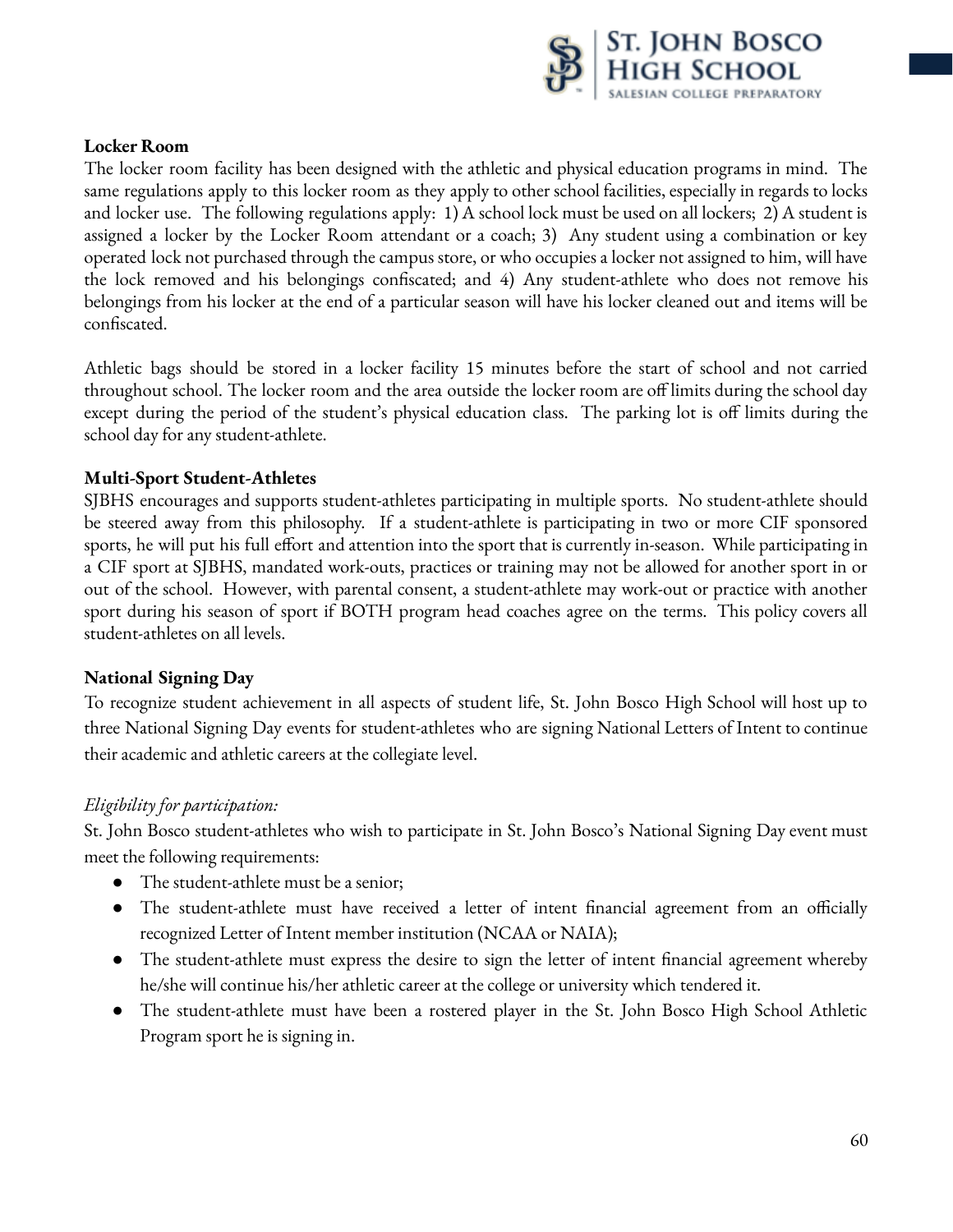

● A St. John Bosco student-athlete who signs a similar, non-financial agreement with an Ivy League institution or military academy is also eligible to participate in one of St. John Bosco's National Signing Day events. A roster spot must be confirmed in writing by a collegiate head coach.

A St. John Bosco student-athlete who signs a preferred walk-on agreement must obtain a college acceptance letter from their college coach indicating their involvement with that college or university's athletic program. A roster spot must be confirmed in writing by a collegiate head coach.

A St. John Bosco student-athlete who will be attending an NCAA Division 3 University may also be able to participate in one of St. John Bosco's National Signing Day events. However, the student-athlete must obtain a college acceptance letter from their college coach indicating their involvement with that college or university's athletic program. A roster spot must be confirmed in writing by a collegiate head coach.

Only four-year universities will qualify for this event. Community colleges, prep schools and / or any other type of institutions that are not recognized by the NCAA or NAIA do not qualify.

St. John Bosco High School retains sole discretion in determining student-athlete eligibility for participation in St. John Bosco's National Signing Day events. St. John Bosco also reserves discretion in contacting any and all colleges, universities or military academies to verify student-athlete eligibility for participation in St. John Bosco National Signing Day events.

### **Outside Club, Travel Teams and/or Private Lessons**

SJBHS understands that student-athletes will be involved in athletic programs outside of the school, but under no circumstances will that involvement be prioritized over participation in our athletic programs. Student-Athletes may not miss practice, contests, work-out sessions, meetings, etc. due to outside club, travel team or private lessons unless prior approval is given by the program head coach. This includes in and out of the CIF season of sports.

### **Team Parent Meetings**

It is required that you attend all scheduled parent meetings for your son's sport(s). Team schedules, rules, sport fees and fundraising are some of the topics that will be covered.

### **Tryouts and Cuts**

SJBHS offers 15 sports / clubs comprising 40 teams, which allows multiple opportunities for students to participate and compete. However, due to the popularity of some sports and the high level of competition, programs are forced to host tryouts and make cuts. Tryouts are one of many factors used to determine rosters. Performance at tryouts and perceived talent are not the only factors that determine the final decision made by the coach. Final team rosters are decided solely by the program head coach.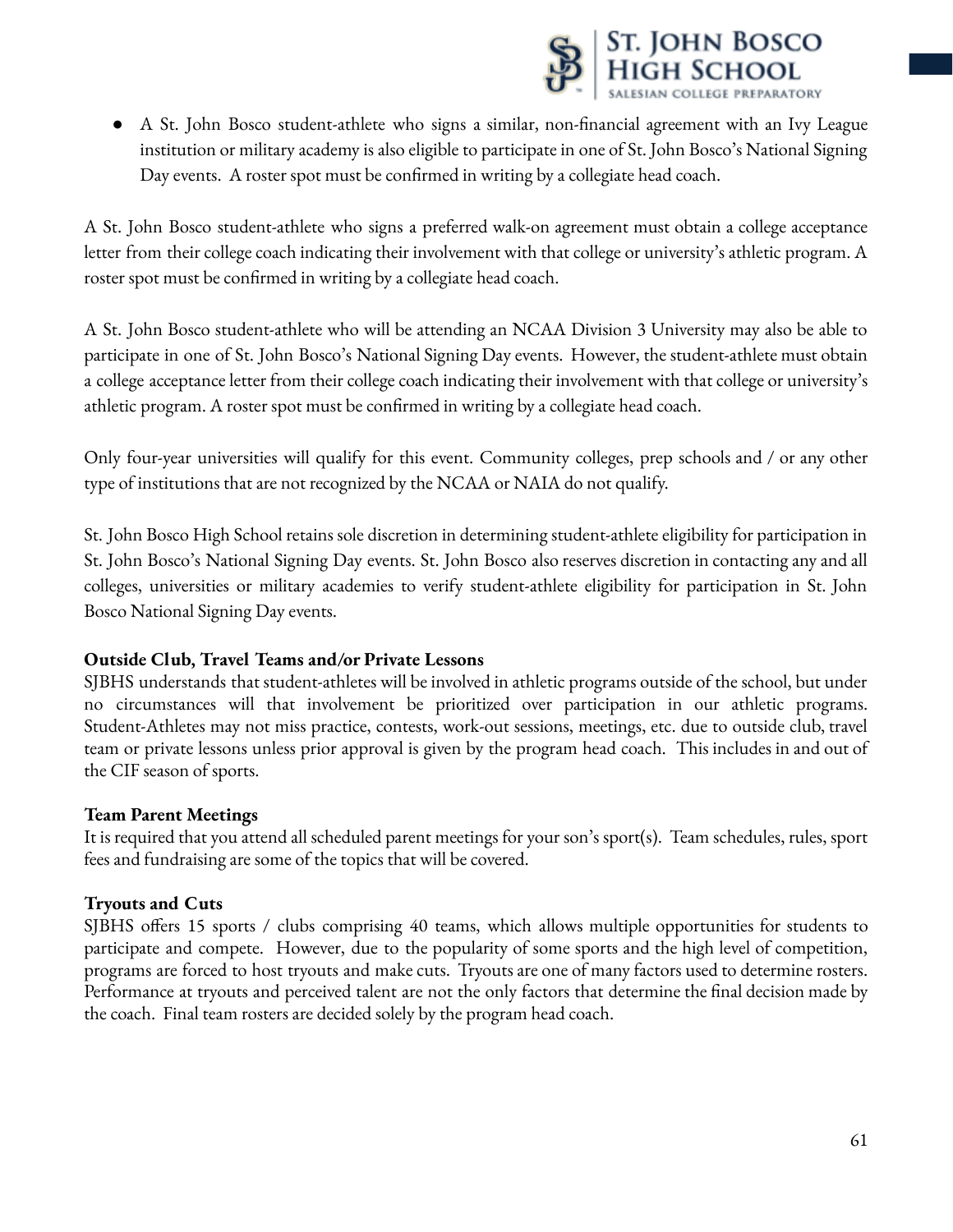

## **Participation**

To participate in interscholastic sports, a (SJBHS) student must first fulfill the requirements set forth by the CIF. Second, he must be cleared by the Athletic Department completing the following requirements:

- The Physical Medical Authorization for Treatment form (same as school-required physical exam); this must be completed every year during the summer time. More detailed information can be found on the SJBHS website under the Athletics Icon, clicking on the "Athletic Clearance/Physicals" link. This form must be uploaded through Family ID along with other required electronic signatures.
- Register through Family ID, by completing and electronically signing all online forms. This link can be found on the SJBHS website under the Athletics Icon, clicking on the "Athletic Clearance/ Physicals link.
- Uploaded Insurance Card.
- Emergency White Card (must be obtained from the head coach) must be with the head coach when the student-athlete travels (must have a new card on file each season).
- Baseline Concussion Testing if needed.
- Completed and signed athletic fees contract.
- Payment of all athletic fees.

Moreover, he must also maintain the following SJBHS standards:

- 1. *Conduct*: Any student whose conduct is unsatisfactory may be declared ineligible by the Principal or the Director of Athletics for an indefinite period of time.
- 2. *Academics and Eligibility*: All students involved in athletics are expected to maintain a total GPA of 2.0 in all credits attempted during each grading period / progress report. Refer to "Academic Probation and Academic Ineligibility" in the Academic Affairs section above.
- 3. *Appearance*: Participation on an athletic team involves discipline and willingness to make sacrifices. For this reason those who wish to participate in interscholastic sports at SJBHS must abide by the grooming and dress code policies established by the school.
- 4. *Practice*: Participate on a regular basis in team practice as determined by the head coach.

### **Proper Care and Responsibility for Athletic Equipment/Uniforms**

Depending on the sport, each athlete may be given, on loan from the athletic department, equipment/ uniforms proper to that sport. It is the athlete's individual responsibility to take care of that equipment/uniform for the duration of that sport. If the athlete does not have the equipment/uniform at the end of the season, he will be required to pay the current replacement price for those items he was issued.

The days and times to turn in these items will be communicated to student-athletes by the program head coach. Student-athletes are financially responsible for any missing or lost equipment.

## **Quitting a Sport / Team Integrity**

Once rosters are set and a student-athlete either quits or simply stops showing up, the student-athlete may not participate (training, practices or contests) with a different sport until the regular season of sport he quit is finished. If an athlete is cut from one of the teams, he may go out for another sport immediately.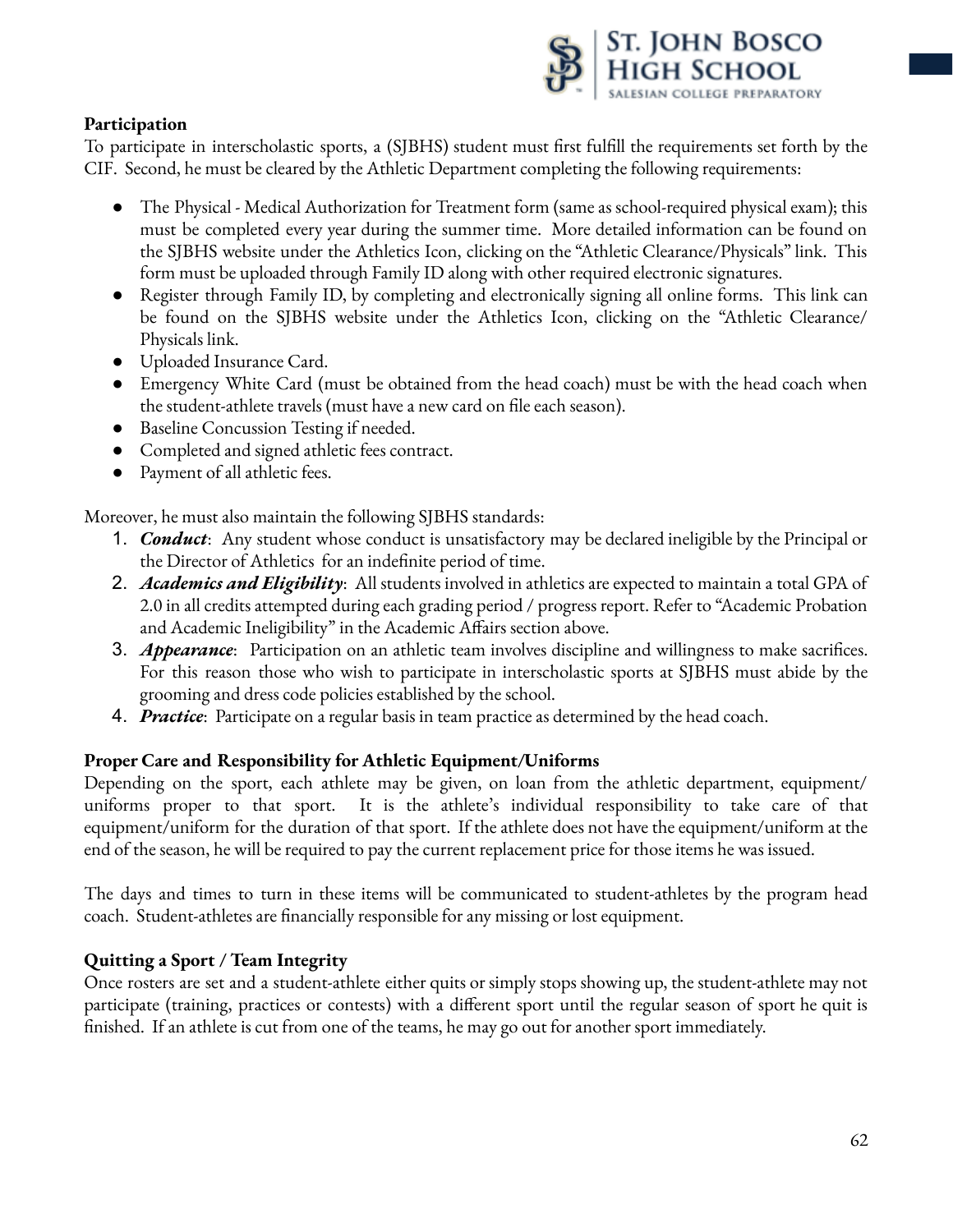

#### **Schedules – Directions to Contests – Updates**

For all updated schedules, changes, postponed games and directions to contests, please visit [www.bosco.org,](http://www.bosco.org) click on the Athletics icon and select "Athletic Teams." Each Athletic Team listed will host a link to a schedule of competitions.

#### **School Attendance for Student-Athletes**

On game/contest/practice days, athletes must be in regular school attendance. Any failure to do so may result in his being declared ineligible for the game/contest/practice scheduled for that day. Students may be cleared to participate in a practice and/or a game on a day that they are absent if they receive permission ahead of time for extraordinary circumstances (funeral, death in family, etc.). Permission must be granted by the Director of Athletics or another administrator for this to occur.

On the day after a game or contest, athletes must also be in regular school attendance. Failure to do so may result in his being declared ineligible for the next contest and/or any practice on that day.

#### **Summer Athletic Camps**

Our summer athletic camps are designed for registered SJBHS students who plan on participating in the St. John Bosco athletic program the following school year. These camps are required for all returning studentathletes that are planning on participating in athletics the following school year. Returning student-athletes may be asked to receive permission from the program head coach to participate. These camps are not required for incoming freshmen, but are highly recommended. Costs and camp schedules will be available in April - May .

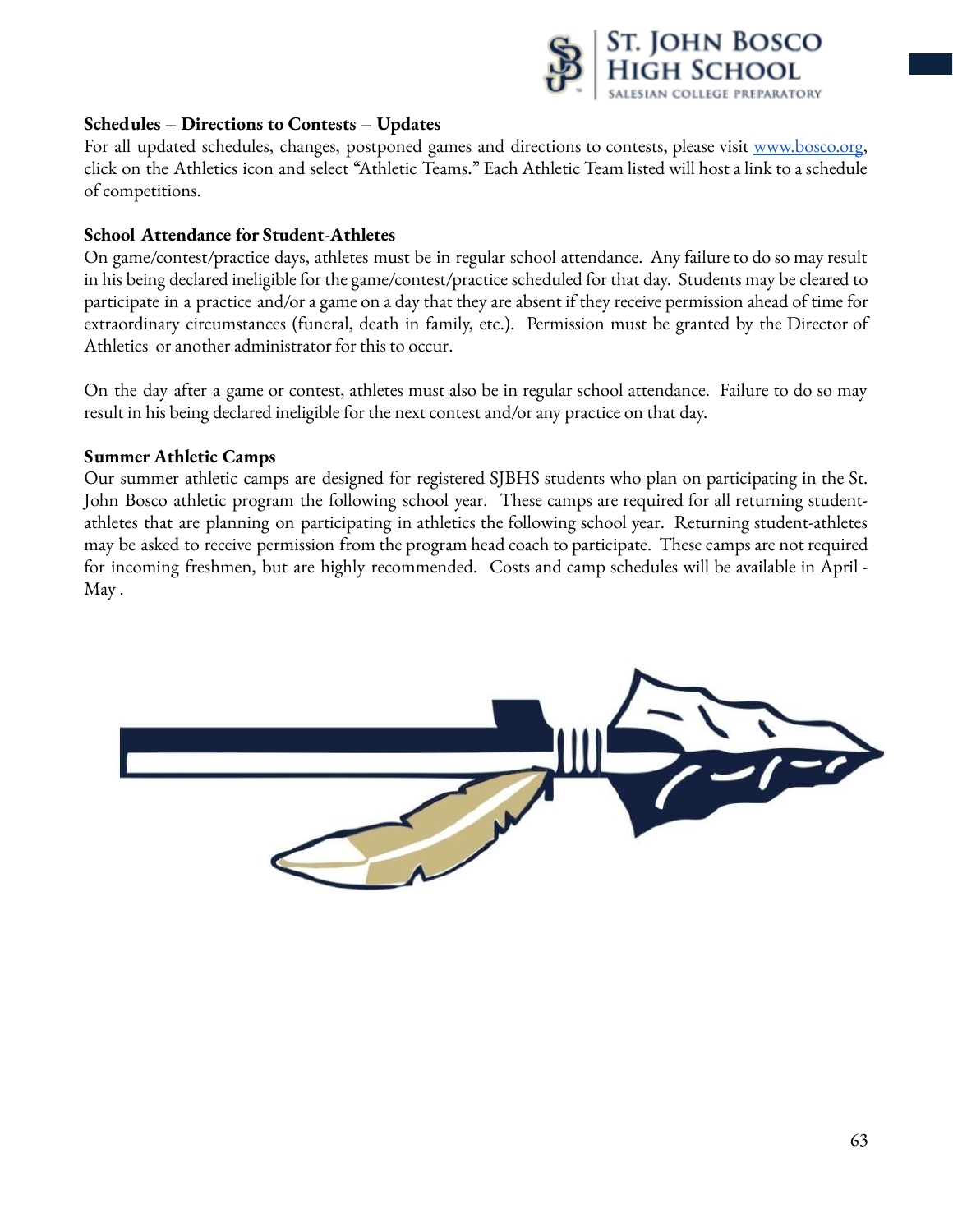

## **Trinity League Schools**

The SJBHS CIF Athletic Program competes in the powerful Trinity League. See member schools below and directions to their campuses:

| Orange Lutheran High School<br>2222 North Santiago Boulevard<br>Orange, CA 92867<br>$(714)$ 998-5151                    | 91 Freeway east to 55 Freeway south. Exit Nohl Ranch. Go<br>south 6 - 7 blocks on Santiago Boulevard.                                                                                                                                                                                                 |  |  |
|-------------------------------------------------------------------------------------------------------------------------|-------------------------------------------------------------------------------------------------------------------------------------------------------------------------------------------------------------------------------------------------------------------------------------------------------|--|--|
| Junipero Serra High School ("JSerra")<br>26351 Junipero Serra Road<br>San Juan Capistrano, CA 92675<br>$(949)$ 493-9307 | 5 Freeway south to Junipero Serra Road. Go west one block;<br>right to school.                                                                                                                                                                                                                        |  |  |
| Mater Dei High School<br>1202 West Edinger Avenue<br>Santa Ana, CA 92707<br>$(714) 754 - 7711$                          | 405 Freeway; exit at Bristol; north to Edinger. At the corner<br>of Bristol and Edinger.                                                                                                                                                                                                              |  |  |
| St. John Bosco High School<br>13640 Bellflower Boulevard<br>Bellflower, CA 90706<br>$(562)$ 920-1734                    | 105 Freeway to Bellflower Boulevard; south to school on<br>left.                                                                                                                                                                                                                                      |  |  |
| Santa Margarita High School<br>22062 Antonio Parkway<br>Rancho Santa Margarita, CA 92688<br>$(949) 766 - 6000$          | Toll road directions: 605 Freeway (south) to 405 (south).<br>Take Highway 133 (north) to toll road 241 (south) to<br>Antonio Pkwy. Go left on Antonio Pkwy. to school. Other<br>directions:<br>5 Freeway; exit Alicia; left to Santa Margarita Parkway; right<br>to Antonio; right to school on left. |  |  |
| Servite High School<br>1952 West La Palma Avenue<br>Anaheim, CA 92801<br>$(714) 774 - 7576$                             | Exit 91 Freeway at Euclid; south to La Palma; west on La<br>Palma.                                                                                                                                                                                                                                    |  |  |

### **TRANSPORTATION**

Since SJBHS has committed to an interscholastic athletic program, part of the commitment includes the transportation of those student-athletes to and from the various contests except in certain circumstances**\***. It is not permissible for a student-athlete to drive his own car from school to any athletic contest or practice unless permission is given by the school administration under the following guidelines:

- 1. Written note from parent or guardian with reason for student having to drive; or
- 2. Proper transportation form submitted to Athletic Director one (1) day prior to contest.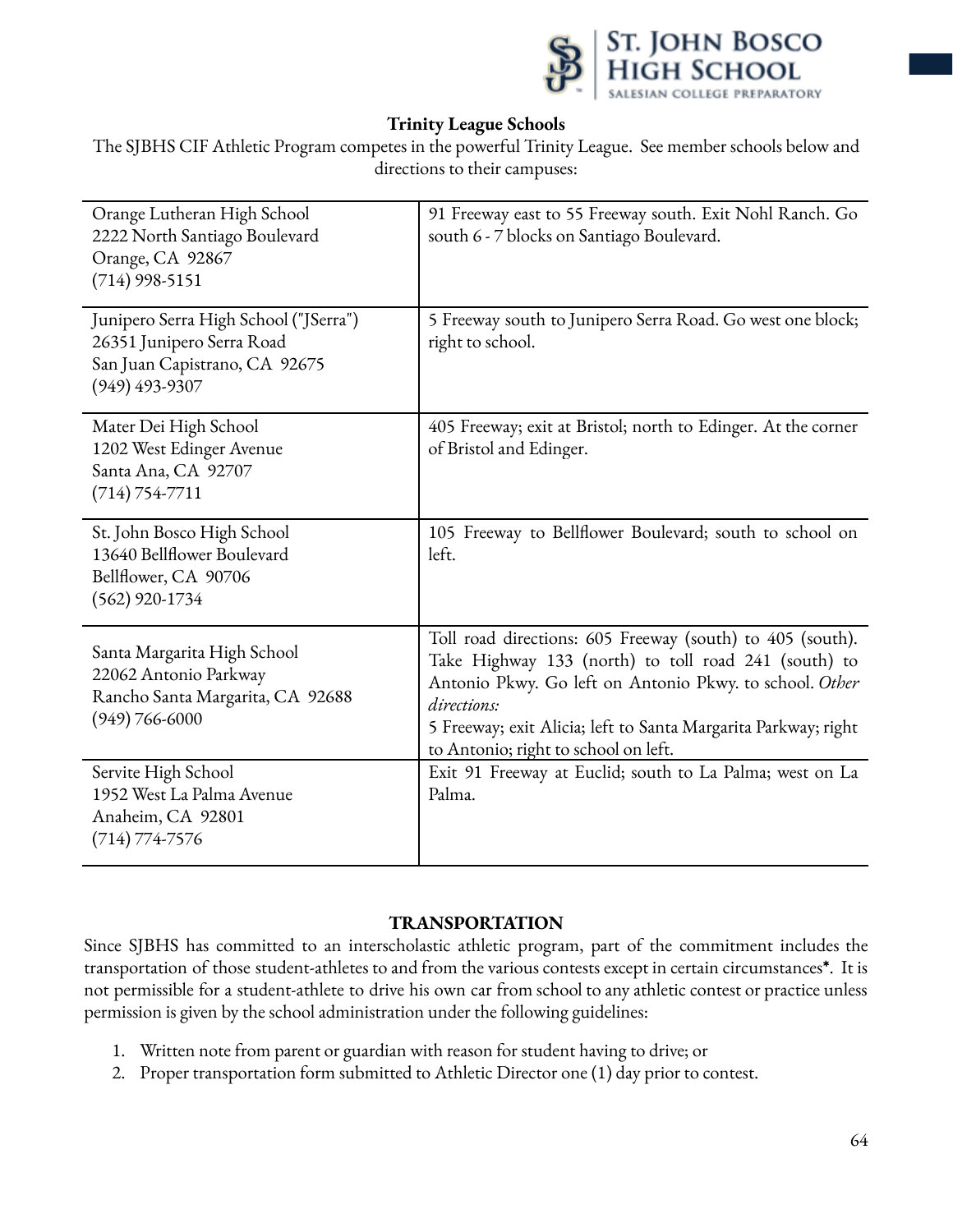

 $*$  SJBHS does not give permission to any student to transport any other student(s) to an athletic contest or practice *session unless a proper transportation form is submitted and approved by the Athletic Director.*

All student-athletes must travel with the team transportation provided and return via the same transportation. However, a head coach may release the student-athlete to his parent or legal guardian after the contest at the coach's discretion.

For athletic contests which take an unusual amount of time to be completed or if the contest is within a reasonable distance from SJBHS, the Director of Athletics, at his discretion, and in consultation with the head coach, may provide one-way transportation to the contest, making the return trip the responsibility of the parents. This information will be given to the athletes by the coach before the contest.

*\* The school may not provide transportation on Saturdays and/or non-school days. Parents may be asked to provide transportation to and from athletic contests on these days.*

## **Use of Facilities**

*Gymnasium / Locker Room / Wrestling Room*

- Athletic equipment must be pre-approved by athletic department
- No cleats. Athletic / tennis shoes only footwear allowed
- These areas are not to be used by individuals or groups unless there is a faculty member capable of supervising the activity
- Always lock personal belongings up in athletic issued lockers. Do not leave bags or personal belongings

### *Panish Family Stadium Rules and Regulations*

- Athletic equipment must be pre-approved by athletic department
- Clean spills immediately
- Molded cleats or other athletic shoes only
- No dogs or pets
- No drinks except water allowed, including gatorade, sports drinks
- No food items, including gum, tobacco, and sunflower seeds
- No sharp objects, including tent stakes, corner flags or other objects that can penetrate the field
- No tobacco products of any kind
- Only players, coaches and officials permitted
- Private property not for public use unless approved by school administration.
- Spectators stay outside of fencing at all times

#### *Track / Soccer Turf Rules and Regulations*

- Athletic equipment must be pre-approved by athletic department
- Clean spills immediately
- If wearing cleats, only cross track where tarps are set up. If tarps are not set up, take off cleats when crossing track
- Molded cleats or other athletic shoes only
- No bicycles or other non-approved vehicles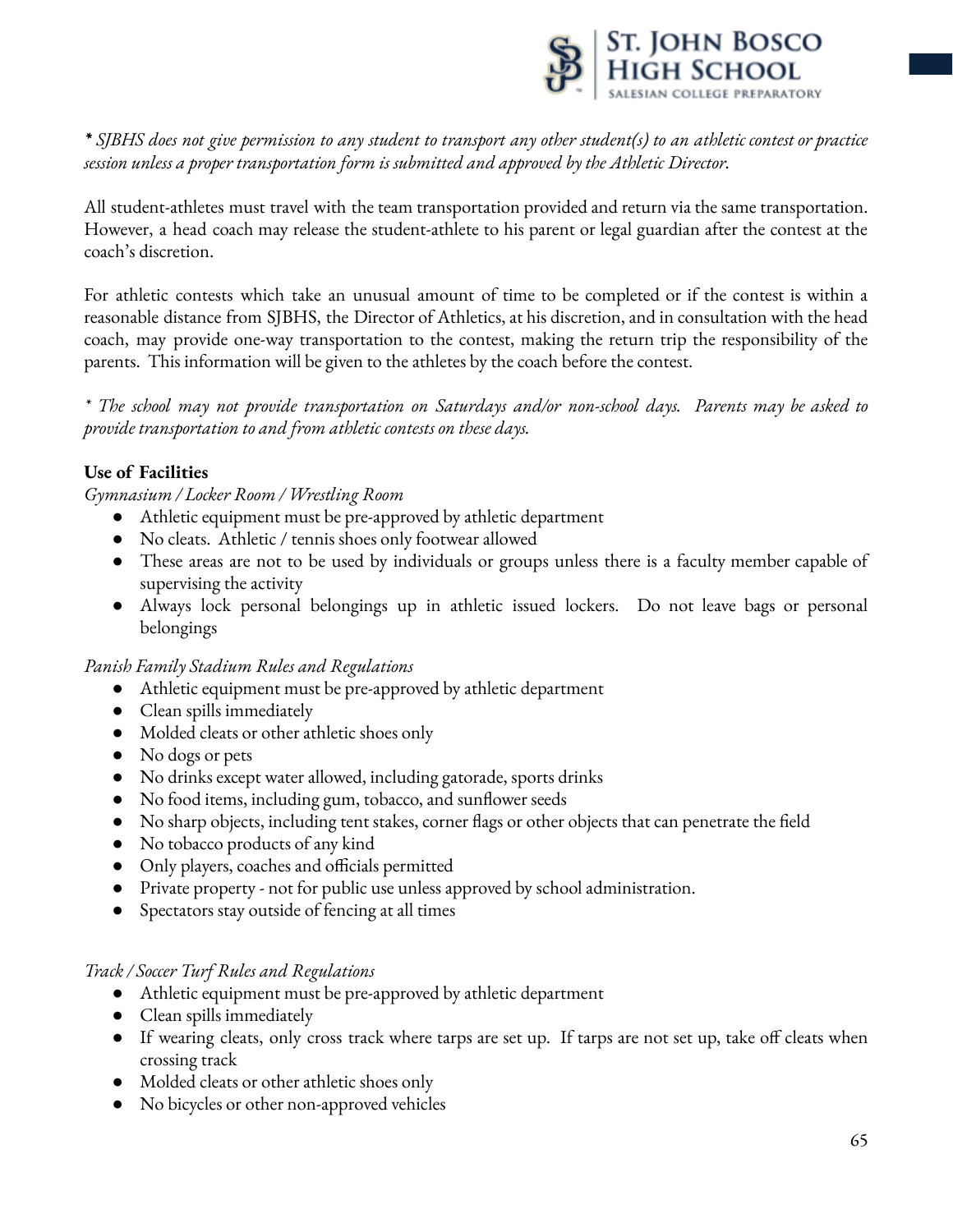

- No cleats of any kind allowed
- No dogs or pets
- No drinks except water allowed, including gatorade, sports drinks
- No fb sleds, goals, or benches are to be on track.
- No food items, including gum, tobacco, and sunflower seeds
- No sharp objects, including tent stakes, corner flags or other objects that can penetrate the field
- No skating or bicycling
- No tobacco products of any kind
- Only players, coaches and officials permitted
- Private property not for public use
- Spectators stay outside of fencing at all times
- Use outside lanes while walking or jogging

### *Training Room*

- The training room is for student-athletes to receive injury and rehab care
- Students are not to loiter or socialize in the training room. They need to obtain treatment and move on to practice and / or contest
- Students should never be in the training room at any time unless the athletic trainer and / or approved faculty member is present

## *Weight Room*

- The weight room is not to be used by individuals or groups unless there is a faculty member or approved Bosco coach supervising the activity and is physically present in the facility.
- Students should never lift weights without proper instruction by a coach or teacher
- Students should never lift alone and an experienced lifting spotter should always be present
- No cleats. Athletic / tennis shoes only footwear allowed
- Do not leave personal belongings in or outside the weight room. Lock belongings up in locker room before practice or weight lifting session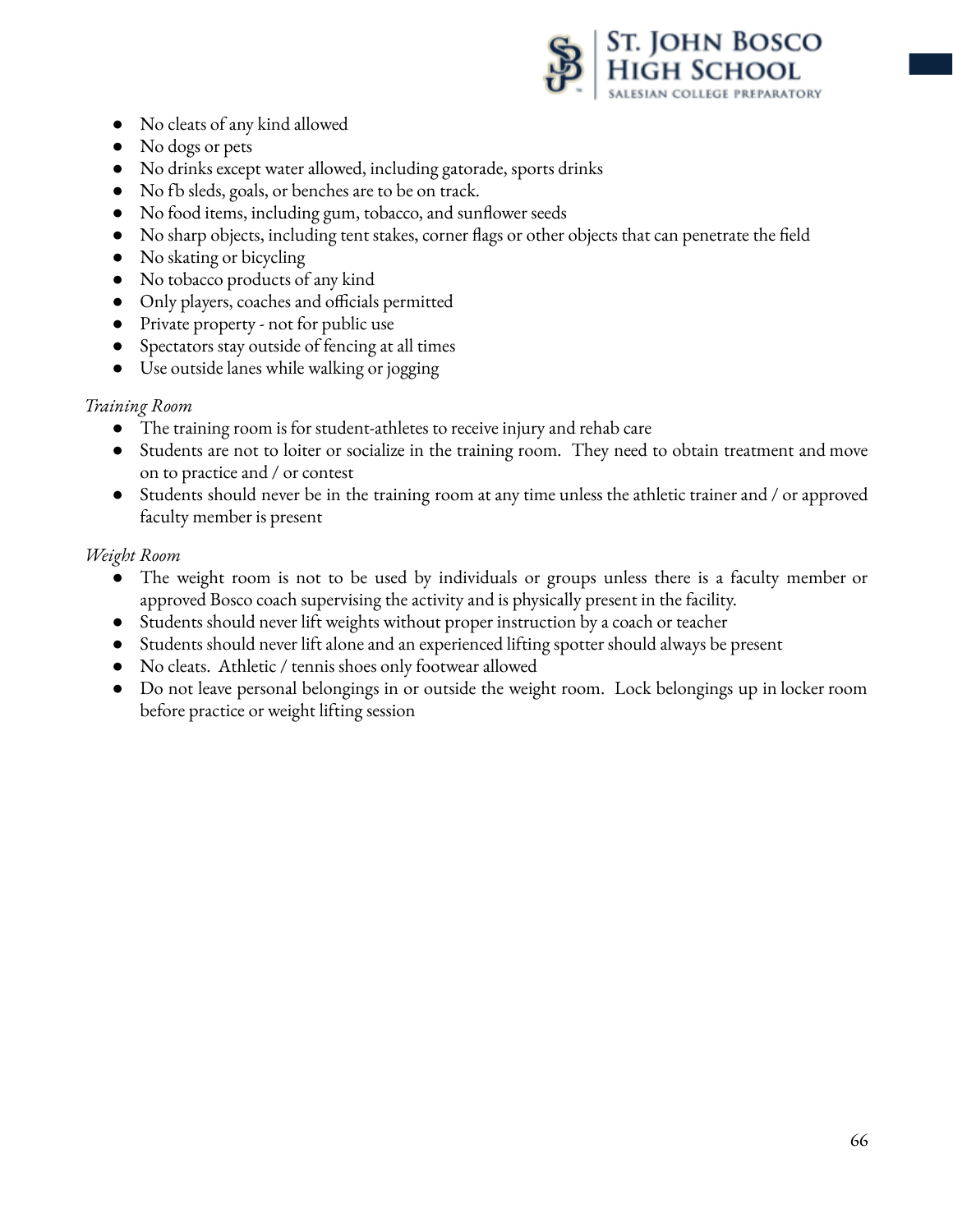

#### **PARENTINFORMATION**

#### **Family Educational and Privacy Right Act**

According to the Family Educational and Privacy Right Act of 1974, all personal information relating to the student which is kept on school records may not be released without the consent of parents or legal guardian or adult students (18 years or older). All student records are open to both student and parent by appointment with the Principal.

#### **2021 – 2022 SJBHS PARENT ASSOCIATION**

Every parent/guardian of a SJBHS student is a member of the Parent Association ("PA"). The association provides support and services to the students, faculty, administration and staff through various fundraisers and social events. All parents/guardians are expected to partner with the school and take an active role in their son's education. Parents/guardians are also encouraged to join the PA board. All elected members of the board serve one school year and adhere to the by-laws of the association.

| <b>Co-President:</b>             | Mireya Ruiz      | <b>Co-President:</b>               | Veronica Figueroa   |
|----------------------------------|------------------|------------------------------------|---------------------|
| <b>1st Vice President:</b>       | Tressa Ramirez   |                                    |                     |
| 2nd Co-Vice<br><b>President:</b> | Claudine Baligad | 2nd Co-Vice<br><b>President:</b>   | Elena and Ed Palmer |
| Secretary:                       | Fatima Gutierrez | Treasurer:                         | Laure Ferguson      |
| Spirituality<br>Representative   | Josie Padilla    | Hospitality<br><b>Coordinator:</b> | Margaret Toasoga    |
| <b>Special Events</b><br>Chair:  | Ashley Burrell   | Multimedia<br><b>Coordinator:</b>  | Klenda Babin        |
| Principal:                       | Kris Anderson    |                                    |                     |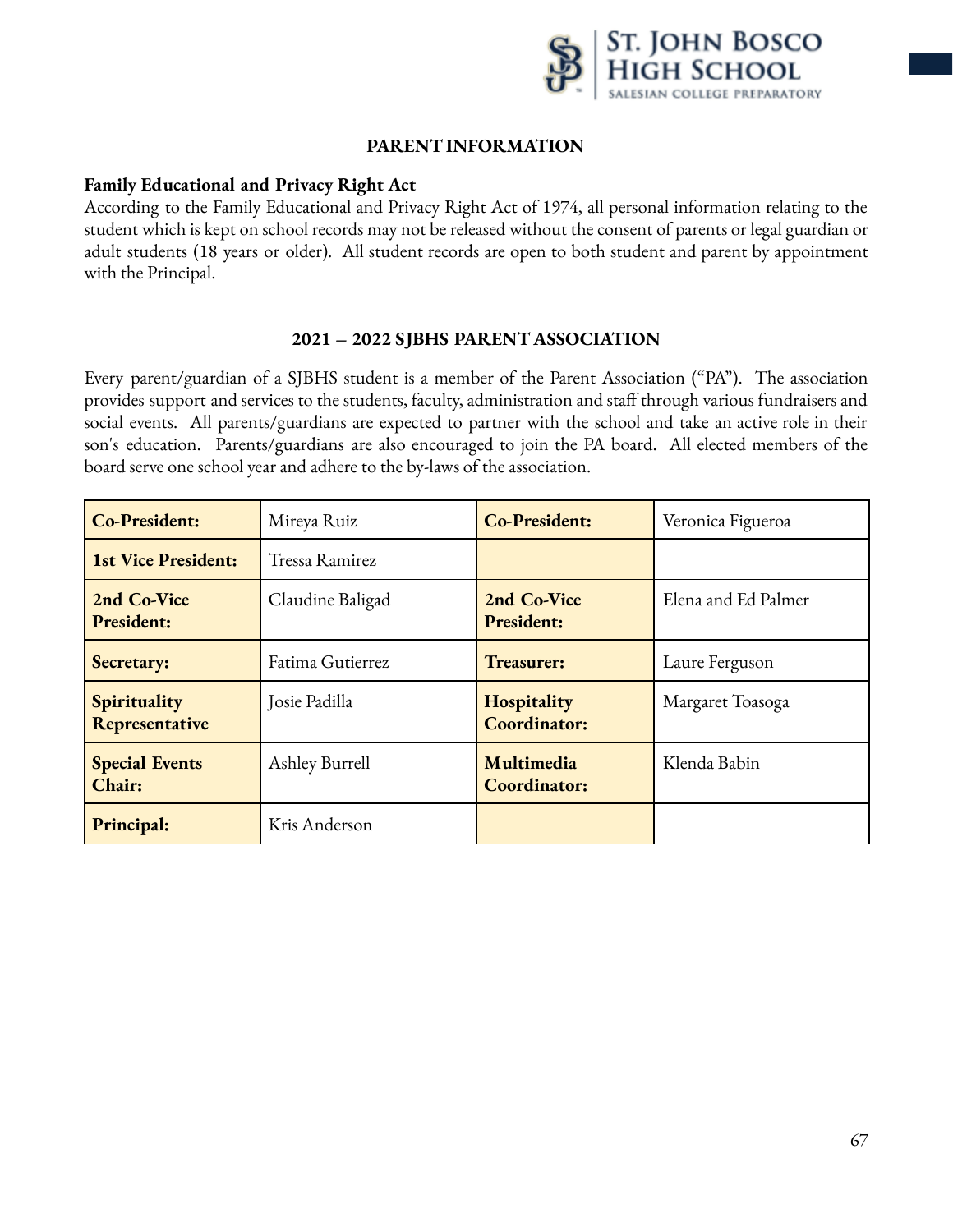

## **2021 – 2022 MARGHERITAS GUILD**

The Margheritas Guild, formed in 2010, is a group named after St. John Bosco's mother, Margherita Occhiena Bosco, who gave essential support to St. John Bosco's mission of serving underprivileged youth. It is the mission of the Margheritas Guild to continue the tradition of support and appreciation for the faculty, staff and young men of SJBHS.

All women associated with SJBHS are invited to join: mothers, grandmothers, sisters, aunts, faculty, wives of coaches, etc.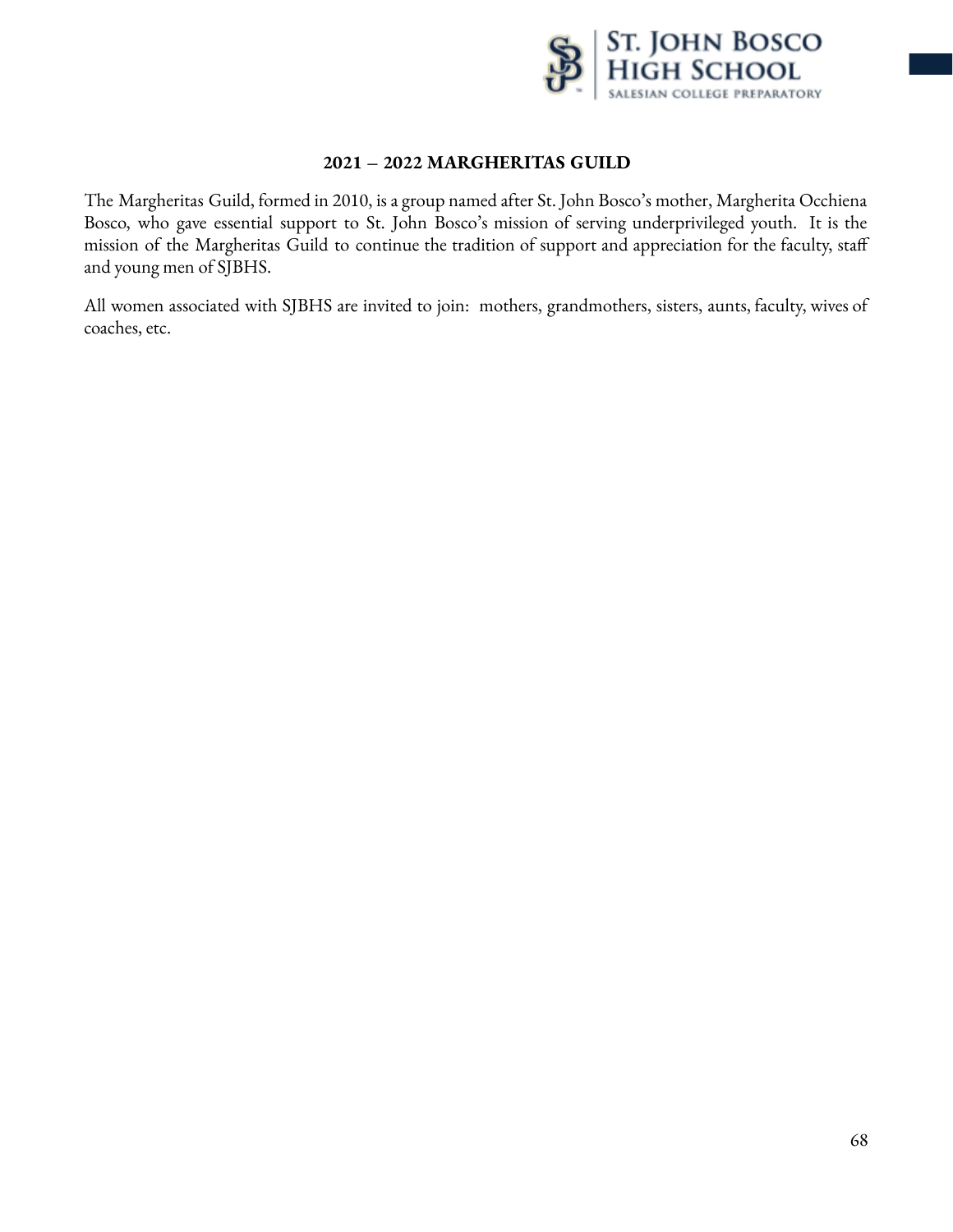

## **FREQUENTLY ASKED QUESTIONS: WHERE TO GO, WHO TO CALL**

Attendance Office: (562) 920-1734 ext. 224 IF YOU...

- Have been absent or tardy to school/class
- Become ill and/or need to leave campus
- Return from absence
- Have an accident

Activities Coordinator: (562) 920-1734 ext. 596 IF YOU...

- Have locker trouble
- Need Club information
- Need Dance guest pass
- Need to replace Student ID Card

Academic Counseling Department: (562) 920-1734 ext. 261 IF YOU…

- Need career information
- Have scheduling problems
- Need college information

Student Records Manager: (562) 920-1734 ext. 511 IF YOU...

- Need transcripts sent
- Moved or have new contact information

Dean of Students: (562) 920-1734 ext. 517 IF YOU…

● Have lost a book or other item(s)

Athletic Office: (562) 920-1734 ext. 249 IF YOU…

● Need athletic forms

Main Office: (562) 920-1734 ext. 0 IF YOU…

- Need a Work Permit
- Have any other questions

*If you have any other questions, please visit the SJB Website through the following link: [https://www.bosco.org/admissions/frequently-asked-questions.](https://www.bosco.org/admissions/frequently-asked-questions)*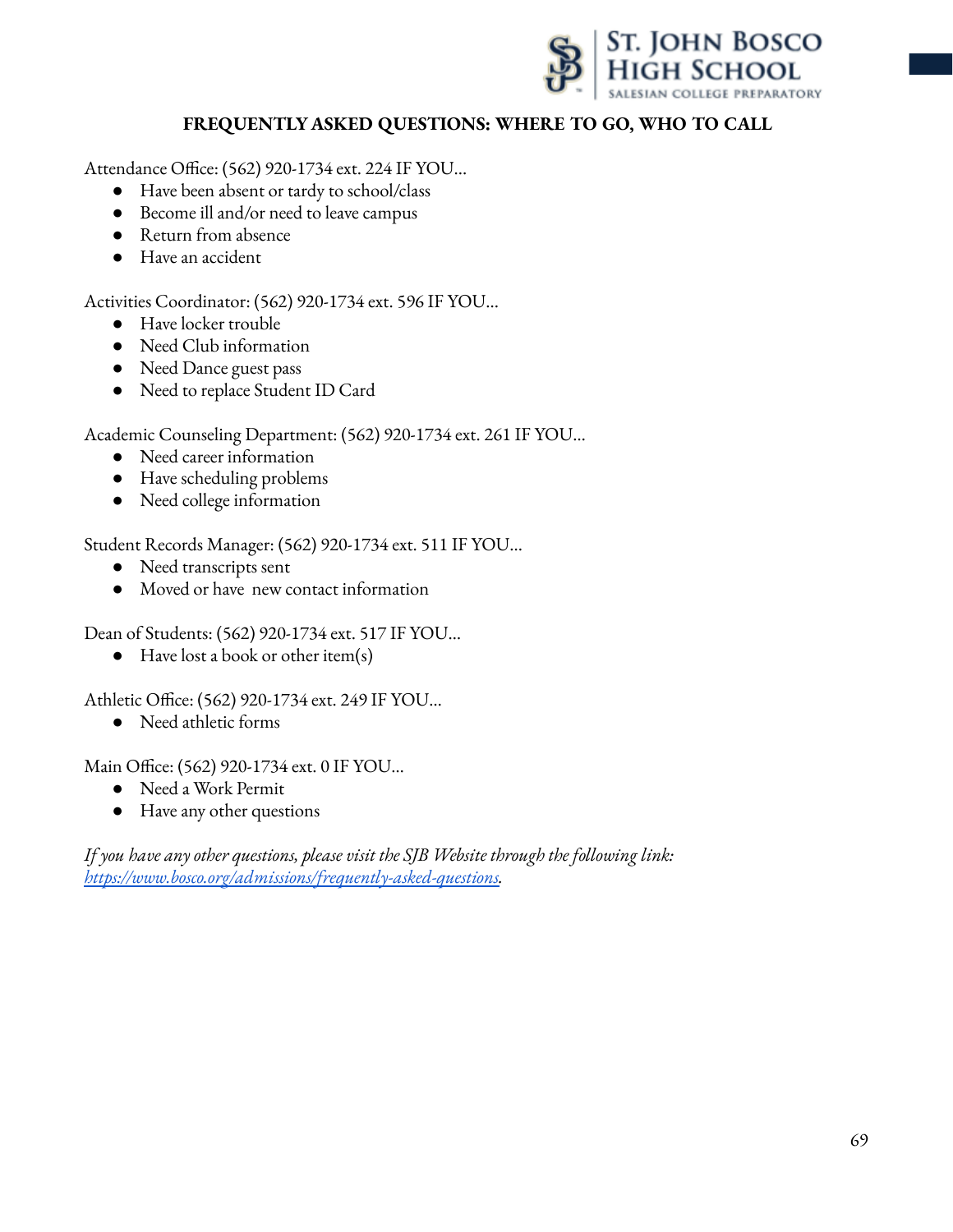

### **REFLECTION**

#### **The Preventive System**

(Excerpts translated from Petitclerc, J. M. (2009) Congresso Internazionale "Sistema Preventivo e Diritti Umani" The most significant parts of the preventative system. Roma, 2 - 6 Gennaio)

Some remain quite doubtful at the thought that a 19th century educator and priest could have developed a pertinent pedagogical response for our youth. The socio-economic realities of our countries at the beginning of the 21st century are so different from the ones prevailing in Turin in the 19th century. However, they have a common characteristic: that of a society in crisis. In Don Bosco's days, people were experiencing several transitions: from a farm to an industrial society, from a rural society to an urban one, from monarchy to a republic. Even today, we live in a crisis, marked by important mutations on the economic, technological and cultural levels. We are entering in a society that economists and sociologists call post-industrial or post-modern, and, as in all eras of social crisis, the transmission of values becomes a crucial question, and the problems of youth are acute, particularly those related to the immigration phenomenon.

The three important guidelines of the preventive system which still remain very pertinent in a time of crisis are: to restore authority by developing an educative relationship based on trust, to allow the young male to project himself in the future as a witness of hope, and to learn to live together among young people and with adults by building an alliance with them. Let us reflect a few moments on these three values of the Salesian pedagogy: trust, hope, and alliance.

#### **A Pedagogy of Trust**

Without trust, there is no education. This is the basic principle of education as understood by Don Bosco. The authority of the educator can only be rooted in this relationship of trust between him and the young person. Research conducted on the topic of resistance confirms that the capacity for change in a young person involved in repeated offensive behaviors rests on the relationship with an adult that knew how to trust the young person, without locking the young person in his or her past. An education based on trust, is an education based on reason. The educator who acts in a reasonable manner, convinced that the young person is gifted with the capacity to reason, is able to understand the interests of the young. An education based on trust is rooted in an unshakable faith in the capacity of a young person to grow, regardless of his present difficulties. The preventive system rests on this conviction.

#### **A Pedagogy of Hope**

The motto given by John Bosco to his disciples deserves to be heard: ``The Salesian never complains about time``. Time is not a reality to complain about, but on the contrary it is an asset in helping young people to maximize all the avenues of progress in order to build a just, fraternal and peaceful world. Nowadays, it is very important to teach the child, the adolescent, to be in awe when encountering beauty and progress! Of course, we must warn them against the possible abuses of new discoveries. But, let us make sure that this warning does not stop them from being capable of marveling at what emerges. "*A falling tree makes more noise than a growing forest tree" says an* African proverb. It is time, for the sake of the happiness of our youth, that we stop bombarding them with the noise of the falling trees (largely diffused by the medias), and that we expose them to the beauty of growth. It is this attention to the process of growth that characterizes the way John Bosco looks at the young. The story of the seed, called to become a great tree, is certainly the best parable on education. There are three categories of men and women in the narrative of the seed. First of all, there are those who only see a seed (let us admit that the vision is quite limited!). Then, there are those who, in looking at the seed, only dream about the tree (these idealists risk, in only dreaming, crushing the seed). Finally, there are those who see both the seed and the tree. These are conscious of the grounds. To educate, according to John Bosco, is to offer the best ground in order to allow the child to take root in their family, social, and cultural heritage and to bloom as a unique person.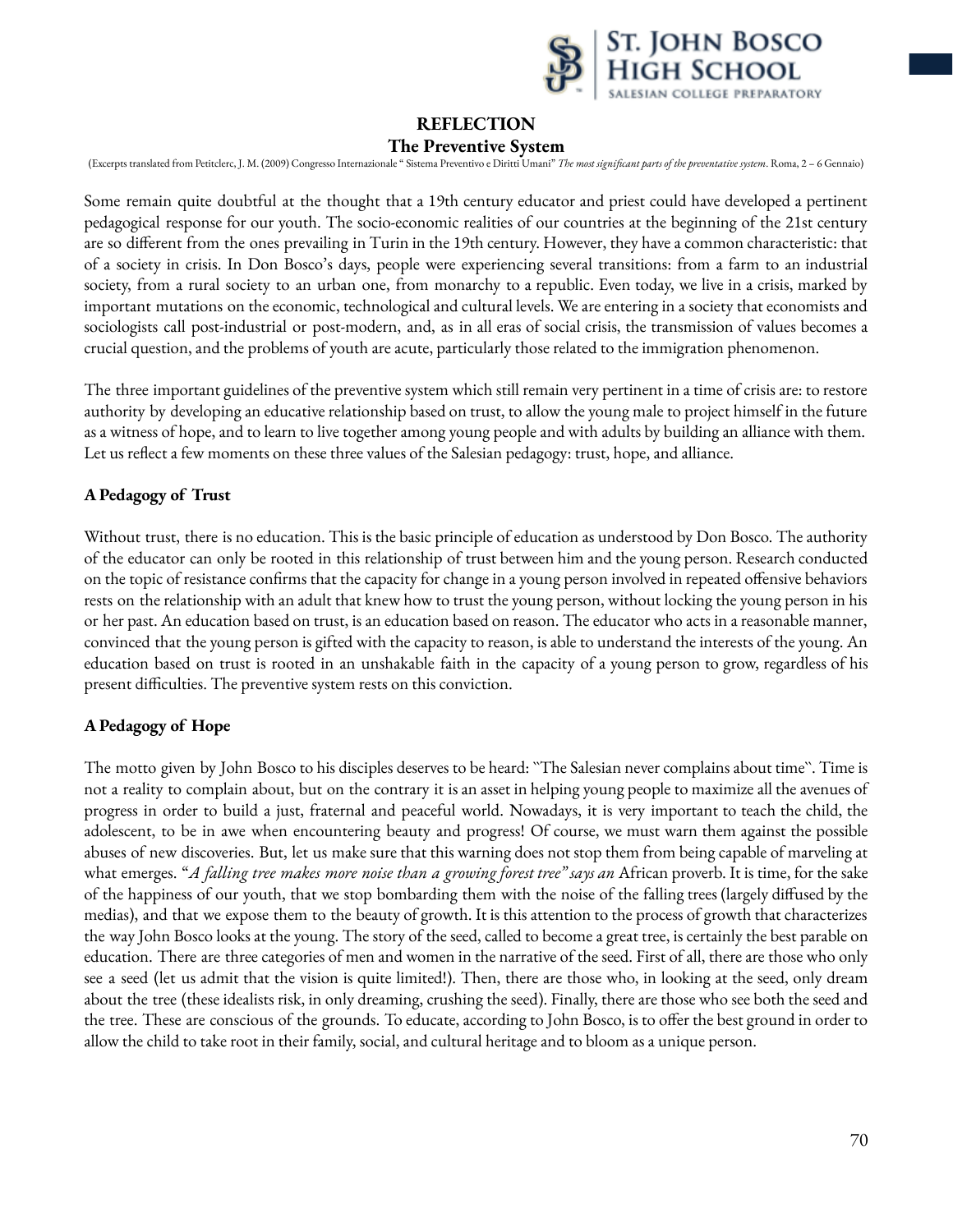

#### **The Pedagogy of Alliance**

This pedagogy is not about doing for, but with the young; the young person is not only a recipient but rather a partner of the educative interaction. John Bosco used to repeat to his educators: ``What matters is not that young people be loved, but that they know that they are loved``. In other words, the essential is in the perception of the child. This great educator, called "Father and Teacher of Youth" in the ecclesial tradition, is often presented with the popular imagery of a tightrope walker. It refers to the fact that, as an adolescent, John Bosco loved to play as a street entertainer to gather his friends. But there is also a more symbolic meaning: isn't the art of education somehow like the art of a tightrope walker? To know how to say yes, but also to know how to say no; to be sufficiently close, but also sufficiently distant. To offer security, but also to make responsible. It is always a question of balance.

We are talking not only about a covenant with a young person but also with the group. To experience the group, not like a burden, but like an opportunity for the process of socialization. With a group, the educator sometimes has a tendency to only perceive a sum of individual relationships, while it is a question of interactivity between the members of the group.

John Bosco, thanks to his undeniable talents as a comedian, knew how to transform the group as an ally. He was able to see the dynamic of the group, not as a difficulty, but rather as an opportunity to promote the growth of the responsibility of each one toward the others. Finally, it is also about building an alliance between all the adults which relate with the same

young person. In the last letter which he addressed to the directors, John Bosco stressed the quality of the relationships between the members of the educational community. The first right of the child is certainly the right to the coherence between all the adults that accompanies his growth.